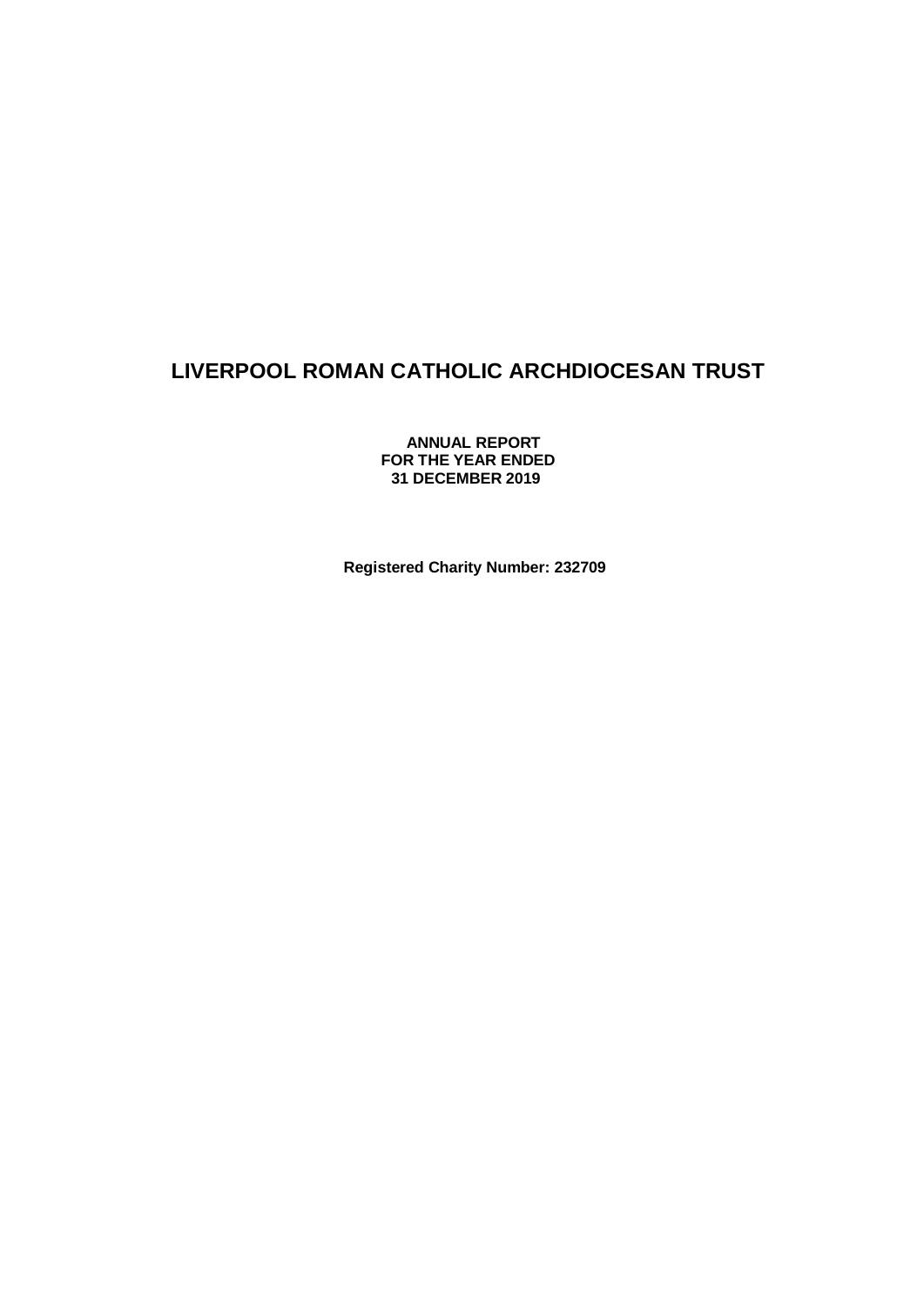#### **ANNUAL REPORT FOR THE YEAR ENDED 31 DECEMBER 2019**

| <b>CONTENTS</b>                                       | <b>PAGE</b> |
|-------------------------------------------------------|-------------|
|                                                       |             |
| <b>Report of the Trustees</b>                         | $1 - 15$    |
| <b>Statement of Trustees' Responsibilities</b>        | 16          |
| <b>Independent Auditor's Report to the Trustees</b>   | $17 - 19$   |
| <b>Consolidated Statement of Financial Activities</b> | $20 - 21$   |
| <b>Charity Statement of Financial Activities</b>      | $22 - 23$   |
| <b>Consolidated Balance Sheet</b>                     | 24          |
| <b>Charity Balance Sheet</b>                          | 25          |
| <b>Consolidated Cash Flow Statement</b>               | 26          |
| <b>Notes and Accounting Policies</b>                  | $27 - 66$   |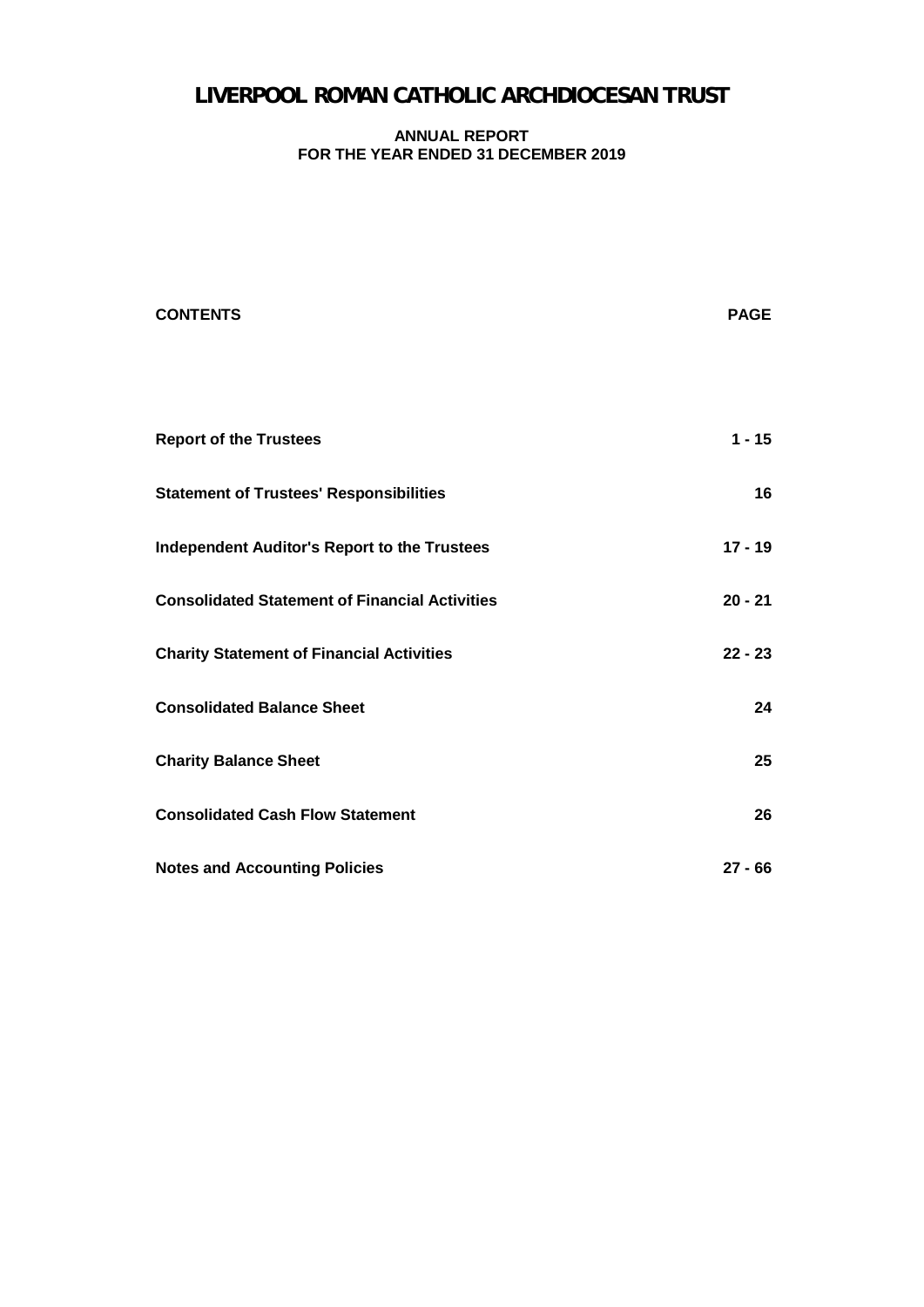#### **REPORT OF THE TRUSTEES FOR THE YEAR ENDED 31 DECEMBER 2019**

#### **MISSION STATEMENT**

**Taking to heart the last words of the Lord Jesus, we will go into the world to proclaim the Good News to the whole of creation.**

#### **REFERENCE AND ADMINISTRATIVE DETAILS**

#### **Trust Corporation**

Liverpool Roman Catholic Archdiocesan Trustees Incorporated ('The trustees')

#### **Trustees of the Trust Corporation**

Most Rev M P McMahon OP (Chairman) Rt Rev T Williams Rev Provost A O'Brien Rev Canon S Maloney (Resigned 5 November 2020) Rev Canon T Neylon Rev Canon M Fitzsimmons Rev Mgr J Devine OBE Rev P Gregory (Resigned 5 November 2020) Rev P Inch Rev M Nunes Rev G Timney OSB (Resigned 5 November 2020) Mr J Cowdall KSG (Died 10 January 2020) Mr Graeme Easton (Appointed 5 November 2020) Mr Ian Hollows (Appointed 5 November 2020) Mr Sean Keyes (Appointed 5 November 2020) Mrs Carole Lawrence (Appointed 5 November 2020) Mrs Collette O'Brien (Appointed 5 November 2020)

### **Episcopal Vicar for Finance and Development**

Rev Mgr John Devine OBE

# **Chief Operating Officer**

Mr M Miller

#### **Principal Address**

Liverpool Archdiocesan Office Croxteth Drive Liverpool  $L$ 17 1AA

#### **Registered Charity Number:** 232709

**Auditors Bankers** Temple Street Liverpool<br>
Liverpool Liverpool Liverpool Liverpool Liverpool  $L2$  5RH

#### **Investment Managers**

BlackRock Investment Management (UK) Ltd Martin Currie Investment Management Ltd Martin Currie Investment Management Ltd S3 King William Street 33 King William Street London 20 Castle Terrace EC4R 9AS Edinburgh

HSBC Bank plc 5 Temple Square 99-101 Lord Street

EH1 2ES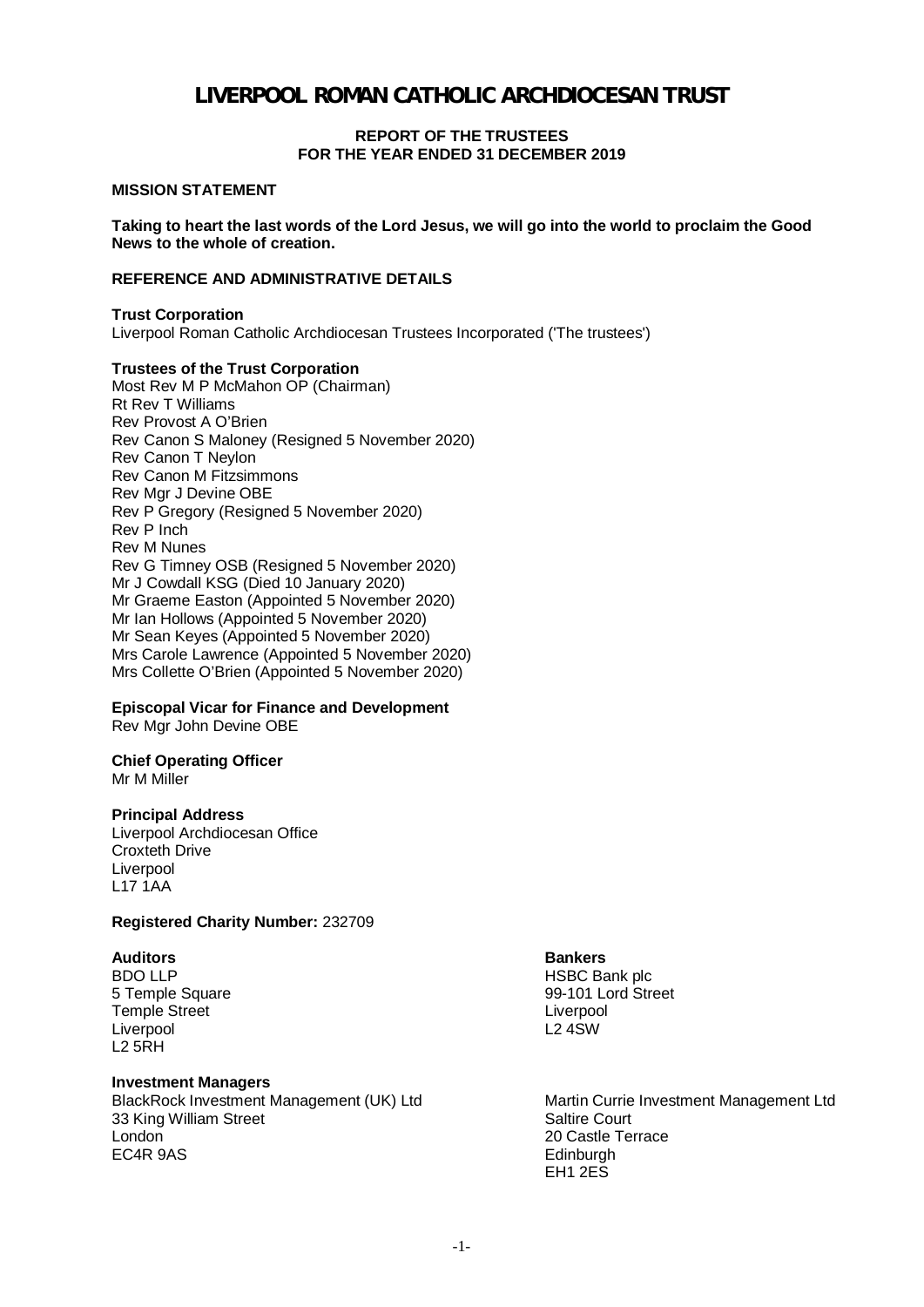#### **REPORT OF THE TRUSTEES FOR THE YEAR ENDED 31 DECEMBER 2019**

### **STRUCTURE, GOVERNANCE AND MANAGEMENT**

### **Constitution**

The Liverpool Roman Catholic Archdiocesan Trust (more commonly referred to as the Archdiocese of Liverpool) is a registered charity (No 232709), the governing instrument of which is a trust deed dated 18 March 1963. Its trustees are the members of Liverpool Roman Catholic Archdiocesan Trustees Incorporated, a body incorporated by order of the Charity Commissioners under the Charitable Trustees Incorporation Act 1872. The trustees of the corporate body are listed on page 1.

#### **Organisational structure and decision making**

The Catholic Church has a worldwide nature and identity and could be compared with a gathering together of family, with a common purpose and faith in Jesus Christ. Canon law (the law of the Church) establishes the rights and responsibilities of each member of this community. Church law applies universally and locally. The worldwide Church community, centred on Christ, under the Word of God and in communion with the Pope in Rome, is governed by canon law. Under canon law the Archbishop of Liverpool is responsible for the activities of the archdiocese, a geographical area in part the north-west of England, which is a portion of the world-wide Church, making up the pilgrim People of God. He is assisted in archdiocesan executive matters by an auxiliary bishop and several vicars general and episcopal vicars with delegated responsibilities for strategic oversight in specific matters of the life of the Church.   

The appointments of vicars general and episcopal vicars are made by the Archbishop of Liverpool; they are then normally appointed as trustees of the charity.   

The affairs of the charity are governed by the trustees. The trustees are ultimately responsible for the administration and assets of the charity. The board of trustees, chaired by the archbishop, meets regularly to provide strategic direction and decision-making on key issues.

The pastoral oversight of the charity is conducted by the archbishop in regular consultation with the Archbishop's Council. This body assists the archbishop in all decisions affecting the life of the archdiocese. A majority of members of the Archbishop's Council are also trustees.

The archdiocese consists of 18 Pastoral Areas, each made up of groups of parishes in a given local area, in total containing around 200 places of worship, extending from the Mersey to the Ribble, encompassing parts of Merseyside, Lancashire, Cheshire, Greater Manchester and the Isle of Man.

The purpose of each Pastoral Area is to provide for the pastoral, sacramental and community needs of its people and it is overseen by the Parish Priests, whose work is coordinated by the Dean. Each Parish Priest and all clergy are accountable to the archbishop. Parish Priests are obliged by canon law to act in the person of the parish. They also act as the agents of the trustees of the archdiocese, who are responsible for the administration of the archdiocesan trust, which includes parish assets. It is a further requirement of canon law that every parish should have a finance committee to assist the Parish Priest in the financial administration of the parish. This committee enjoys consultative status with the Parish Priest and its constitution has been approved by the trustees.

Some Church policies are developed at a national level by the Catholic Bishops' Conference of England and Wales. The archdiocese is represented on this body by its bishops. The policies may be adopted by the trustees after considering the impact on the activities of the archdiocese.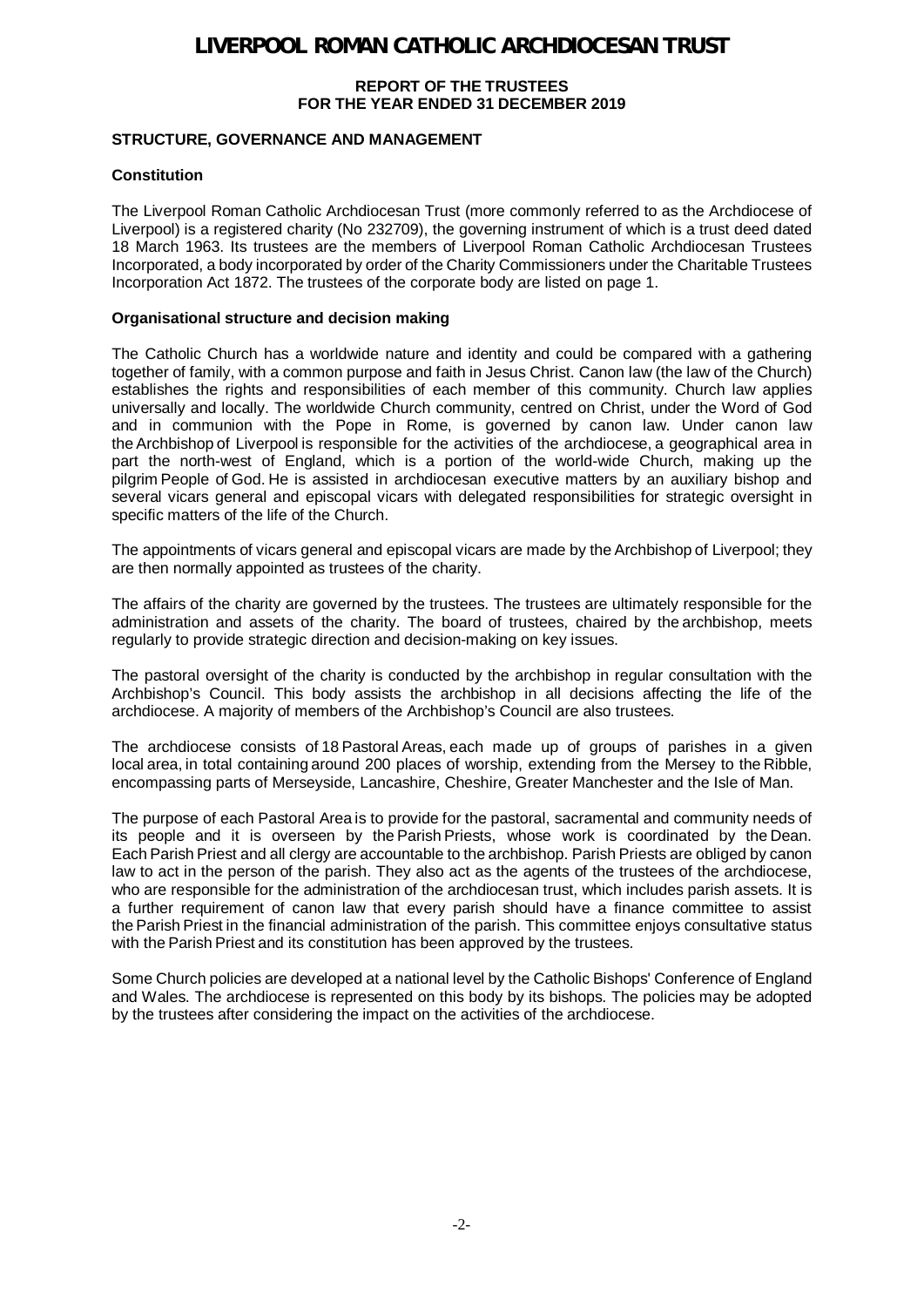#### **REPORT OF THE TRUSTEES FOR THE YEAR ENDED 31 DECEMBER 2019**

#### **Corporate governance**

The trustees welcomed the introduction of the Charity Governance Code in 2017 and continues to review best practice as they aim to improve. They have made several steps forward in improving its governance and effectiveness as follows:

Organisational purpose - the trustees regularly review the charity's purposes and considers how it delivers public benefit as described on page 9 of this report. The trustees are satisfied that the charitable purposes of the organisation have been achieved.

Leadership - during the year, the Chief Operating Officer continued the review of priorities, governance, structures, and processes. The charity is in transition to new governance arrangements which include clarity of oversight of committees and subsidiary undertakings.

The new governance arrangements include the regular review of the purposes of committees and subsidiaries, constructive challenge to the Chief Operating Officer and archdiocesan officers and the conditions in which officers are confident and enabled to provide information, advice and feedback to the board of trustees. The ethos and culture of the charity supports its activities.

New policy committees are being established to be able to carry out detailed policy work on behalf of the trustees and Archbishop's Council and to make decisions on matters delegated to them. The Archdiocesan Education Committee will oversee the work of the Education Department and the development of education policy and practice consistent with the Catholic faith.

The Pastoral Formation Committee will oversee the work of the Pastoral Formation Department in relation to pastoral formation and the Mission Planning Committee will review pastoral provision for better delivery of archdiocesan mission objectives and, as far as possible, align pastoral considerations with deployment of lay and ordained ministries.

An Audit Sub-committee will advise the trustees alongside the re-constituted Finance Committee. Subcommittees of the Finance Committee, the Investment Panel, Building Projects Committee and boards of subsidiary companies will continue to advise the trustees through the existing structure.

Each of the committees will be chaired by the relevant Episcopal Vicar with further trustee representation on the individual body. While a number of specialists are co-opted to the existing committees, a recruitment process for lay people with relevant experience interested in serving as members was completed in 2020. The committees meet on a regular basis and their findings are recommended to the trustees or operate under trustee-delegated authority.

lntegrity - The transition to new governance arrangements includes the implementation of policies and procedures which support key outcomes in maintaining the reputation of the charity, and how it is perceived by other people, partnerships and the public. Key themes in the implementation of policies and procedures include the expected standards of probity and behaviour, the requirements to operate responsibly and ethically in line with the mission of the archdiocese, and compliance with relevant guidance, whether mandatory or non-mandatory. The requirement for the declaration of actual or potential conflicts of interest is included within the new governance arrangements.

Decision making, risk and control- the archdiocese reviews the arrangements for matters reserved to the board and those that are delegated to archdiocesan officers, individual trustees and committees. Progress has been made towards the implementation of a revised scheme of delegation with clear boundaries. Compliance will be monitored and reported regularly to an archdiocesan audit committee.

The revised governance arrangements include the regular review of committee terms of reference. The monitoring of organisational performance is a key component of the new governance arrangements and the implementation of key strategies with associated budgets is in progress. The development of reporting includes the monitoring and management of financial and non-financial risks including departmental, subsidiary and archdiocesan risks. There is an effective process in place for the appointment and review of auditors.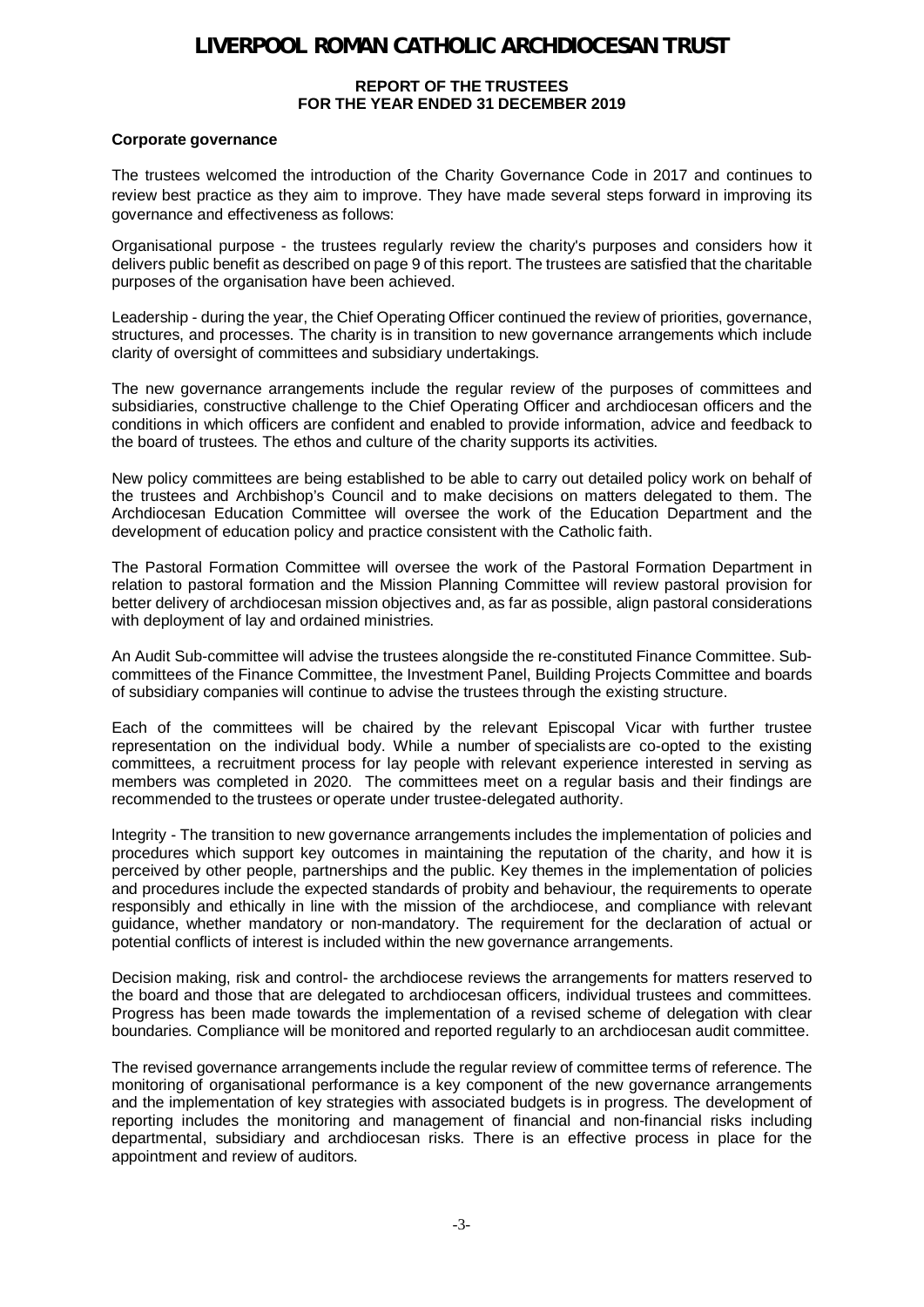#### **REPORT OF THE TRUSTEES FOR THE YEAR ENDED 31 DECEMBER 2019**

#### **Corporate governance** *(continued)*

Board effectiveness - The arrangements for the cycle of board meetings has been reviewed as part of the new governance arrangements together with the information needed for trustees to fulfil their duties. The mix of skills, knowledge and experience is kept under review and a recruitment process was completed recently. Plans are in place to appoint members to the committees that support the new governance arrangements.

Diversity - The board understands its responsibilities about diversity and sees diversity as a part of regular board reviews, valuing the benefits of a diverse board and considering how to remove obstacles in attracting a diverse pool of candidates.

Openness and accountability - The charity is currently working towards the development of a transparent, well-publicised, effective and timely process for making and handling a complaint, with the aim of ensuring that internal and external complaints are handled constructively, impartially and effectively. The review of a strategy for regular and effective communication with key stakeholders is a priority for the organisation and includes consideration of how best to communicate with these stakeholders.

#### **Trustee recruitment and appointment**

By right of office, the archbishop chairs the board of trustees. The power of appointing new or additional trustees is vested in the archbishop. Lay members of the Church have also been appointed as trustees to serve in addition to the clergy members. A recruitment process for four additional lay trustees has been undertaken in 2019 and the archbishop completed the appointment process of individuals with experience or skills sets in the areas of finance, legal, property, HR, communications, or education during 2020.

The induction process for any newly appointed trustee is tailored to the requirements of the individual and includes an initial meeting with the archbishop. The new trustee receives copies of Charity Commission guidance, the minutes of the most recent trustees' meetings and a copy of the most recent statutory accounts. Ongoing training is provided for all trustees.

### **Related parties**

Various essential functions of the archdiocese are operated through subsidiaries. These include the management of the Metropolitan Cathedral, the management of parish centres and the purchase of stock for supply to such centres, the building services scheme for archdiocesan buildings and the operation of the Conference Centre at the Liverpool Archdiocesan Offices.

To facilitate the promotion of education standards in primary and secondary education respectively, the financial activities of Archdiocese of Liverpool Primary School Improvement Trust (company number 10912407) and Archdiocese of Liverpool Secondary School Improvement Trust (company number 10912398) are consolidated into the financial statements of the archdiocese.

The boards of trustees of two charities are identical to that of the archdiocese. To reflect the level of reserves under the control of the trustees, the financial performance and position of these two charities are included in the consolidated accounts of the archdiocese.  

The charitable objectives of The Apostleship of the Sea (Liverpool Archdiocesan Council) (charity number 224664) are the spiritual and temporal welfare of seafarers. The apostleship aims to achieve its objectives by working in ecumenical partnership with The Mersey Mission to Seafarers in the dayto-day operation of Liverpool Seafarers Centre. Through the facilities and service provided from the Seafarers Centre, the apostleship provides practical and pastoral care to seafarers. The charity had £4.31M of reserves at December 2019 (2018: £3.99M).  

Liverpool Archdiocesan Education Trust (charity number 505264) aims to promote the charitable purposes of the archdiocese by facilitating the acquisition and holding of property for education purposes. Reserves of the charity amounted to £2.10M at December 2019 (2018: £2.04M).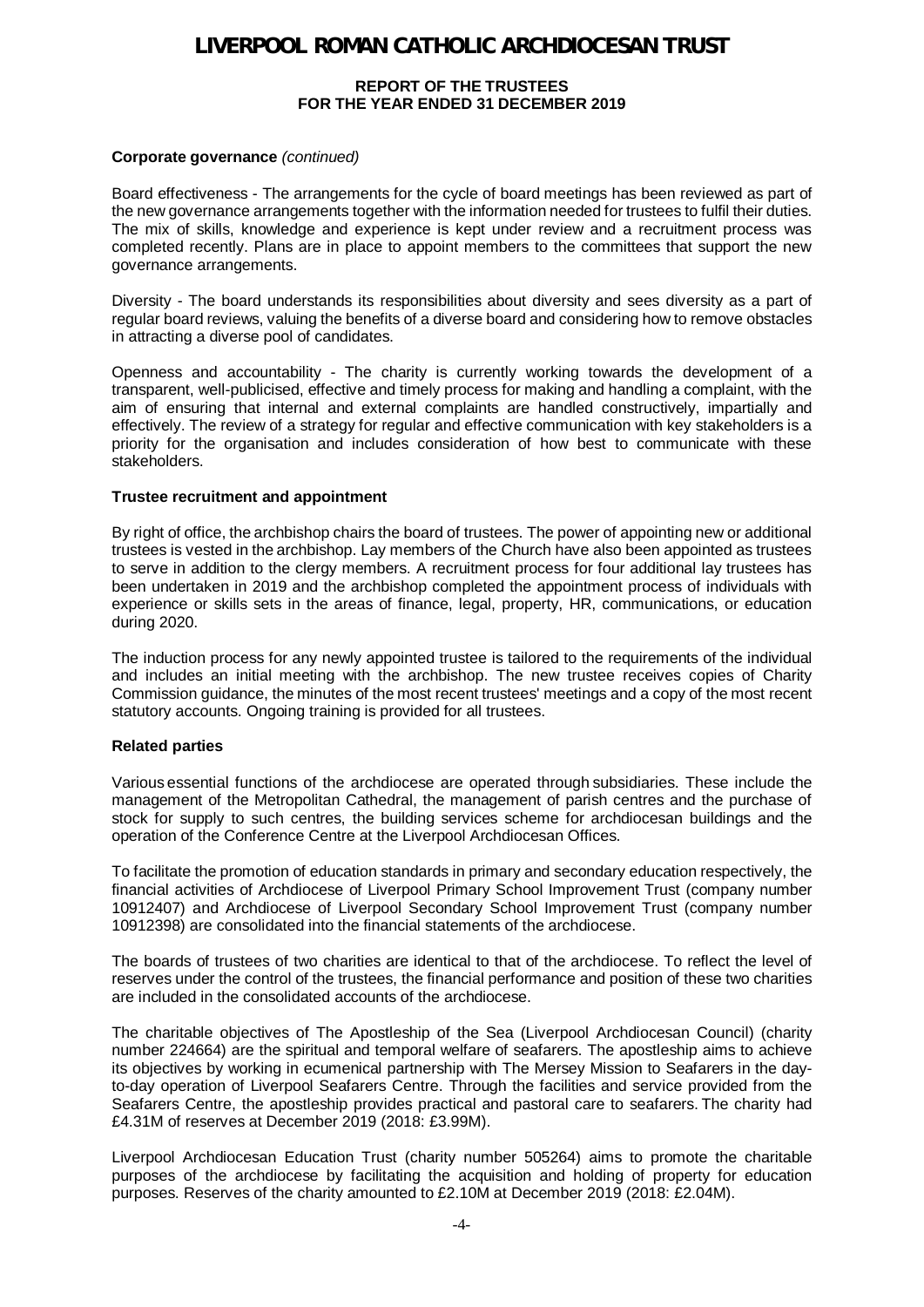#### **REPORT OF THE TRUSTEES FOR THE YEAR ENDED 31 DECEMBER 2019**

#### **Risk management**

The trustees have assessed the major risks to which the charity is exposed, in particular those related to the operations and finances of the trust and are satisfied that systems are in place to mitigate exposure to the major risks.  

The average weekly Mass attendance of 38,314 for 2019 reflects continued decline from the 85,357 reported in 2000. Usually calculated from the average of the Mass attendance each Sunday in October as submitted by each Parish Priest to the Chancellor of the archdiocese, the figures are collated for onward submission to Vatican offices in Rome. The average age of parish congregations is generally increasing, and the proportion of younger people is reducing. A key aspect of outreach to young people continues to be the work carried out by Catholic schools and the Animate youth ministry team, across the archdiocese and beyond, who are based at 'Lowe House' in St Helens.

The impact of declining number of active parishioners and total clergy numbers is being addressed through the outcomes of the 'Leaving Safe Harbours' initiative and the continuing need for on-going focused reviews in the coming years, leading up to an archdiocesan synod, which was scheduled for the summer of 2020 and now planned for June 2021 due to the on-going coronavirus pandemic.

The vocations director appointed by the archbishop runs events around the archdiocese to help develop a wider culture of vocation in life and the specific vocation to the ministerial priesthood for those men yet to decide whether to embark on formation to the priesthood.

The health and safety of all individuals that encounter the Church through the many churches and other properties of the archdiocese receives particular attention. A key aspect of the ongoing parish health and safety risk assessment process is risk identification, and through several techniques and processes the trustees aim to take all appropriate steps to mitigate the likely impact of risks identified.

COVID-19 secure measures were implemented at archdiocesan places of worship, parishes, the cathedral and Liverpool Archdiocesan Offices for the cautious re-opening following the easing of government restrictions in July 2020 and enhanced further for re-opening in December 2020 following the second national lockdown.

Regulation compliance processes are acted upon for subjects such as asbestos, confined spaces, water hygiene, fire safety and first aid. Quinquennial reporting, three-monthly parish building inspections and parish health and safety risk assessments are undertaken. A culture of reporting of accidents to a designated health and safety coordinator is being improved and visits to all accident sites following serious incidents are undertaken. Systems are in place to ensure that all notifiable incidents are reported to the appropriate authorities and regular newsletters are sent to all parishes. Monthly reports covering health and safety are reviewed by the Archdiocesan Finance Committee. The minutes of these meetings are reported to the trustees.

### **Objectives and activities**

The objects of the charity as declared in the governing document are:

- the advancement of the Roman Catholic religion
- the advancement of education
- the relief of poverty
- the cure or alleviation of sickness or disease

#### **Achievements and performance**

In 2005 Archbishop Kelly presented to the archdiocese the Leaving Safe Harbours programme. This enabled priests and people, parishes and deaneries (pastoral areas) to work together in new ways in what was intended to be a 10-year project.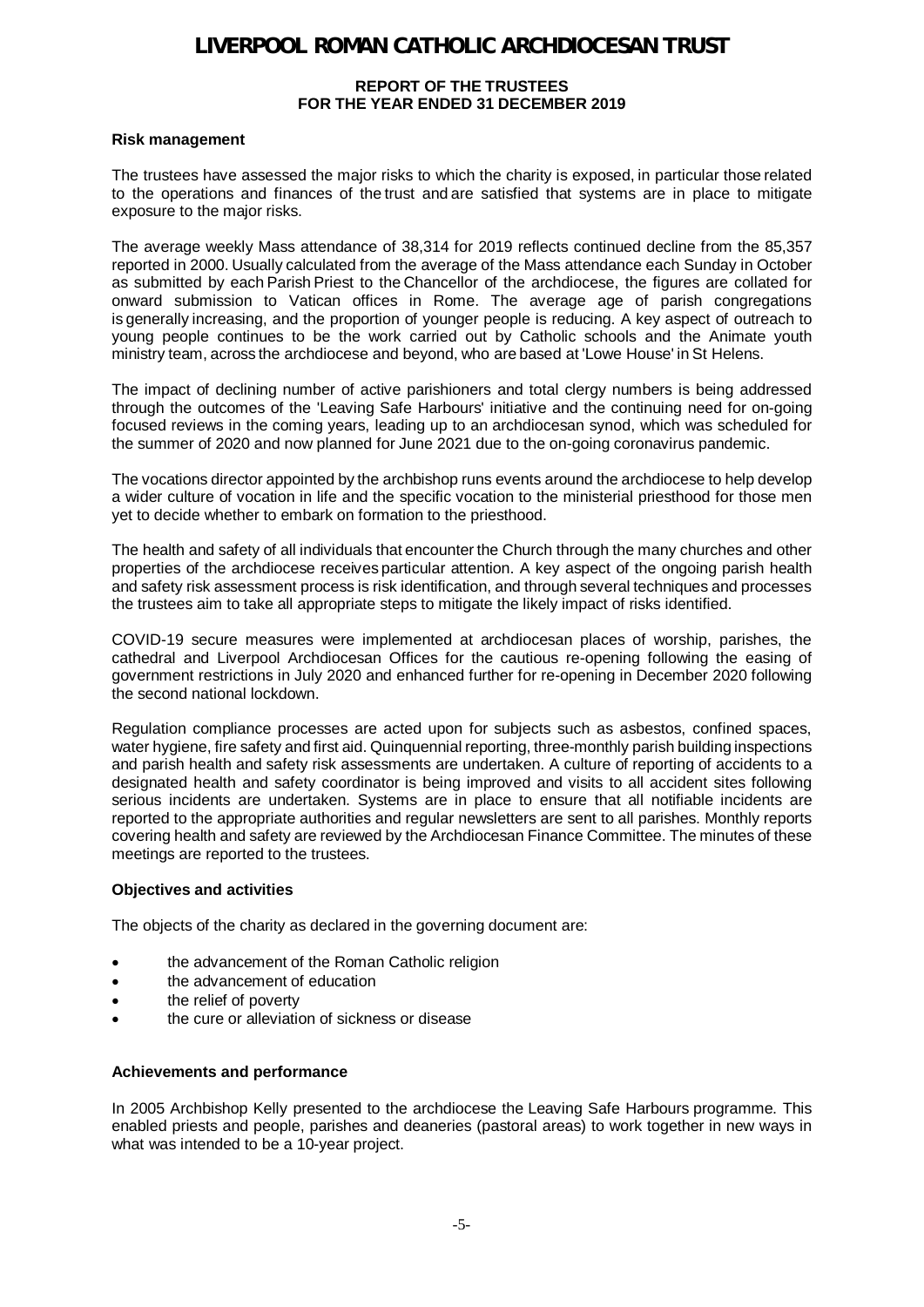#### **REPORT OF THE TRUSTEES FOR THE YEAR ENDED 31 DECEMBER 2019**

#### **Achievements and performance** *(continued)*

As part of the implementation of the programme, parishes were grouped into 20 pastoral areas for planning purposes and parishes then developed sacramental and pastoral provision, with local reviews of resources, buildings, and finances. Development proposals also included the repair, refurbishment or closure of churches within a pastoral area.

After Archbishop Kelly retired shortly before the conclusion of Leaving Safe Harbours, Archbishop McMahon having become aware of the most recent pastoral challenges in the archdiocese decided to call an archdiocesan Synod. This enables the whole archdiocese to be involved in charting the way forward and the outcomes for the goals, structures, styles and methods of evangelisation in the archdiocesan community will be incorporated into the charity's review of its charitable purposes.

Archbishop McMahon called a Synod for the archdiocese to facilitate what the International Theological Commission calls a grace filled event in which the People of God together with the Bishop meet to address the pastoral challenges of the time.

Following the announcement of the four Synod themes in 2019, further listening and reflection took place with the opportunity for Synod members to make proposals for action to the Synod. The four themes are:

- · All called and gifted by God
- · Sharing the mission of Jesus
- · How we pray together
- Building community, nurturing belonging

Synod 2020 gatherings, planned for October 2020, have been moved to June 2021 due to the coronavirus pandemic. The work of the Synod has not stopped and in many ways, there is a greater urgency to reflect on the kind of Church God is calling us to be. Over 3,500 proposals were submitted, and the Synod Working Party and others have worked with these proposals. A summary has been produced and Archbishop McMahon has called for everyone to play their part in discerning the next steps forward.

In December 2020, each Synod Member will be asked to indicate which of the ideas and issues that they are most drawn to and this will enable a presentation in March of Synod Proposals to be voted on in June 2021. After June 2021, a Pastoral Plan will be drawn up in the light of the Synod Proposals and this will be promulgated at the start of Advent 2021.

### **Financial review**

The net movement in funds of the charity from parochial and curial activities is summarised below.

|                                         | 2019<br>£000's | 2018<br>£000s |
|-----------------------------------------|----------------|---------------|
| Net outgoing resources                  | (3,309)        | (2,773)       |
| Unrealised gain / (loss) on investments | 15,185         | (10,687)      |
| Revaluation of investment properties    | 4.141          | 4,136         |
| Net movement                            | 16.017         | (9,324)       |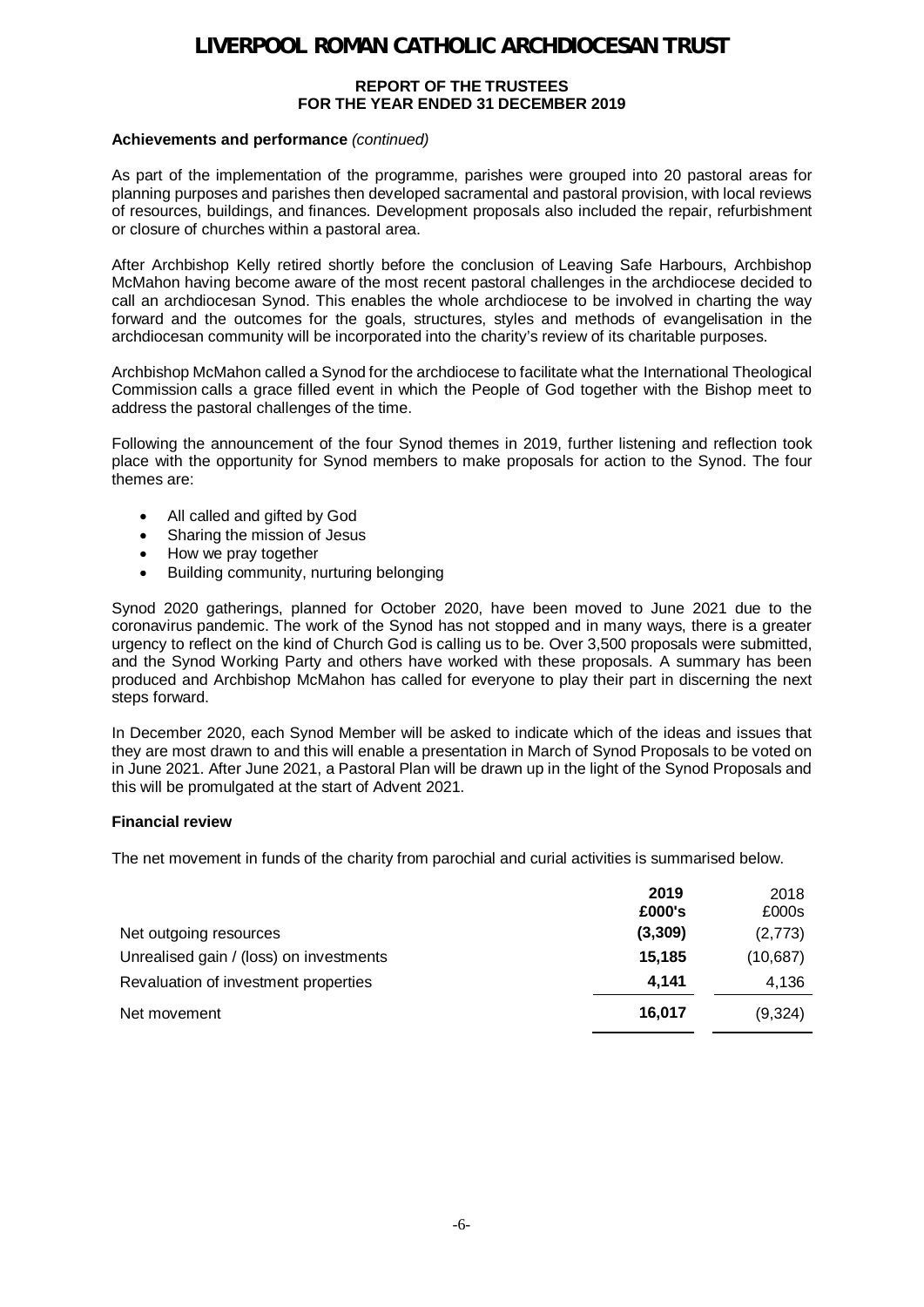#### **REPORT OF THE TRUSTEES FOR THE YEAR ENDED 31 DECEMBER 2019**

#### **Voluntary income**

Many parishes have benefited from the centrally coordinated 'Responsible Giving Campaign'. Implemented by small teams of volunteer parishioners, the campaign highlights the rising level of running costs faced by parishes and encourages parishioners to increase their individual level of giving. Separately there have been coordinated Gift Aid campaigns to boost donations further. Parishes where a responsible giving campaign has been undertaken have experienced sustained increases in giving while other parishes report falling offertories. It is suggested that such parish campaigns should occur once every five years, interspersed with a Gift Aid campaign, to maintain the effectiveness of donation levels whilst trying to avoid 'fundraising fatigue' for parishioners.  

Although Mass attendances have declined, parishioners continue to generously support their parishes. Offertory income amounted to £5.78M (2018: £5.78M) and reflected an increase in the average weekly giving per mass attender from £2.81 in 2018 to £2.96 in 2019. The impact of responsible giving campaigns and other initiatives has ensured that average individual giving has remained relatively stable in recent years.   

Gift Aid recovery remained strong and most parishes operated the Gift Aid Small Donation Scheme for eligible donations that enabled the archdiocese to claim an amount equivalent to Gift Aid on individual small donations of £20 or less.  

The value of legacies received by the archdiocese was £0.30M in 2019 (2018: £1.01M). The Priests' Training Fund, George Andrew Fund, the cathedral and individual parishes each continue to benefit from the generosity of parishioners through collection income and bequests. Legacies were reported in 19 individual parishes in 2019 (2018: 26).

Parishioners' responses to appeals and special collections remain generous with £1.30M received in 2019 (2018: £1.87M). Various external charities, including CAFOD and Nugent, benefited from the income generated in parishes.  

#### **Fundraising activities**

The activities of the parish centres are consolidated within Archdiocesan Parish Centres Management Company Limited. A programme of refurbishments has helped ensure that the parish centres remain competitive despite difficult market conditions. The parish centres employ around 380 people in a variety of full-time and part-time roles across the archdiocese and continue to be a valuable resource to parishes and the wider community, with the activities of the company enabling the funding of these costly sites on behalf of the parishes and furthering financial distribution to many individual parishes.

Many people from a variety of different backgrounds encounter the archdiocese through conference events held at LACE. Conference turnover was £0.27M (2018: £0.26M) with over 18,000 delegates attending events in 2019.  

Archdiocesan building projects are managed by Tuneside Limited and Archdiocesan Property Services Limited and the activities of the subsidiaries have considerable influence in ensuring that building projects are managed in a cost-efficient manner to the benefit of the parishes and schools.

#### **Investment policy and performance**

The trust deed authorises the trustees to invest general funds of the charity in any manner which the trust may lawfully invest.  

The investment objectives of the trustees are that the real value of assets should be maintained and enhanced over the long term and generate an agreed rate of return. This is achieved by investing in a portfolio of equities, fixed income stocks, commercial property and cash.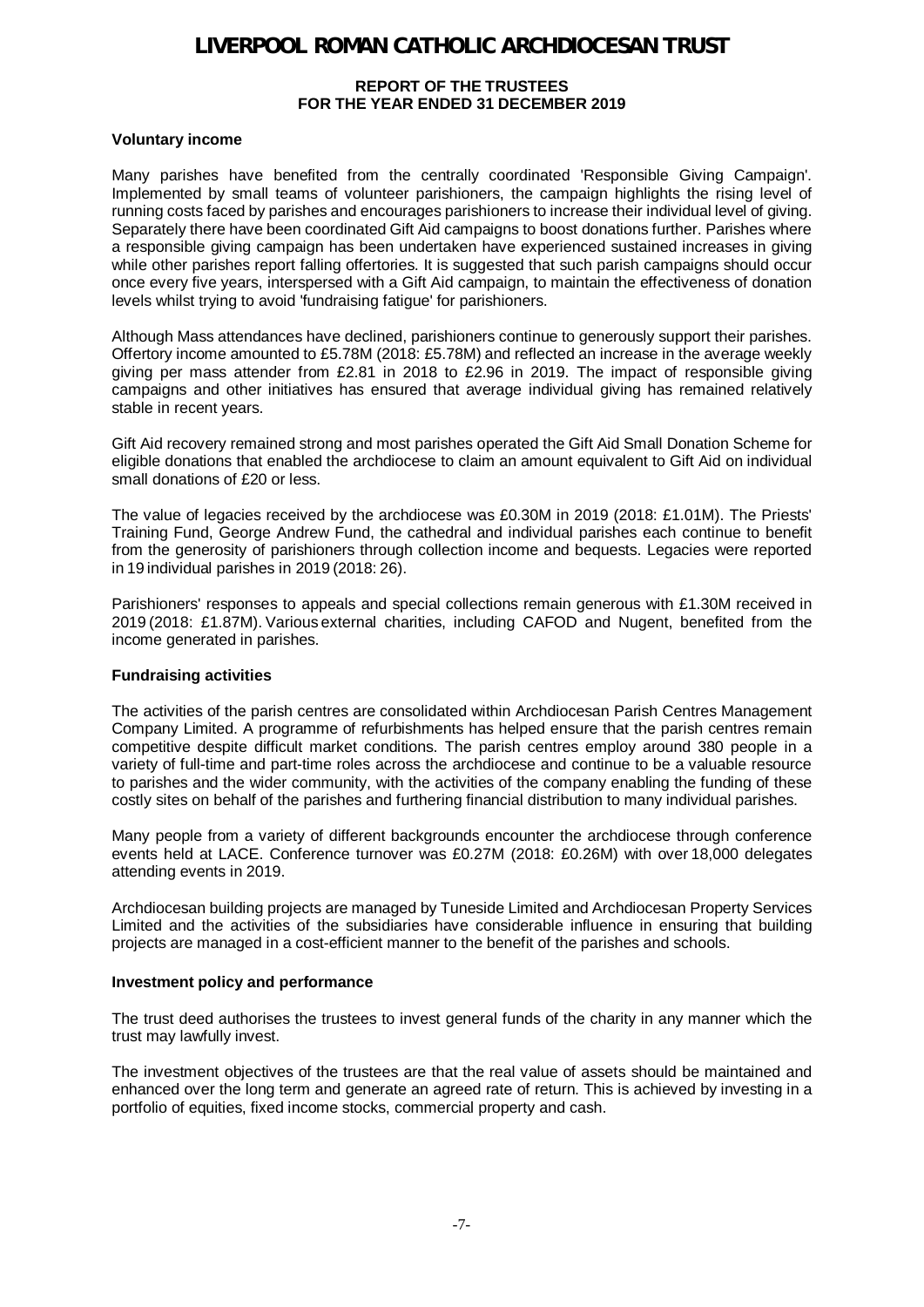#### **REPORT OF THE TRUSTEES FOR THE YEAR ENDED 31 DECEMBER 2019**

#### **Investment policy and performance** *(continued)*

The investment portfolio is managed on a discretionary basis within the parameters of a general ethical investment policy restricting the investment managers from investing in any area that would be incompatible with the objectives of the trust. The policy states that no investments are to be made in companies which generate more than 10% of their turnover from military activity, the production of anything which threatens the sanctity of life, or the production of pornography. The investment managers use the services of bodies such as the Investor Responsibility Research Service to endeavour to ensure compliance with archdiocesan policy.  

The Investment Panel has authority delegated from the trustees to set performance targets and to assess the actual performance of the investment managers against benchmarks, with advice from a specialist firm of investment advisers.  

The main archdiocesan investment portfolio is split into two funds managed by BlackRock Investment Management (UK) Limited and Martin Currie Investment Management Limited respectively, and representatives of the investment managers meet periodically with the Investment Panel, who assess their relative performance and against benchmarks.  

Investment income generated by the investment managers of the unitised portfolio was £4.68M (2018: £4.39M) and met the targets required by the archdiocese. The charity experienced an unrealised gain on investments of £15.19M (2018: Loss £10.69M).  Blackrock exceeded the agreed benchmark in 2019 but the performance of Martin Currie was below that of the benchmark set. Since the year-end Martin Currie has been replaced by Rathbones.

All archdiocesan bank accounts are included within the offset banking system. After daily consideration of commitments and spending patterns, archdiocesan personnel evaluate the cash requirements, the balance being placed in a variety of cash deposits with institutions approved by the trustees.

The investment objective in respect of cash management is to maximize income from cash balances whilst maintaining sufficient available funds to meet the daily operating requirements and to facilitate the timely payment of liabilities.   

The low rates of interest available on cash balances continue to present a challenge to the archdiocese. Income derived from cash management activities remained stable at £ 0.13M (2018: £0.12M) with the average rate of return improving in the year.   

A proportion of available cash had been held by Kaupthing Singer & Friedlander Limited. This company entered administration on 8 October 2008, at which time £4.7M of archdiocesan funds were held by the bank. This represented 11.70% of total funds held at that time. To date, the administrators have made distributions of 86.15p in the pound with their projection of a total return of between 86.75p and 87.00p. As the timing and extent of any future distributions remain uncertain, the trustees consider it appropriate to make provision for a sum equating to 13.20% of that originally invested.

#### **Investment properties**

The archdiocese sold several assets that were no longer being used as functional church properties and reported a realised gain on the disposal of properties of £0.28M (2018: £0.42M). The trustees have retained several properties no longer required for functional purposes to generate a rental income for individual parishes. A cyclical valuation policy is operated by the trustees and the revaluations created an unrealised gain of £4.1M in 2019 (2018: £4.14M).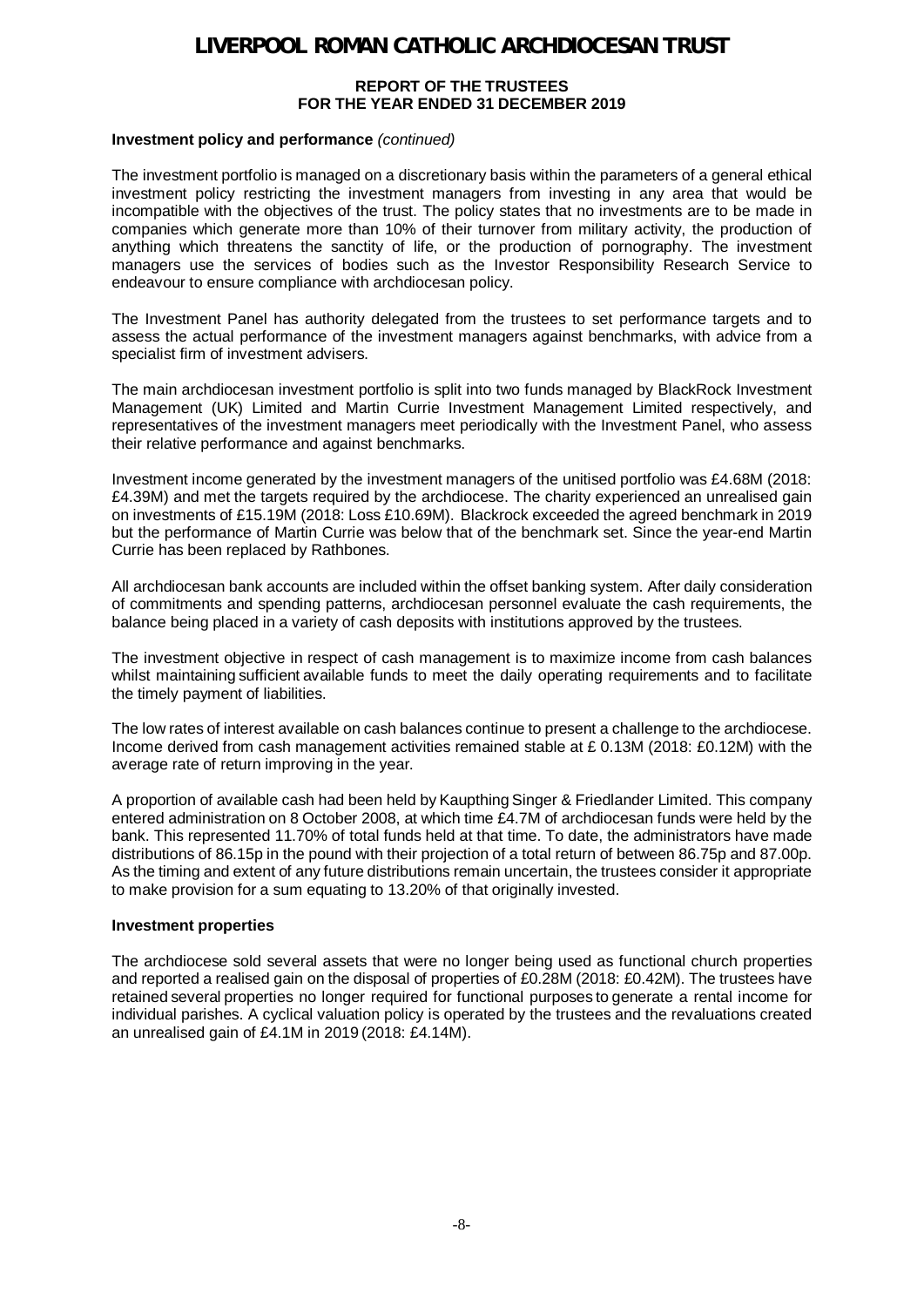#### **REPORT OF THE TRUSTEES FOR THE YEAR ENDED 31 DECEMBER 2019**

### **Charitable activities and public benefit**

The charity aims to satisfy its objects through four main areas of charitable activity:

- To support pastoral work in parishes and local communities
- To provide support to the clergy in training, ministry and retirement
- To support and direct lifelong Christian education in parishes and schools
- · To preserve and invest in the property infrastructure of the archdiocese and parishes, facilitating worship and enabling the charitable work of the Church to take place

In considering the charitable activities of the archdiocese, the trustees have had regard to the Charity Commission guidance on public benefit. Success is measured in several ways. The archbishop has oversight of the whole archdiocese, achieved through visitations to parishes and schools and through the wider knowledge and reviews below of the various activities of the organisation.

### **Pastoral work**

The celebration of Mass in parishes within the archdiocese was attended by an average weekly congregation of around 38,314 in 2019 and contributed to the spiritual well-being of society and the public in general.  

Many activities coordinated through parishes of the archdiocese are focused on the needs of the vulnerable, both at home and abroad, and significant collections are undertaken on behalf of charities such as Nugent, CAFOD and natural disaster appeals. The pastoral work of the archdiocese extends through chaplaincy provision offering spiritual support to those in universities, hospitals and prisons within the geographical area of operation. A regular and extensive provision of pastoral visiting to the sick at home and in nursing homes is undertaken by clergy and trained lay people.  

While most pastoral work is undertaken locally at the parish level, several centrally funded departments and initiatives facilitate and encourage work in the local community.  

The archdiocesan Department of Education through the Christian Education section focuses on formation and ethos in our Catholic schools by means of staff training courses, professional catechetical and liturgical support and statutory religious education inspections.  

Parish work with young people is complemented by the activities of the Animate youth ministry team based at St Mary's (Lowe House) in St Helens. A team of residential youth workers under the direction of the archdiocesan youth chaplain serves in parishes and schools, engage with over 10,000 young people each year by undertaking preparation for sacraments, youth events, pilgrimages and school missions. This interaction informs young people not only about religion but also about basic values which contribute to the common good of society.  

The Formation Department offers training and ongoing support to adults who seek to develop their participation in the mission of the Church. This includes assisting parishes as they develop collaborative ways of working, as well as offering skills training areas such as working with young people, parish catechesis or exploring ways of supporting family life. Through its Marriage and Family Life ministry, the department aims to support all aspects of marriage and family life including marriage preparation and marriage enrichment and aims to contribute to the well-being of society as a whole.  

The Justice and Peace Commission was set up in Liverpool in the wake of the Second Vatican Council's restatement of the truth that salvation involves practical things; liberation from the bondage of slavery and debt, freedom from the pangs of hunger, release from the captivity of poverty and entry into the promised land of freedom and prosperity. More than ten years ago the then archbishop renewed the commitment of the trustee by signing, and displaying on the walls of the cathedral, a preferential option for the poor. The commission works throughout the geographical area of the archdiocese with many local groups and individuals. It also cooperates with CAFOD and other social justice groups locally and nationally.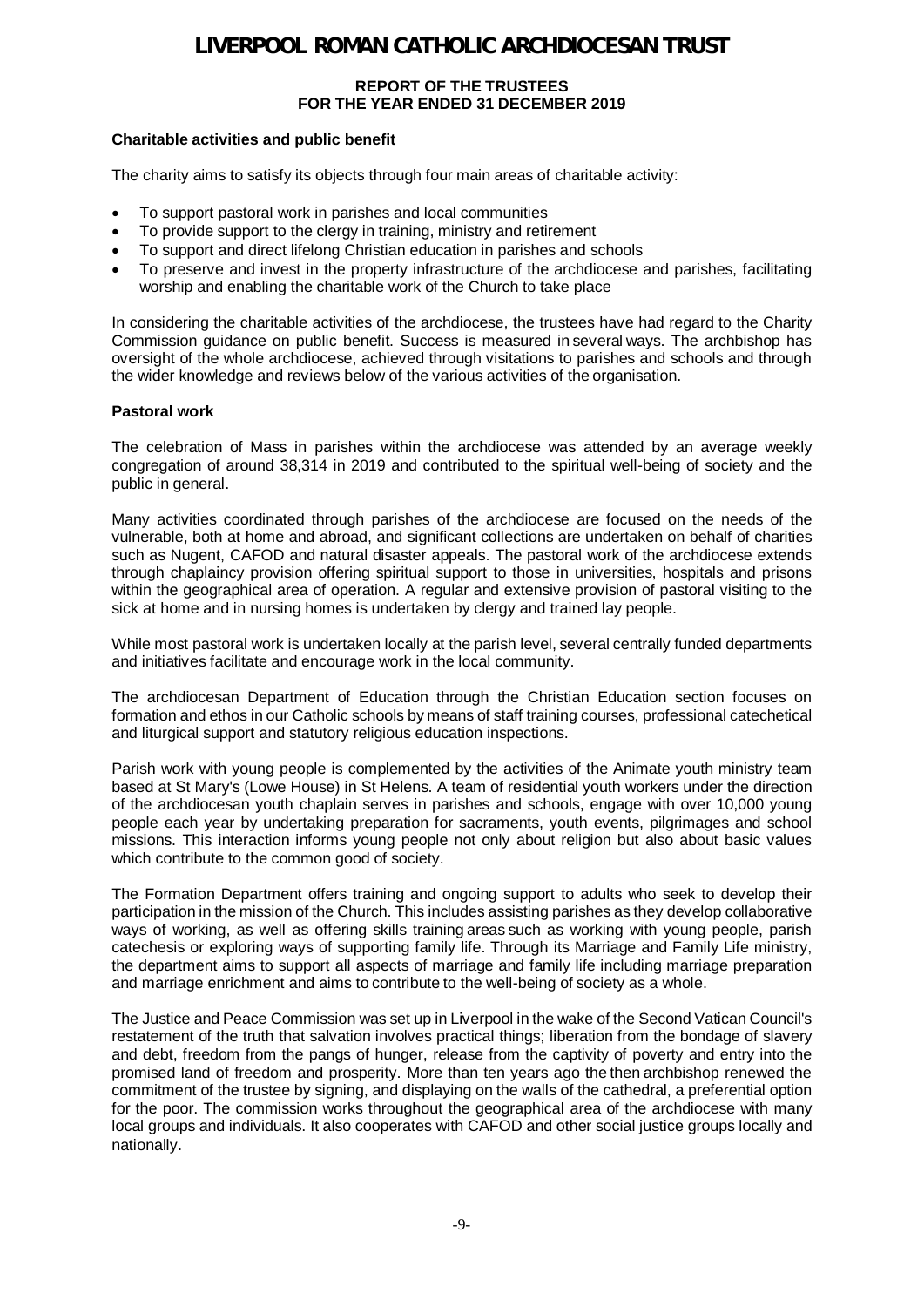#### **REPORT OF THE TRUSTEES FOR THE YEAR ENDED 31 DECEMBER 2019**

### **Pastoral work** *(continued)*

For four decades Liverpool priests have volunteered to serve in Latin America, standing alongside the poor and deprived, supported by the people of the archdiocese. LAMP was established in 1979 to undertake this missionary work and attend to the needs of individuals within the parishes administered by archdiocesan priests operating in Latin America. Investment income derived from restricted investments and legacies currently support the day-to-day activities and pastoral work of the priests, with emphasis on catechesis and the support of medical needs, as well as some of the property needs in their parishes.

### **Clergy support**

At the local level, priests are actively involved in directing, coordinating and undertaking the mission of the Church and delivering the strategy of the archdiocese. Priests and deacons are also responsible for the celebration of Masses as well as baptisms, marriages, funerals and the provision of the sacraments generally. The priests and deacons of the archdiocese provide welfare to the sick, dying and their relatives though visitations and the administration of the sacraments.

Priests do not retire but can stand down from the full responsibilities of office at 75 years old, or earlier if their health requires. As the anticipated number of such 'retired' priests increases beyond the present number, the requirements on the George Andrew Fund to provide for the day-to-day living needs of retired priests will increase and the fund value will diminish. The George Andrew Fund levy based on parish donations and income contributes to supporting priests during illness and after leaving office.

Properties in several locations within the archdiocese have been converted and refurbished to increase the level and variety of accommodation available to retired priests. An annual parish collection, 'Provision for Priests in Retirement' continues to be generously supported by parishioners. The proceeds of the annual collection will help to meet the future costs of converting and maintaining such properties and are held separately from those of the George Andrew Fund.   

The archdiocese has eight students preparing for the priesthood and the proceeds of an annual parish collection, legacies and specific donations to the Priests' Training Fund provide for the cost of education of students for the priesthood and for continuing formation.

### **Education**

In partnership with the trustees of religious orders, the archdiocese provides a network of schools across a very wide and disparate geographical area embracing eight local education authorities and the Isle of Man.

The Education Department of the archdiocese ensures that there is in its schools, at both primary and secondary levels, a place available for every baptised Catholic child. Successive external reports give testament to the enduring quality of the network of schools, which continue to place as much emphasis on personal, spiritual and moral formation as on academic progress. In celebrating the uniqueness of the individual and fostering independence alongside responsibility to others, the archdiocesan schools strive to offer mutual support for the common good in the wider society.

Through the School Projects Fund, the archdiocese approved 205 individual capital and repair projects to the value of £21.18M in the year (2018: 195 projects, £13.09M).  The archdiocese contributes up to 10% of the cost of each school building project undertaken and the level of contribution can only be achieved with the support of parishioners and parents who contribute to the annual school levy collection. The School Projects Fund benefited from £0.54M (2018: £0.53M) of donations from parents via archdiocesan schools and £0.25M (2018: £0.26M) donated from Mass-going parishioners via parishes.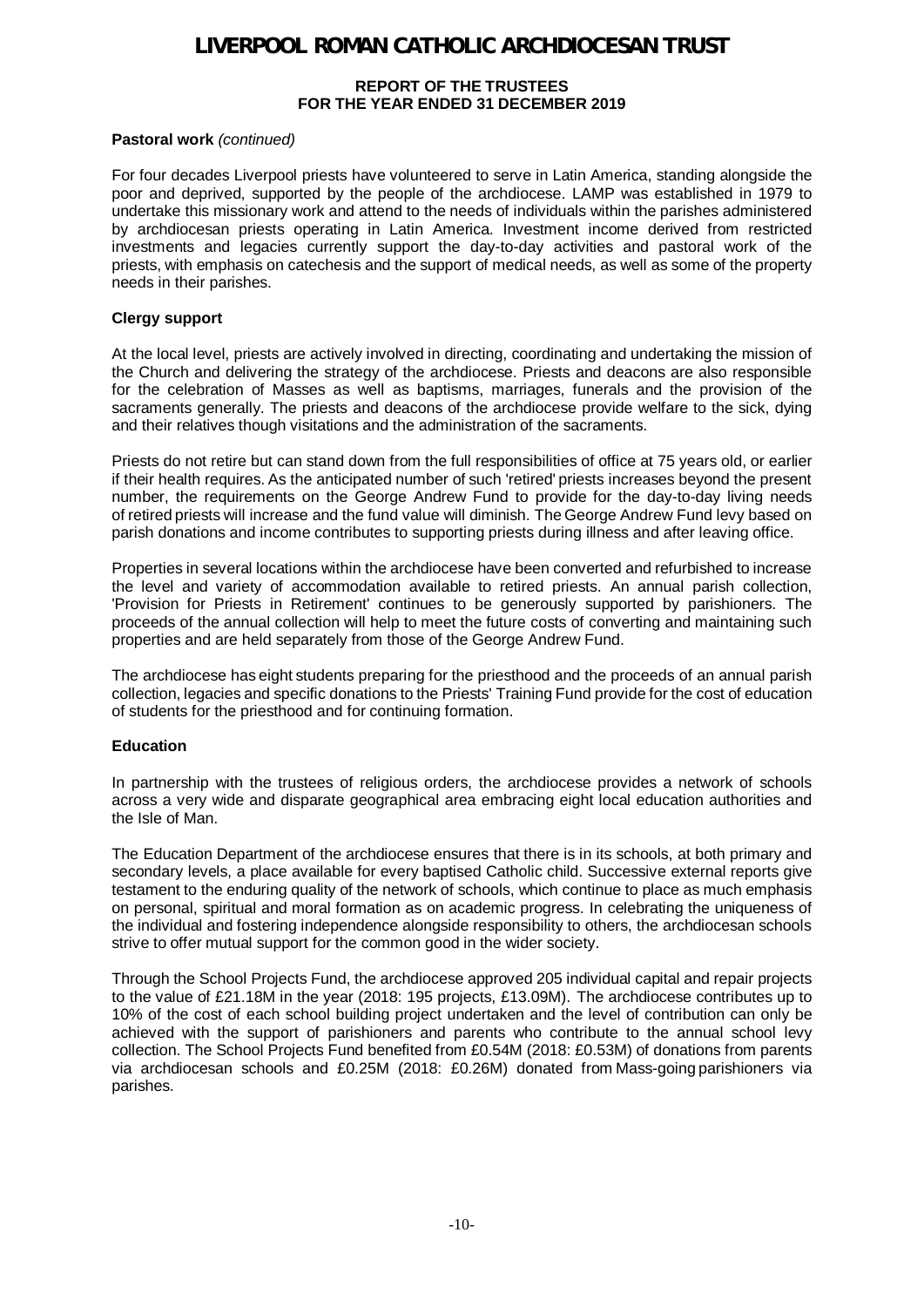#### **REPORT OF THE TRUSTEES FOR THE YEAR ENDED 31 DECEMBER 2019**

#### **Education** *(continued)*

Maintaining the policy direction established in recent years, capital investment in schools and colleges continued to focus on and improving building condition. Around 85% of the school capital funding accessed by archdiocesan schools in 2019 was targeted at maintaining and improving the fabric of our school buildings, up from 80% in 2018.

The year saw the continuation of significant investment targeted on the improvement in the condition of Catholic high school buildings in the Sefton and Wigan local authority areas, with the focus on Christ the King, Southport – for which school, the funding programme concluded this year - and St John Fisher, Wigan. The objective remains to deliver a significant improvement in the overall quality of the school buildings that have not benefitted from previous national programmes of significant condition investment, raising the baseline status of condition need, making more efficient use of the available capital, and reducing the disruption to school pupils of staff of multiple years of smaller but equally invasive improvement projects. In Liverpool, implementation began on the previously agreed targeted investment on a small number of schools in significant need, with funding allocated to implement the first phase of works at St Paul's and St Timothy's and St Oswald's. In addition, a new build primary school for St Cuthbert's entered procurement stage with an anticipated start on site in early 2020.

Other projects to progress during the year included the single siting of St Leo's primary in Knowsley, with further internal refurbishment to be considered in further years, and the completion of the single siting of St Mary's primary in Blackbrook, St Helens, with the commencement of the demolition of the redundant and poor-quality junior building. Elsewhere in St Helens, four schools benefitted from roof replacement projects and four from investment to their mechanical and electrical infrastructure.

Further progress has been made on the phased redevelopment project at Ursuline primary school in Crosby, with significant investment in Sefton also undertaken at Holy Spirit in Ford, with the relocation and redevelopment of their early years provision. Significant projects to improve accommodation have also been undertaken at St Bede's high school in Ormskirk, benefitting from the first of two phases of work to improve kitchen and dining accommodation at the school, and at St Michael's primary school in Widnes, where a new secure entrance has been created.

With regard to school organisation, the trustees are able to continue to provide an overall sufficient supply of school places for Catholic children across the archdiocese via the parish network, with many schools popular and oversubscribed, serving diverse communities. There were no school expansions undertaken during the year.

An element of funding of school building projects is paid directly to schools using a formulaic allocation known as devolved formula capital (DFC). Most schools in the archdiocese opt to pay their DFC allocations into an archdiocesan bank account within which they are maintained on an individual basis until they are drawn down by the school. At the year end, the archdiocese was holding £8.19M (2018: £6.86M) on behalf of schools.  

Through the Schools' Voluntary Contribution Scheme, the archdiocese is able to offer an enhanced level of support to schools. Contributions of £0.30M in 2019 (2018: £0.27M) from archdiocesan schools enabled the Education Department to support the development of leadership teams and advise on selection and appointment processes through effective induction, in-service and advanced programmes of training following appointment. In 2019 a significant number of new appointments made by governing bodies were undertaken with the support of archdiocesan officers.

### **Property**

Establishment costs remain the most significant area of expenditure for parishes, with £6.56M (2018: £7.80M) incurred in property running costs, which included repairs and maintenance costs of £3.50M in 2019 (2018: £4.91M).  

Effective control exercised through the Archdiocesan Finance Committee, which considers and recommends to the trustees repair projects costing in excess of £5,000, and the efforts of the inhouse surveying team in obtaining value for money has ensured that building projects remained good value for money with trustee consideration and approval.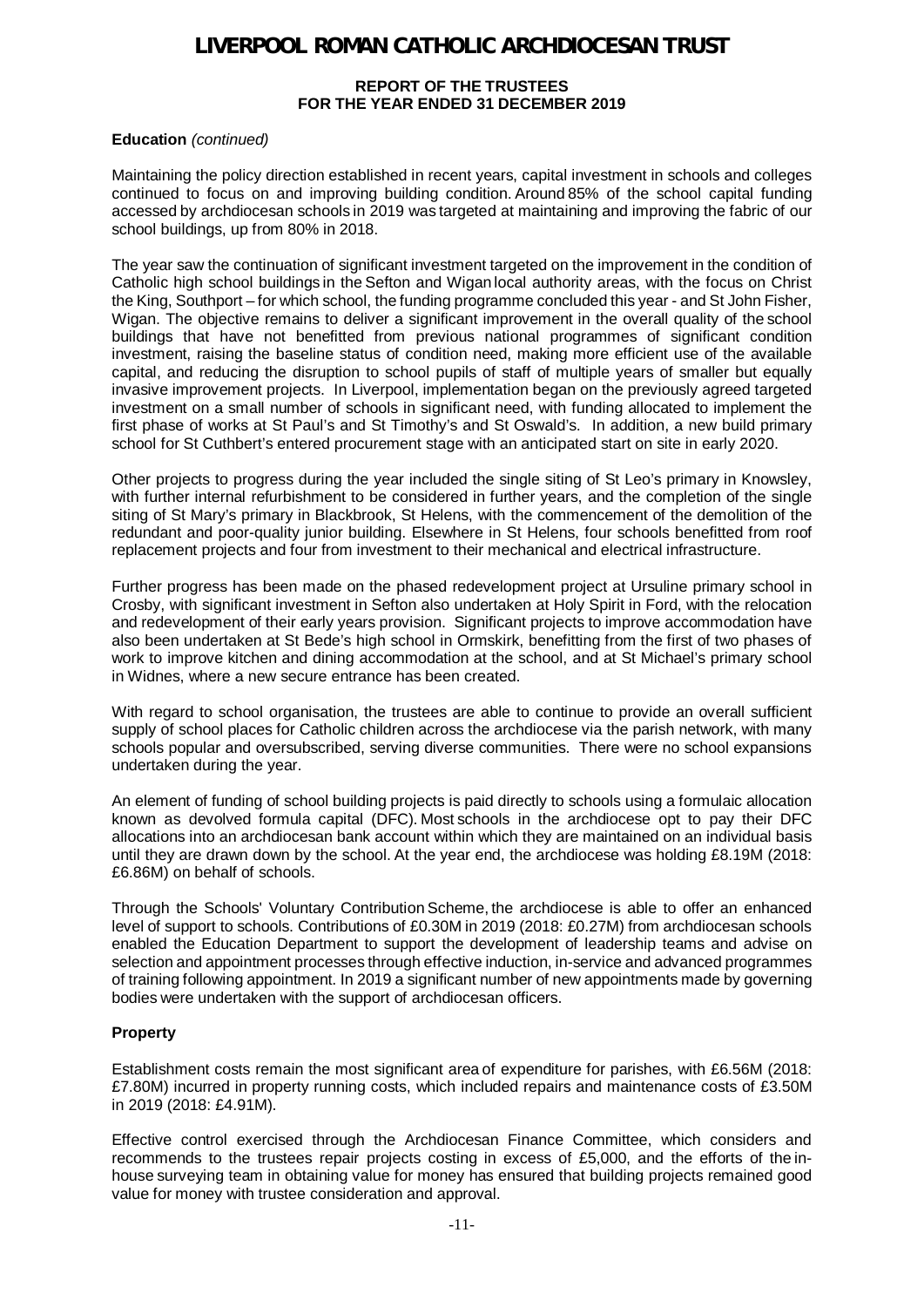#### **REPORT OF THE TRUSTEES FOR THE YEAR ENDED 31 DECEMBER 2019**

### **Property** *(continued)*

The management of the maintenance and repair programme ensures that churches and parish halls are open to the whole community to benefit not only spiritually but also practically from the provision of pastoral care and the many activities provided by our parishes to the wider community.

#### **Employees**

The employees of the Archdiocese of Liverpool make an immense contribution to the life of the archdiocese. Information about the archdiocesan activities is communicated to employees in several ways including email and intranet and regular meetings are held with staff on general and specific matters. A staff association with representation from all areas of employment within the archdiocese and its subsidiaries has been formed.

The Staff Association exists to enhance the contribution made by employees and to ensure that the wellbeing of staff is a priority consideration by the trustees and management in their decision making. The association is a forum where staff can consider employment, health and safety and social matters. It also offers the trustees and senior management the opportunity to consult over proposed strategies, policies and guidance. Staff are encouraged to voice their ideas as well as any concerns.

It is the policy of the archdiocese to give full consideration to applications from disabled persons, having due regard to their particular aptitudes and abilities, and to provide opportunities for the retention and retraining of employees who become disabled during their employment. Equal opportunities are also given for the training, career development and promotion of disabled persons.

Annual pay changes are considered by the trustees, and job roles and remuneration are reviewed periodically. Archdiocesan benchmarking is employed when new roles are created or when significant roles become vacant.

#### **Grants**

The archdiocese is not primarily a grant-making charity. A small number of discretionary grants were made by the trustees to contribute towards the costs of particular initiatives run by other charities where their objects correlated with those of the archdiocese. Further information on this can be found in note 19 to the accounts.

### **Reserves policy**

At 31 December 2019 the reserves were:

|                                                                   | 2019<br>£000's             | 2018<br>£000's             |
|-------------------------------------------------------------------|----------------------------|----------------------------|
| Restricted funds<br>Unrestricted funds: - general<br>- designated | 16,922<br>96,742<br>89,628 | 17,272<br>89,187<br>80,816 |
|                                                                   | 203,292                    | 187.275                    |

Restricted funds represent unexpended balances from collections, donations, legacies and grants restricted by donors to specific purposes including the Priests' Training Fund and Foundation Mass capital. Balances on specific building projects at the Metropolitan Cathedral represent amounts of grantaid and other financial support invested in the fabric of the building. A breakdown of amounts restricted is given and the purpose of the restrictions is explained further in note 16.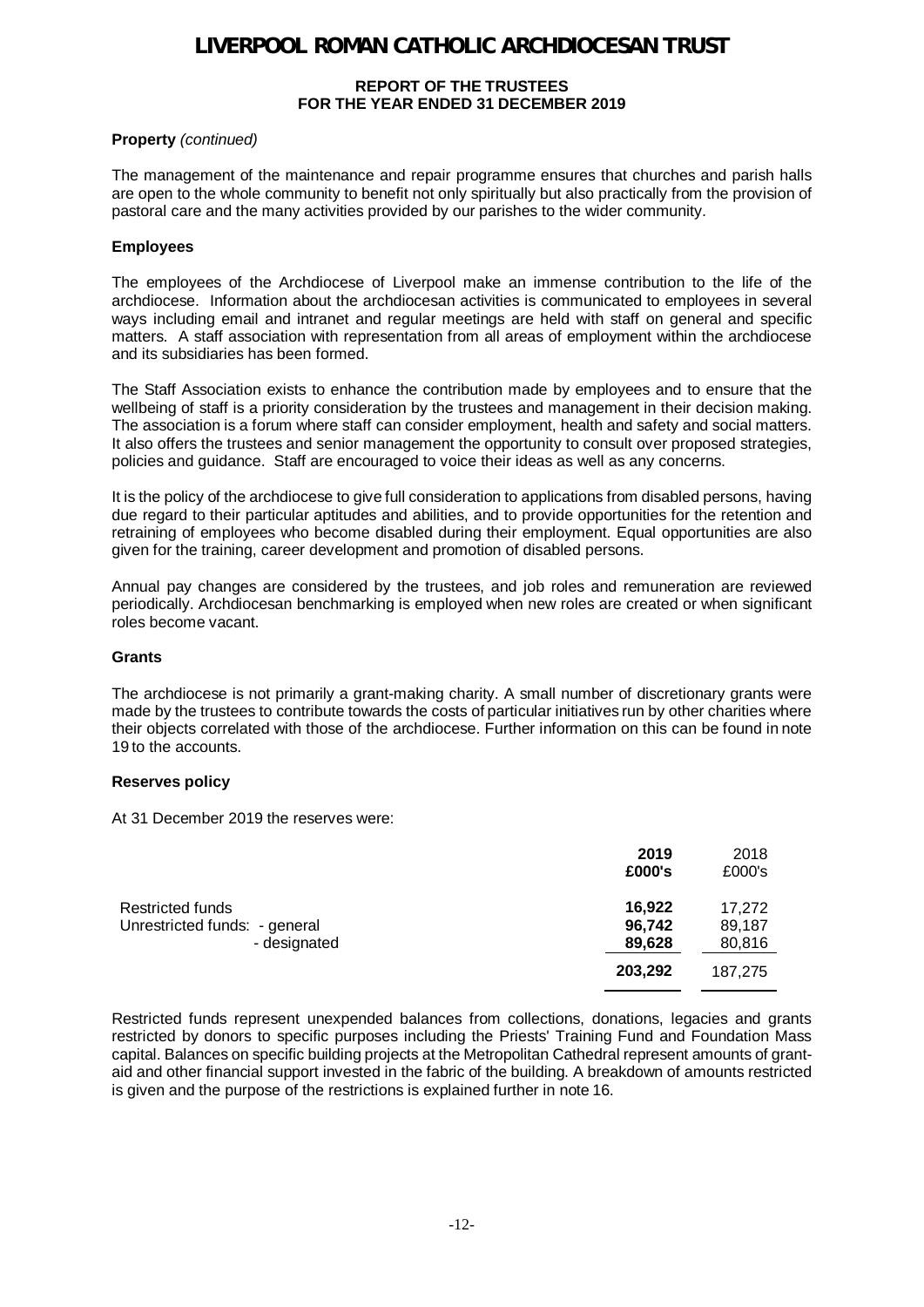#### **REPORT OF THE TRUSTEES FOR THE YEAR ENDED 31 DECEMBER 2019**

Designated funds have been set aside by the trustees for a number of purposes including school projects, central funds, the George Andrew Fund, and the Metropolitan Cathedral.   

To ensure that the reserves of the George Andrew and 2021 funds are enough to support priests in retirement, periodic actuarial reviews are undertaken. The outcome of the most recent review was confirmation that the level of reserves held was adequate to meet the likely future costs of retirement. At December 2019 reserves of these two funds amounted to £16.17M (2018: £14.32M). Reflecting the long-term nature of the support provided by these two designated funds, the level of reserves that would otherwise be classified as freely available is more than the general target set for other funds of the archdiocese.

The central funds of the archdiocese which have been designated to meet the costs of central archdiocesan initiatives and support costs were £51.40M at December 2019 (2018: £46.90M). The assets of the funds are primarily investment property and holdings in the unitised investment portfolio. The income generated from these investments contributes toward meeting the costs of centrally coordinated charitable activities and of the support and governance cost obligations of the charity. The level of reserves held ensures that parishes are not required to contribute to central costs by way of an annual levy.   

Although collectively our parishes are financially secure, those parishes without sufficient reserves rely on or benefit from the generosity of fellow parishes through the Assessment Fund and offset banking system.  

Parishes make voluntary contributions to the Assessment Fund based on income. The Assessment Fund committee, which is made up of parish priests, considers written applications for support from parishes and distributes grants to those parishes in need. In focusing on parishes with negative reserves, the committee has contributed to an improvement in reserves in many of our parishes in 2019.  

The level of aggregated reserves held for general parish purposes is broadly consistent with that of the rest of the archdiocese. The collective reserves of parishes have exceeded the target set by the trustees. Around 32% of our parishes are managing their day-to-day activities without any freely available reserves representing a deterioration since 2018. Reserves in another 40 parishes are below the overall target of 36 months (2018: 42).

Despite the significant increase in transactions arising from daily sweep activities, the offset banking system continues to ensure that those parishes with limited resources are spared the additional cost of interest charges on bank overdrafts and builds on the Church's values of solidarity with the poor and the common good.

The level of freely available reserves is ordinarily determined as the amount of total unrestricted (including designated) funds less fixed assets as these assets could not be realised without undermining the work of the archdiocese. Typically, this reserve figure is expressed in terms of monthly expenditure. Under this definition, the level of reserves freely available to spend on any or all of the charity's purposes amounted to approximately 45 months' expenditure (2018: 38 months).

Taking into consideration the specific demands in respect of the George Andrew and 2021 funds, the trustees consider any meaningful target for reserves to meet general expenditure should exclude these funds. At December 2019, 39 months of expenditure were available (2018: 34 months) and the freely available reserves exclude fixed assets held for charitable use.

The level of net current assets held by the archdiocese amounted to £11.00M (2018: £11.44M) and represents 3.93 months (2018: 3.96 months) of expenditure at December 2019.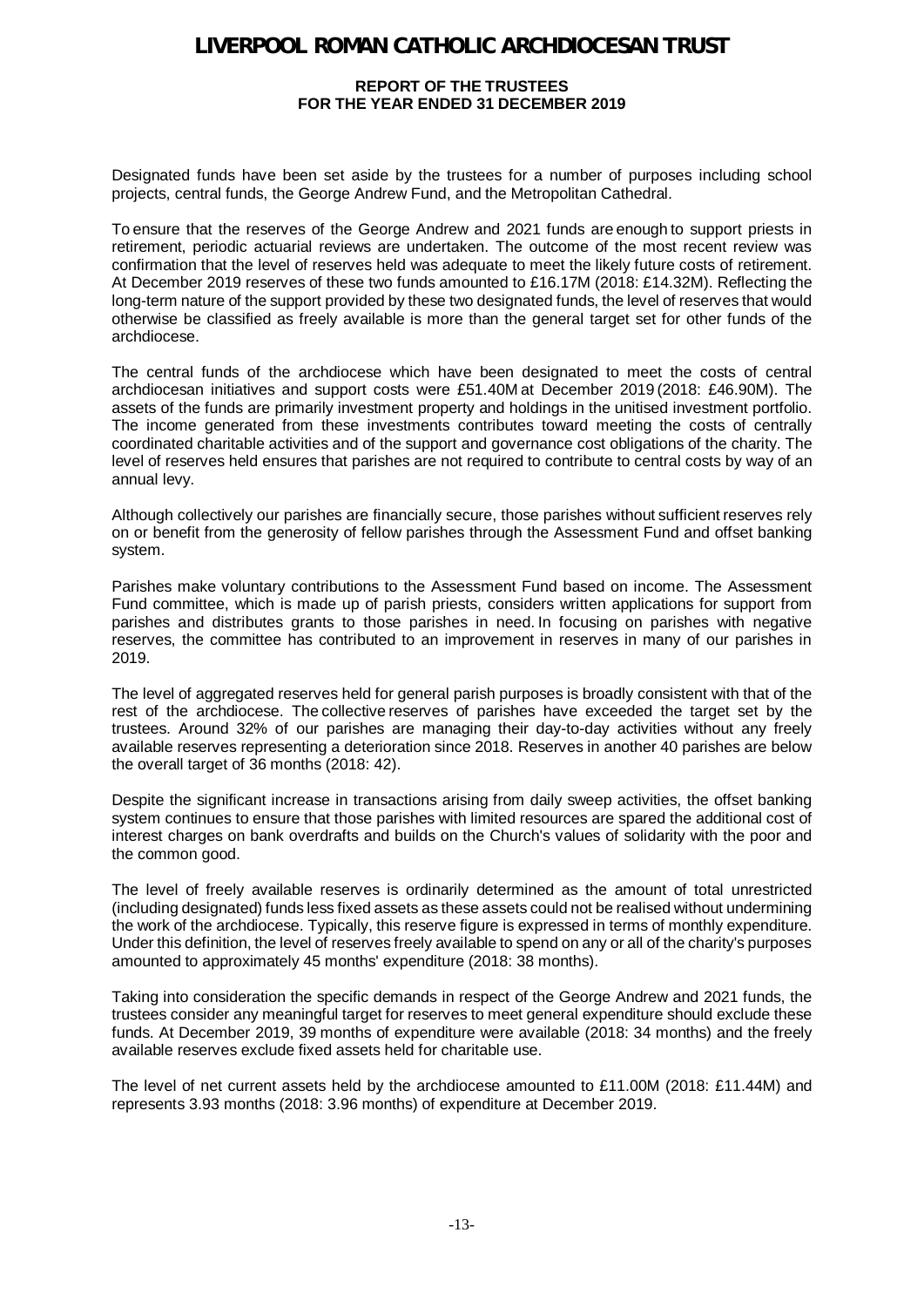#### **REPORT OF THE TRUSTEES FOR THE YEAR ENDED 31 DECEMBER 2019**

### **Reserves policy** *(continued)*

While aiming to maintain working capital or net current assets of between 4 to 6 months expenditure, the trustees consider that an overall level of reserves equating to 45 months' expenditure is sufficient to enable the charity to fulfil all of its obligations and commitments. While investment volatility has contributed to a changes in the levels of reserves, as returns on cash management remain limited, it is felt the excess of reserves over 36 months is acceptable in the short to medium term. The trustees' expectations in respect of the desired levels of reserves in the longer term remain realistic.  

#### **Going concern**

The trustees have given consideration to the basis of preparing the financial statements in the context of the challenging times affecting the charitable sector and most recently considered the impact of COVID-19. Forecasts have been prepared and reviewed for the forthcoming year, including a sensitivity analysis including the estimate impact of COVID-19 under a reverse stress test scenario. Having done so, the trustees consider that the going concern basis remains appropriate. Further information in this respect is giving in the accounting policies.

#### **Post balance sheet event**

Since the year-end, the worldwide outbreak of the coronavirus (COVID-19) pandemic has caused extensive disruptions to organisations globally with major implications for operations as well as finances. The trustees acknowledge and recognise the impact of the COVID-19 pandemic on the operations of the Charity, its beneficiaries, partners, stakeholders and on the wider society, and have ensured that both resources and processes are in place to mitigate any disruption to its operations. As a result, the impact of the COVID-19 pandemic does not warrant any adjustments to these financial statements.

#### **Plans for future periods**

The proposals for action that have emerged from the journey and the work of the Synod has been presented to Synod members as affirmation statements and practical proposals. These proposals have been shared in local communities and Synod members are asked to indicate preferences of 5 proposals and 2 affirmations for each theme via an online portal.

This information will then be discerned by the Synod Working Party to produce the final list of Synod Proposals for presentation in March 2021 for further discernment and voting in June 2021. A Pastoral Plan will be promulgated on the 1<sup>st</sup> Sunday of Advent, 28<sup>th</sup> November 2021.

Capital investment in schools and colleges will continue to focus on maintaining and improving building condition. Education Department officers will also continue to work closely and productively with central government to advocate for our schools on matters of education capital policy, and with local authority colleagues to ensure that there continue to be sufficient places across the archdiocese to meet overall Catholic demand. Demand remains very high for places in archdiocesan schools but there is a very high level of assurance that all Catholic children can obtain a place at a local Catholic school. Work will continue to consider admission numbers that maintain our offer of sufficient places to Catholic families and which also deliver strong and sustainable schools.

Capital developments in the coming year will include the completion of a new building for St. John Fisher, Catholic High School in Wigan.

In the early months of 2020, a novel coronavirus emerged and became a global pandemic. This has had a catastrophic impact on the charitable activities and finances of the archdiocese and its subsidiaries. For three months between mid-March and mid-June, all churches were closed to the public. Chaplaincy-led activities, central services and other programmes had to adapt their activities to be provided remotely or online, or they had to close temporarily. As a result, income from donations, commercial trading operations and charitable activities has been adversely impacted in many areas of the Charity's mission, though the impact has been mitigated by deploying additional support for alternative methods of giving, such as online donations, by encouraging donors to consider setting up standing orders. However, the overall drop in income was accompanied by a reduction in operational expenditure in all areas of the Charity, easing the pressure on reserves. The Charity furloughed some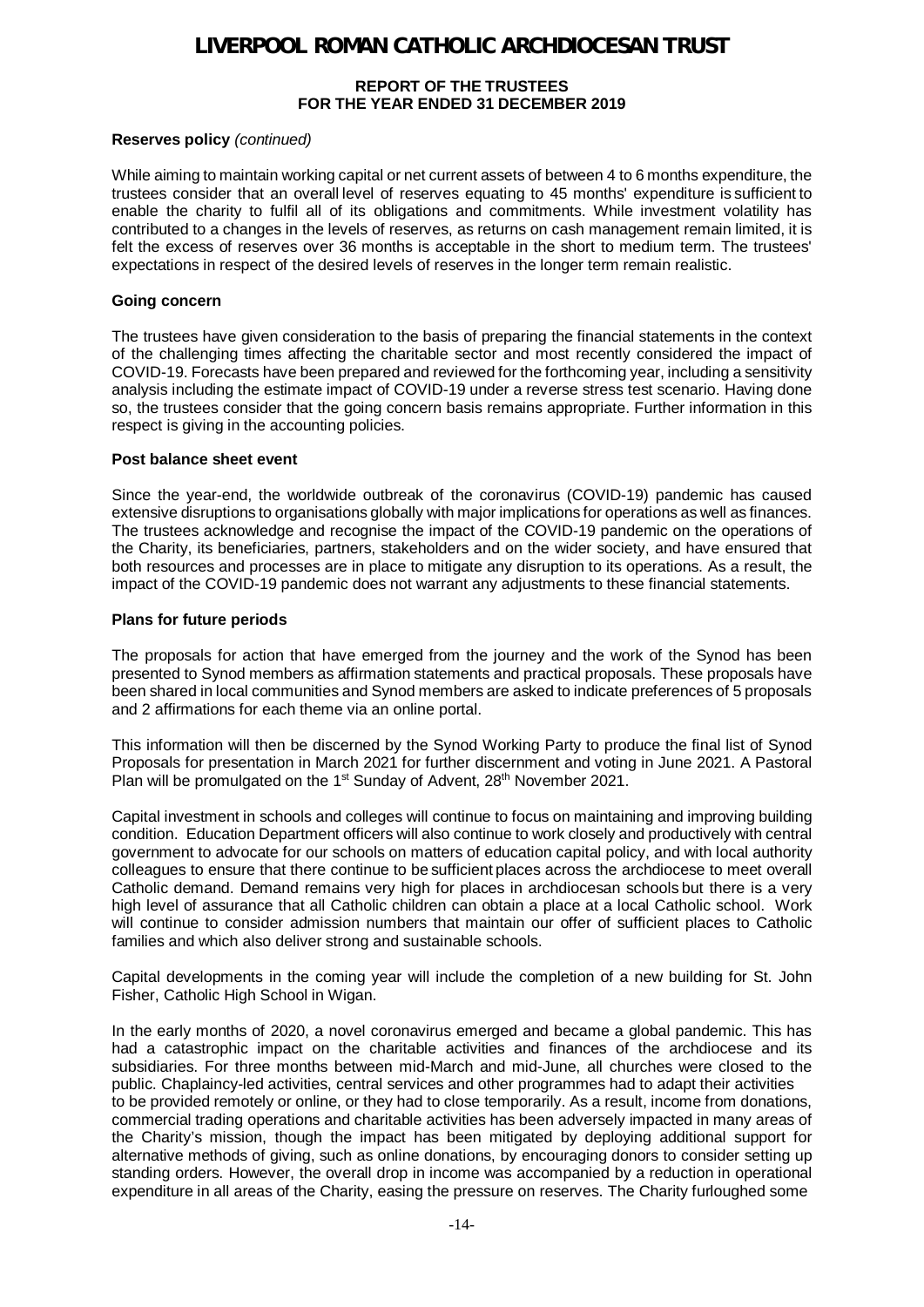#### **REPORT OF THE TRUSTEES FOR THE YEAR ENDED 31 DECEMBER 2019**

#### **Plans for future periods** *(continued)*

its employees and claimed the eligible sums from the Coronavirus Job Retention Scheme. The evolution of interest rates and the financial markets have adversely impacted investment income and interest receivable for the Charity, but not beyond the capacity of its reserves to withstand.

Historical financial issues with archdiocesan budgets required a comprehensive programme of financial efficiencies prior to the onset of the pandemic. The impact of the pandemic has led to the acceleration of the programme of financial efficiencies and proposals to restructure the central functions of the archdiocese were approved by the trustees in November 2020. A consultation process with staff whose posts are at risk has commenced. The proposals aim to respond to the financial pressure whilst continuing to provide high quality and flexible officer support for the church.

Following the United Kingdom's exit from the European Union on 31 January 2020, the United Kingdom entered a Transition Period which is due to end on 31 December 2020. Since the charity operates solely within the United Kingdom, there is not expected to be a significant impact on the overall performance with the exception of the potential impact that Brexit may have on the performance of the investment portfolio. However, this is not expected to be significant on long term basis.

#### **Volunteers**

The trustees acknowledge the hard work of so many volunteers in our parishes who help in financial and property administration and also those who are involved in what are a variety of roles that assist in the life and service of the Church and trust and the wider society. They wish to thank them all for all their hard work and dedicated commitment to these aspects of the life of the Church. The monetary value of the volunteers' time is impossible to quantify.  

In summary, the overall picture is one of consolidation and improvement of existing resources. The trustees are budgeting carefully in response to archdiocesan needs and priorities to preserve the level of reserves and maintain commitments to existing services, whilst also being able to periodically consider new initiatives, if trustees determine such are to become higher priority temporary projects.

#### **Auditor**

In respect of each trustee at the date the trustees report is signed:

- So far as we are aware, there is no information needed by the charity's auditor in connection with preparing their report (relevant audit information) of which they are unaware, and
- As the trustees of the charity we have taken all the steps that we ought to have taken in order to make ourselves aware of any relevant audit information and to establish that the company's auditor is aware of that information.

A resolution to reappoint BDO LLP as auditors for the ensuing year will be proposed.

Signed on behalf of the trustees

uitsure

Rev Mgr J Devine OBE **Episcopal Vicar for Finance**

22 December 2020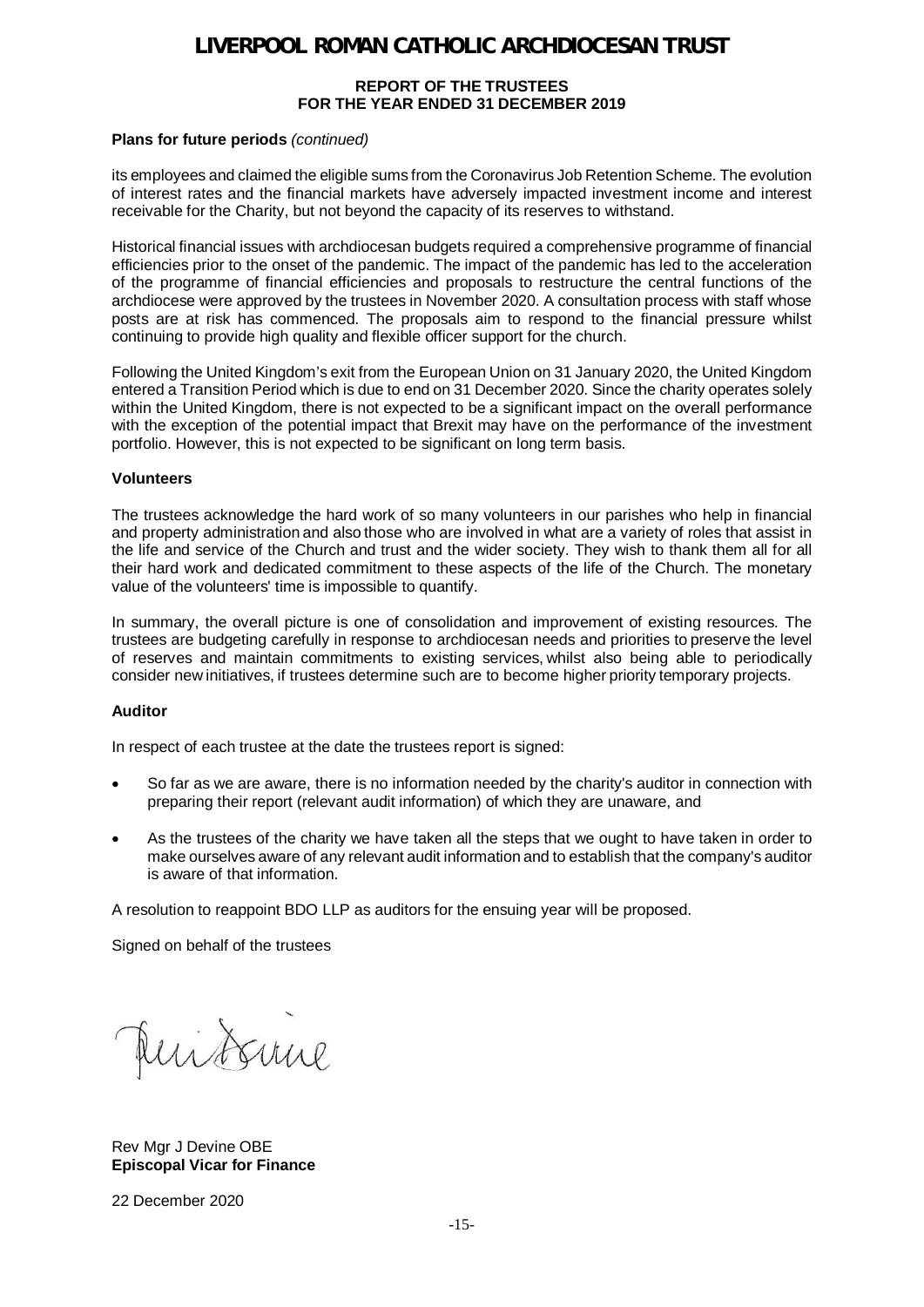#### **STATEMENT OF TRUSTEES' RESPONSIBILITIES FOR THE YEAR ENDED 31 DECEMBER 2019**

The trustees are responsible for preparing the Report of the Trustees and the financial statements in accordance with applicable law and regulations.

Charity law requires the trustees to prepare financial statements for each financial year in accordance with United Kingdom Generally Accepted Accounting Practice (United Kingdom Accounting Standards and applicable law). Under charity law the trustees must not approve the financial statements unless they are satisfied that they give a true and fair view of the state of affairs of the group and charity and of the incoming resources and application of resources, including the income and expenditure, of the group and charity for that period.

In preparing these financial statements, the trustees are required to:

- select suitable accounting policies and then apply them consistently;
- make judgements and accounting estimates that are reasonable and prudent;
- state whether applicable UK Accounting Standards have been followed, subject to any material departures disclosed and explained in the financial statements;
- · prepare the financial statements on the going concern basis unless it is inappropriate to presume that the charity will continue in business.

The trustees are responsible for keeping adequate accounting records that are sufficient to show and explain the charity's transactions and disclose with reasonable accuracy at any time the financial position of the charity and enable them to ensure that the financial statements comply with the Charities Act 2011. They are also responsible for safeguarding the assets of the charity and hence for taking reasonable steps for the prevention and detection of fraud and other irregularities.

Financial statements are published on the charity's website in accordance with legislation in the United Kingdom governing the preparation and dissemination of financial statements, which may vary from legislation in other jurisdictions. The maintenance and integrity of the charity's website is the responsibility of the trustees. The trustees' responsibility also extends to the ongoing integrity of the financial statements contained therein.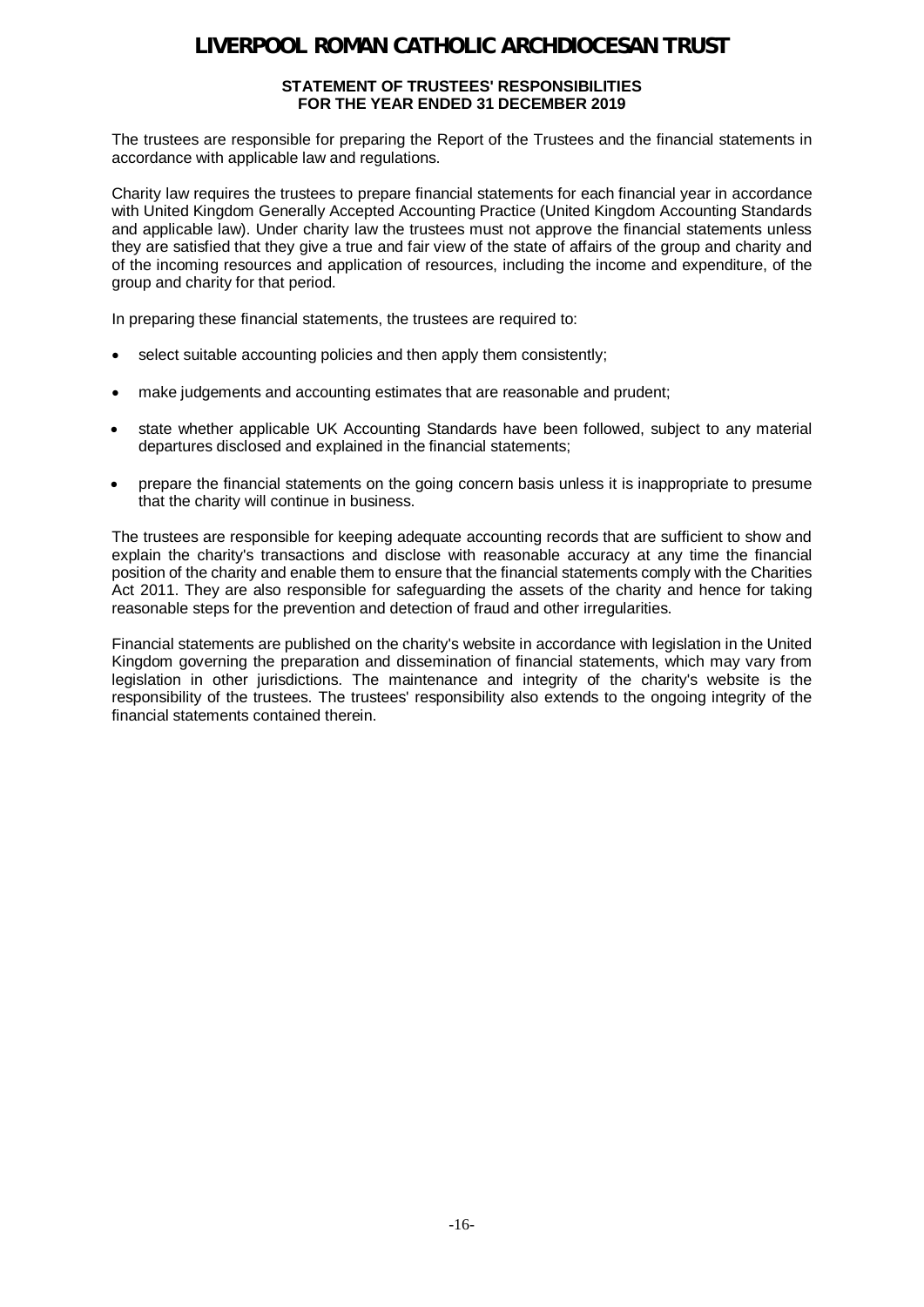#### **INDEPENDENT AUDITOR'S REPORT TO THE TRUSTEES OF LIVERPOOL ROMAN CATHOLIC ARCHDIOCESAN TRUST FOR THE YEAR ENDED 31 DECEMBER 2019**

### **Opinion**

We have audited the financial statements of Liverpool Roman Catholic Archdiocesan Trust ("the Parent Charity") and its subsidiaries ("the Group") for the year ended 31 December 2019 which comprise the consolidated statement of financial activities, the charity statement of financial activities, the consolidated balance sheet, the charity balance sheet, the consolidated cash flow statement and notes to the financial statements, including a summary of significant accounting policies. The financial reporting framework that has been applied in their preparation is applicable law and United Kingdom Accounting Standards, including Financial Reporting Standard 102 *The Financial Reporting Standard applicable in the UK and Republic of Ireland* (United Kingdom Generally Accepted Accounting Practice).

In our opinion, the financial statements:

- · give a true and fair view of the state of the Group's and of the Parent Charity's affairs as at 31 December 2019 and of the Group's incoming resources and application of resources for the year then ended;
- have been properly prepared in accordance with United Kingdom Generally Accepted Accounting Practice; and
- have been prepared in accordance with the requirements of the Charities Act 2011.

### **Basis for opinion**

We conducted our audit in accordance with International Standards on Auditing (UK) (ISAs (UK)) and applicable law. Our responsibilities under those standards are further described in the Auditor's responsibilities for the audit of the financial statements section of our report. We are independent of the Group and the Parent Charity in accordance with the ethical requirements relevant to our audit of the financial statements in the UK, including the FRC's Ethical Standard, and we have fulfilled our other ethical responsibilities in accordance with these requirements. We believe that the audit evidence we have obtained is sufficient and appropriate to provide a basis for our opinion.

#### **Conclusions related to going concern**

We have nothing to report in respect of the following matters in relation to which the ISAs (UK) require us to report to you where:

- · the trustees' use of the going concern basis of accounting in the preparation of the financial statements is not appropriate; or
- · the trustees have not disclosed in the financial statements any identified material uncertainties that may cast significant doubt about the Group or the Parent Charity's ability to continue to adopt the going concern basis of accounting for a period of at least twelve months from the date when the financial statements are authorised for issue.

#### **Other information**

The other information comprises the information included in the Annual Report, other than the financial statements and our auditor's report thereon. The trustees are responsible for the other information.

Our opinion on the financial statements does not cover the other information and, except to the extent otherwise explicitly stated in our report, we do not express any form of assurance conclusion thereon.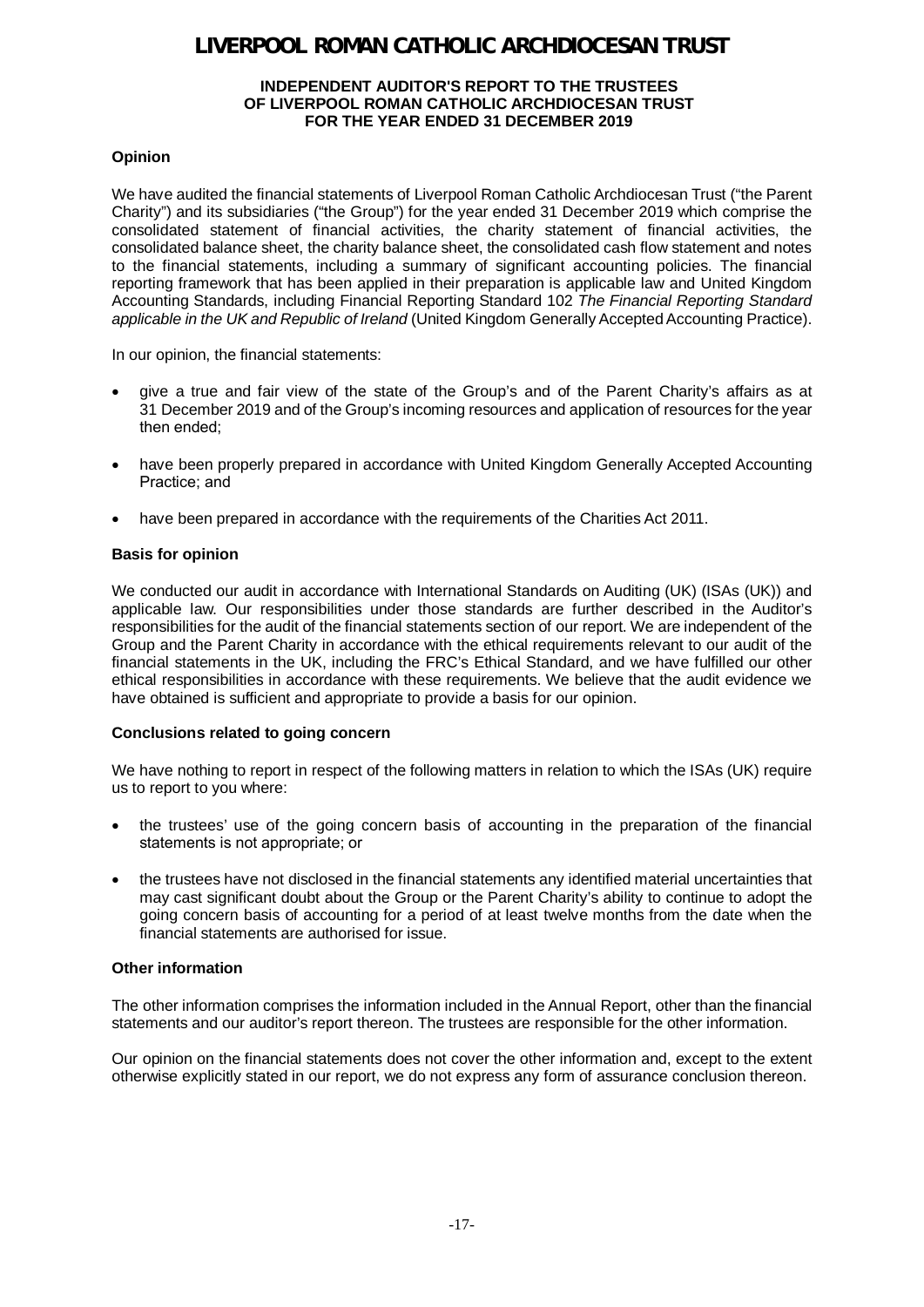#### **INDEPENDENT AUDITOR'S REPORT TO THE TRUSTEES OF LIVERPOOL ROMAN CATHOLIC ARCHDIOCESAN TRUST FOR THE YEAR ENDED 31 DECEMBER 2019**

#### **Other information** *(continued)*

In connection with our audit of the financial statements, our responsibility is to read the other information and, in doing so, consider whether the other information is materially inconsistent with the financial statements or our knowledge obtained in the audit or otherwise appears to be materially misstated. If we identify such material inconsistencies or apparent material misstatements, we are required to determine whether there is a material misstatement in the financial statements or a material misstatement of the other information. If, based on the work we have performed, we conclude that there is a material misstatement of this other information, we are required to report that fact.

We have nothing to report in this regard.

#### **Matters on which we are required to report by exception**

We have nothing to report in respect of the following matters in relation to which the Charities Act 2011 requires us to report to you if, in our opinion;

- · the information contained in the financial statements is inconsistent in any material respect with the Trustees' Annual Report; or
- adequate accounting records have not been kept by the Parent Charity; or
- · the Parent Charity financial statements are not in agreement with the accounting records and returns; or
- we have not received all the information and explanations we require for our audit.

#### **Responsibilities of trustees**

As explained more fully in the trustees' responsibilities statement, the trustees are responsible for the preparation of the financial statements and for being satisfied that they give a true and fair view, and for such internal control as the trustees determines is necessary to enable the preparation of financial statements that are free from material misstatement, whether due to fraud or error.

In preparing the financial statements, the trustees are responsible for assessing the Group's and the Parent Charity's ability to continue as a going concern, disclosing, as applicable, matters related to going concern and using the going concern basis of accounting unless the trustees either intend to liquidate the Group or the parent Charity or to cease operations, or have no realistic alternative but to do so.

#### **Auditor's responsibilities for the audit of the financial statements**

We have been appointed as auditor under section 144 of the Charities Act 2011and report in accordance with the Act and relevant regulations made or having effect thereunder.

Our objectives are to obtain reasonable assurance about whether the financial statements as a whole are free from material misstatement, whether due to fraud or error, and to issue an auditor's report that includes our opinion. Reasonable assurance is a high level of assurance, but is not a guarantee that an audit conducted in accordance with ISAs (UK) will always detect a material misstatement when it exists. Misstatements can arise from fraud or error and are considered material if, individually or in the aggregate, they could reasonably be expected to influence the economic decisions of users taken on the basis of these financial statements.

A further description of our responsibilities for the audit of the financial statements is located at the Financial Reporting Council's ("FRC's") website at:

https://www.frc.org.uk/auditorsresponsibilities. This description forms part of our auditor's report.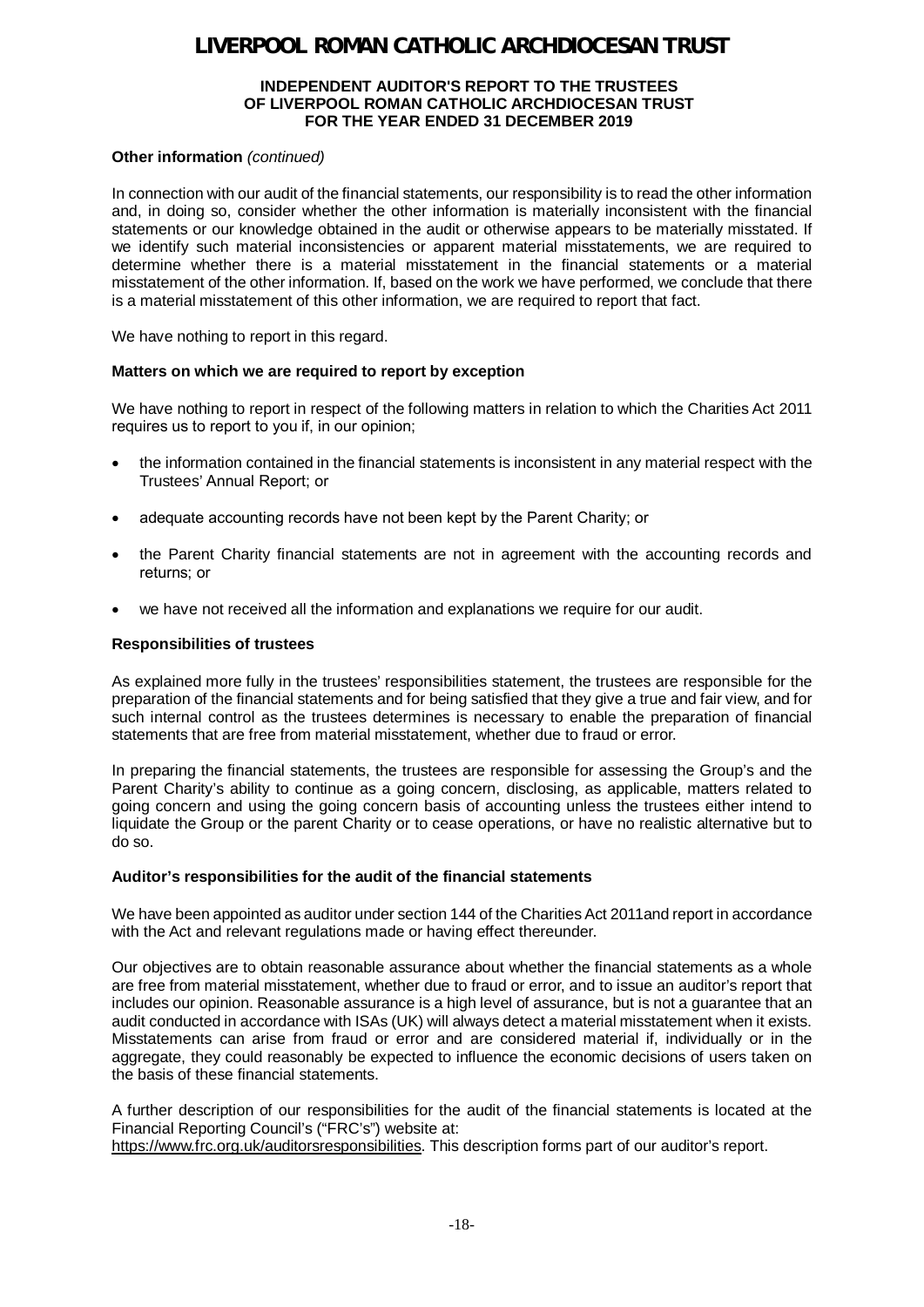#### **INDEPENDENT AUDITOR'S REPORT TO THE TRUSTEES OF LIVERPOOL ROMAN CATHOLIC ARCHDIOCESAN TRUST FOR THE YEAR ENDED 31 DECEMBER 2019**

#### **Use of our report**

This report is made solely to the Charity's trustees, as a body, in accordance with the Charities Act 2011. Our audit work has been undertaken so that we might state to the Charity's trustees those matters we are required to state to them in an auditor's report and for no other purpose. To the fullest extent permitted by law, we do not accept or assume responsibility to anyone other than the Charity and the Charity's trustees as a body, for our audit work, for this report, or for the opinions we have formed.

 $BADLL$ 

**Hamid Ghafoor** (Senior Statutory Auditor) For and on behalf of BDO LLP, statutory auditor Liverpool

Date: 22 December 2020

BDO LLP is eligible for appointment as auditor of the charity by virtue of its eligibility for appointment as auditor of a company under section 1212 of the Companies Act 2006.

BDO LLP is a limited liability partnership registered in England and Wales (with registered number OC305127).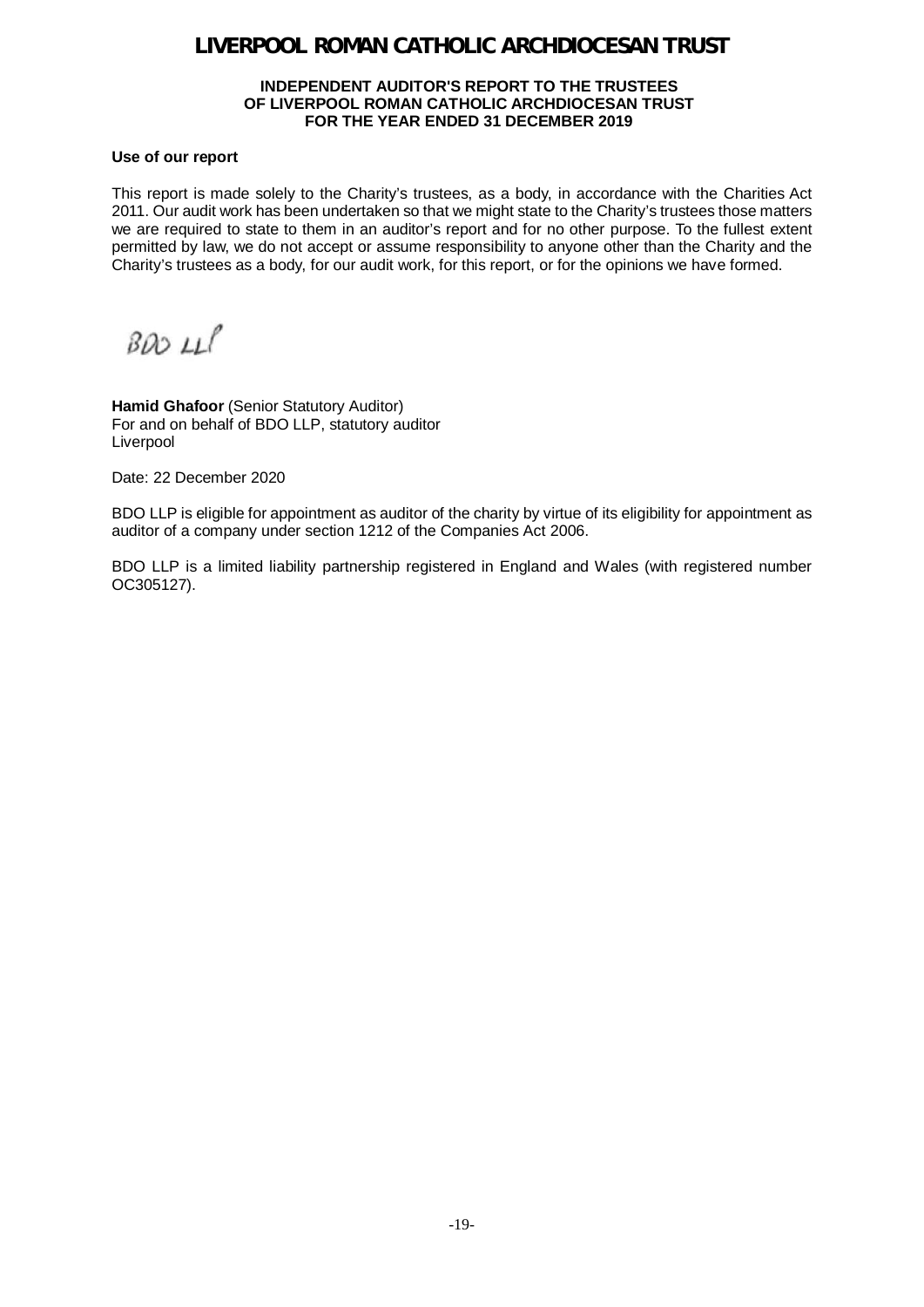#### **LIVERPOOL ROMAN CATHOLIC ARCHDIOCESAN TRUST CONSOLIDATED STATEMENT OF FINANCIAL ACTIVITIES FOR THE YEAR ENDED 31 DECEMBER 2019**

|                                                               | <b>Note</b> | <b>Parochial</b><br><b>Unrestricted</b><br><b>Funds</b><br>£000's | Parochial<br>Designated<br><b>Funds</b><br>£000's | Parochial<br><b>Restricted</b><br><b>Funds</b><br>£000's | <b>TOTAL</b><br>Parochial<br><b>Funds</b><br>£000's | Curial<br><b>Unrestricted</b><br><b>Funds</b><br>£000's | Curial<br>Designated<br><b>Funds</b><br>£000's | Curial<br><b>Restricted</b><br><b>Funds</b><br>£000's | <b>TOTAL</b><br>Curial<br><b>Funds</b><br>£000's | <b>TOTAL</b><br>2019<br>£000's |
|---------------------------------------------------------------|-------------|-------------------------------------------------------------------|---------------------------------------------------|----------------------------------------------------------|-----------------------------------------------------|---------------------------------------------------------|------------------------------------------------|-------------------------------------------------------|--------------------------------------------------|--------------------------------|
| <b>INCOME FROM</b>                                            |             |                                                                   |                                                   |                                                          |                                                     |                                                         |                                                |                                                       |                                                  |                                |
| <b>Donations and legacies</b>                                 |             |                                                                   |                                                   |                                                          |                                                     |                                                         |                                                |                                                       |                                                  |                                |
| Collections and donations                                     | 3.1         | 9,199                                                             | 569                                               | 1,301                                                    | 11,069                                              | 243                                                     | 43                                             | 98                                                    | 384                                              | 11,453                         |
| Legacies                                                      |             | 267                                                               |                                                   |                                                          | 267                                                 | $\overline{7}$                                          |                                                | 26                                                    | 33                                               | 300                            |
| Grants                                                        |             |                                                                   |                                                   |                                                          |                                                     |                                                         |                                                |                                                       |                                                  |                                |
| Other trading activities                                      |             |                                                                   |                                                   |                                                          |                                                     |                                                         |                                                |                                                       |                                                  |                                |
| Fundraising                                                   | 3.2         | 235                                                               |                                                   |                                                          | 235                                                 | 11,792                                                  |                                                |                                                       | 11,792                                           | 12,027                         |
| Investment income<br><b>Charitable activities</b>             | 3.3         | 1,726<br>153                                                      | 265                                               | 9                                                        | 2,000                                               | 473                                                     | 3,482                                          | 137                                                   | 4,092                                            | 6,092                          |
| Other                                                         | 4           |                                                                   |                                                   |                                                          | 153                                                 | 289                                                     | 1,129                                          |                                                       | 1,418                                            | 1,571                          |
| Net gains on disposal of assets                               |             | 207                                                               |                                                   |                                                          | 207                                                 |                                                         | 76                                             |                                                       | 76                                               | 283                            |
| <b>TOTAL INCOME</b>                                           |             | 11,787                                                            | 834                                               | 1,310                                                    | 13,931                                              | 12,804                                                  | 4,730                                          | 261                                                   | 17,795                                           | 31,726                         |
| <b>EXPENDITURE ON</b>                                         |             |                                                                   |                                                   |                                                          |                                                     |                                                         |                                                |                                                       |                                                  |                                |
| <b>Raising Funds</b>                                          | 5           | 172                                                               | 31                                                | 1                                                        | 204                                                 | 11,396                                                  | 262                                            | 17                                                    | 11,675                                           | 11,879                         |
| <b>Charitable activities</b>                                  | 6           |                                                                   |                                                   |                                                          |                                                     |                                                         |                                                |                                                       |                                                  |                                |
| Ministry support                                              | 6.1         | 1,830                                                             |                                                   |                                                          | 1,830                                               | 39                                                      | 1,304                                          | 296                                                   | 1,639                                            | 3,469                          |
| Pastoral and community                                        | 6.2         | 4,016                                                             |                                                   | 1,066                                                    | 5,082                                               | 806                                                     | 2,657                                          | 210                                                   | 3,673                                            | 8,755                          |
| Education                                                     | 6.3         |                                                                   | 1,306                                             |                                                          | 1,306                                               | 510                                                     | 1,508                                          | $\blacksquare$                                        | 2,018                                            | 3,324                          |
| Provision for worship                                         | 6.4         | 6,557                                                             |                                                   | $\overline{\phantom{a}}$                                 | 6,557                                               | 500                                                     | 551                                            | $\overline{\phantom{a}}$                              | 1,051                                            | 7,608                          |
| <b>TOTAL EXPENDITURE</b>                                      |             | 12,575                                                            | 1,337                                             | 1,067                                                    | 14,979                                              | 13,251                                                  | 6,282                                          | 523                                                   | 20,056                                           | 35,035                         |
| NET (EXPENDITURE) / INCOME BEFORE<br><b>INVESTMENT LOSSES</b> |             | (788)                                                             | (503)                                             | 243                                                      | (1,048)                                             | (447)                                                   | (1, 552)                                       | (262)                                                 | (2, 261)                                         | (3, 309)                       |
| Net gains on investments                                      | 10          | 7,497                                                             | 1,313                                             | 51                                                       | 8,861                                               | 1,016                                                   | 8,723                                          | 726                                                   | 10,465                                           | 19,326                         |
| NET INCOME AFTER INVESTMENT GAINS                             |             | 6,709                                                             | 810                                               | 294                                                      | 7,813                                               | 569                                                     | 7,171                                          | 464                                                   | 8,204                                            | 16,017                         |
| <b>TRANSFERS BETWEEN FUNDS</b>                                | 25          | 125                                                               | 148                                               | (1,052)                                                  | (779)                                               | 152                                                     | 683                                            | (56)                                                  | 779                                              |                                |
| <b>NET MOVEMENT IN FUNDS</b>                                  |             | 6,834                                                             | 958                                               | (758)                                                    | 7,034                                               | 721                                                     | 7,854                                          | 408                                                   | 8,983                                            | 16,017                         |
| Fund balances at 1 January 2019                               |             | 76,731                                                            | 1,162                                             | 2,649                                                    | 80,542                                              | 12,456                                                  | 79,654                                         | 14,623                                                | 106,733                                          | 187,275                        |
| <b>FUND BALANCES AT 31 DECEMBER 2019</b>                      | 26          | 83,565                                                            | 2,120                                             | 1,891                                                    | 87,576                                              | 13,177                                                  | 87,508                                         | 15,031                                                | 115,716                                          | 203,292                        |

All amounts relate to continuing operations.

The notes on pages 27 to 66 form part of these accounts.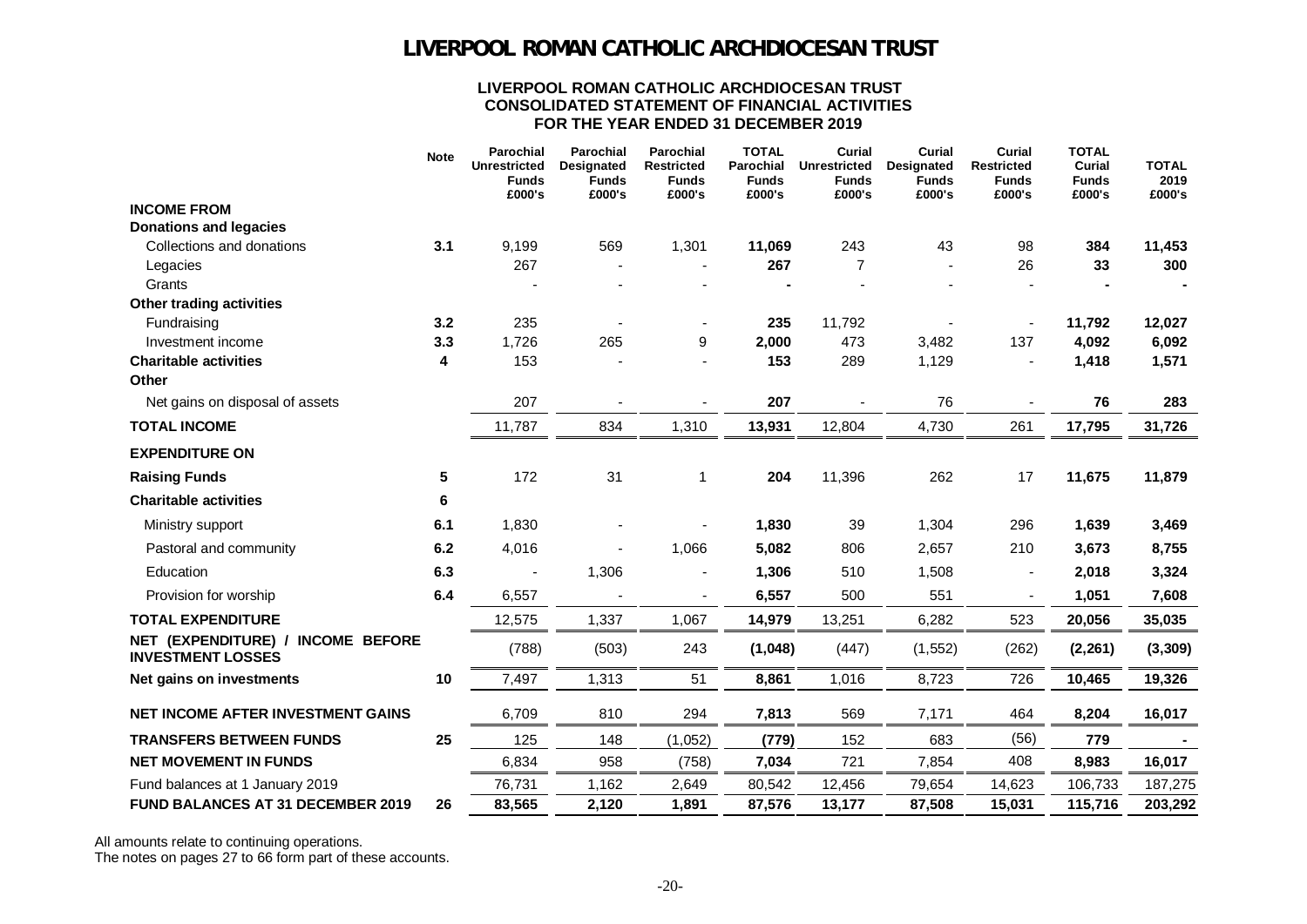#### **LIVERPOOL ROMAN CATHOLIC ARCHDIOCESAN TRUST CONSOLIDATED STATEMENT OF FINANCIAL ACTIVITIES FOR THE YEAR ENDED 31 DECEMBER 2018**

|                                                                                                        | <b>Note</b> | Parochial<br><b>Unrestricted</b><br><b>Funds</b><br>£000's | Parochial<br>Designated<br><b>Funds</b><br>£000's | Parochial<br><b>Restricted</b><br><b>Funds</b><br>£000's | <b>TOTAL</b><br>Parochial<br><b>Funds</b><br>£000's | Curial<br><b>Unrestricted</b><br><b>Funds</b><br>£000's | Curial<br>Designated<br><b>Funds</b><br>£000's | Curial<br><b>Restricted</b><br><b>Funds</b><br>£000's | <b>TOTAL</b><br>Curial<br><b>Funds</b><br>£000's | <b>TOTAL</b><br>2018<br>£000's |
|--------------------------------------------------------------------------------------------------------|-------------|------------------------------------------------------------|---------------------------------------------------|----------------------------------------------------------|-----------------------------------------------------|---------------------------------------------------------|------------------------------------------------|-------------------------------------------------------|--------------------------------------------------|--------------------------------|
| <b>INCOME FROM</b><br><b>Donations and legacies</b>                                                    |             |                                                            |                                                   |                                                          |                                                     |                                                         |                                                |                                                       |                                                  |                                |
| Collections and donations                                                                              | 3.1         | 9,358                                                      | 568                                               | 1,866                                                    | 11,792                                              | 252                                                     | 3                                              | 34                                                    | 289                                              | 12,081                         |
| Legacies                                                                                               |             | 325                                                        |                                                   | 159                                                      | 484                                                 | 252                                                     | 99                                             | 166                                                   | 517                                              | 1,001                          |
| Grants                                                                                                 |             |                                                            |                                                   |                                                          |                                                     |                                                         |                                                | 298                                                   | 298                                              | 298                            |
| Other trading activities                                                                               |             |                                                            |                                                   |                                                          |                                                     |                                                         |                                                |                                                       |                                                  |                                |
| Fundraising                                                                                            | 3.2         | 252                                                        |                                                   |                                                          | 252                                                 | 12,577                                                  |                                                |                                                       | 12,577                                           | 12,829                         |
| Investment income                                                                                      | 3.3         | 1,651                                                      | 253                                               | 8                                                        | 1,912                                               | 432                                                     | 3,236                                          | 136                                                   | 3,804                                            | 5,716                          |
| <b>Charitable activities</b>                                                                           | 4           | 159                                                        |                                                   |                                                          | 159                                                 | 348                                                     | 1,086                                          |                                                       | 1,434                                            | 1,593                          |
| Other                                                                                                  |             |                                                            |                                                   |                                                          |                                                     |                                                         |                                                |                                                       |                                                  |                                |
| Net gains / (losses) on disposal of assets                                                             |             | 418                                                        |                                                   |                                                          | 418                                                 |                                                         | (1)                                            |                                                       | (1)                                              | 417                            |
| <b>TOTAL INCOME</b>                                                                                    |             | 12,163                                                     | 821                                               | 2,033                                                    | 15,017                                              | 13,861                                                  | 4,423                                          | 634                                                   | 18,918                                           | 33,935                         |
| <b>EXPENDITURE ON</b>                                                                                  |             |                                                            |                                                   |                                                          |                                                     |                                                         |                                                |                                                       |                                                  |                                |
| <b>Raising Funds</b>                                                                                   | 5           | 179                                                        | 33                                                | 1                                                        | 213                                                 | 12,097                                                  | 246                                            | 14                                                    | 12,357                                           | 12,570                         |
| <b>Charitable activities</b>                                                                           | 6           |                                                            |                                                   |                                                          |                                                     |                                                         |                                                |                                                       |                                                  |                                |
| <b>Ministry Support</b>                                                                                | 6.1         | 1,765                                                      |                                                   |                                                          | 1,765                                               | 37                                                      | 1,340                                          | 369                                                   | 1,746                                            | 3,511                          |
| Pastoral and Community                                                                                 | 6.2         | 3,673                                                      |                                                   | 1,415                                                    | 5,088                                               | 854                                                     | 2,149                                          | 244                                                   | 3,247                                            | 8,335                          |
| Education                                                                                              | 6.3         |                                                            | 1,272                                             |                                                          | 1,272                                               | 858                                                     | 1,419                                          |                                                       | 2,277                                            | 3,549                          |
| Provision for worship                                                                                  | 6.4         | 7,804                                                      |                                                   | $\overline{\phantom{a}}$                                 | 7,804                                               | 437                                                     | 502                                            |                                                       | 939                                              | 8,743                          |
| <b>TOTAL EXPENDITURE</b>                                                                               |             | 13,421                                                     | 1,305                                             | 1,416                                                    | 16,142                                              | 14,283                                                  | 5,656                                          | 627                                                   | 20,566                                           | 36,708                         |
| (EXPENDITURE)<br><b>INCOME</b><br><b>BEFORE</b><br>NET<br>$\prime$<br><b>INVESTMENT (LOSSES)/GAINS</b> |             | (1,258)                                                    | (484)                                             | 617                                                      | (1, 125)                                            | (422)                                                   | (1, 233)                                       | $\overline{7}$                                        | (1,648)                                          | (2,773)                        |
| Net (losses) / gains on investments                                                                    | 10          | (2, 371)                                                   | (927)                                             | (36)                                                     | (3, 334)                                            | 1,783                                                   | (4, 488)                                       | (512)                                                 | (3,217)                                          | (6, 551)                       |
| (EXPENDITURE) /<br><b>INCOME</b><br><b>AFTER</b><br>NET<br><b>INVESTMENT (LOSSES) / GAINS</b>          |             | (3,629)                                                    | (1, 411)                                          | 581                                                      | (4, 459)                                            | 1,361                                                   | (5, 721)                                       | (505)                                                 | (4,865)                                          | (9,324)                        |
| <b>TRANSFERS BETWEEN FUNDS</b>                                                                         | 25          | (486)                                                      | 280                                               | (611)                                                    | (817)                                               | 117                                                     | 688                                            | 12                                                    | 817                                              |                                |
| <b>NET MOVEMENT IN FUNDS</b>                                                                           |             | (4, 115)                                                   | (1, 131)                                          | (30)                                                     | (5,276)                                             | 1,478                                                   | (5,033)                                        | (493)                                                 | (4,048)                                          | (9,324)                        |
| Fund balances at 1 January 2018                                                                        |             | 80,846                                                     | 2,293                                             | 2,679                                                    | 85,818                                              | 10,978                                                  | 84,687                                         | 15,116                                                | 110,781                                          | 196,599                        |
| <b>FUND BALANCES AT 31 DECEMBER 2018</b>                                                               | 26          | 76,731                                                     | 1,162                                             | 2,649                                                    | 80,542                                              | 12,456                                                  | 79,654                                         | 14,623                                                | 106,733                                          | 187,275                        |
|                                                                                                        |             |                                                            |                                                   |                                                          |                                                     |                                                         |                                                |                                                       |                                                  |                                |

All amounts relate to continuing operations.

The notes on pages 27 to 66 form part of these accounts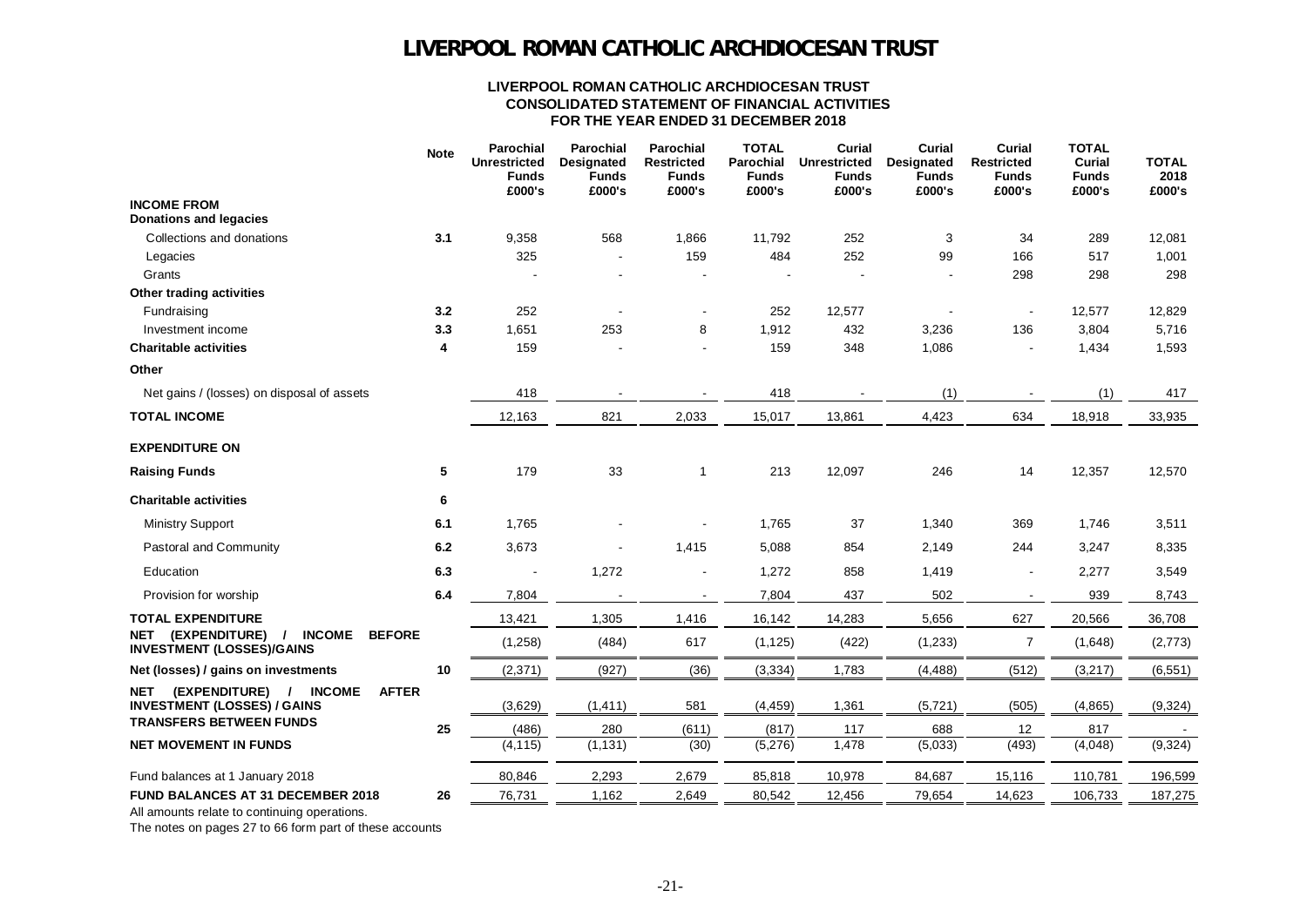#### **LIVERPOOL ROMAN CATHOLIC ARCHDIOCESAN TRUST CHARITY STATEMENT OF FINANCIAL ACTIVITIES FOR THE YEAR ENDED 31 DECEMBER 2019**

|                                                              | <b>Note</b> | <b>Parochial</b><br><b>Unrestricted</b><br><b>Funds</b><br>£000's | Parochial<br><b>Designated</b><br><b>Funds</b><br>£000's | <b>Parochial</b><br><b>Restricted</b><br><b>Funds</b><br>£000's | <b>TOTAL</b><br><b>Parochial</b><br><b>Funds</b><br>£000's | <b>Curial</b><br><b>Unrestricted</b><br><b>Funds</b><br>£000's | <b>Curial</b><br><b>Designated</b><br><b>Funds</b><br>£000's | <b>Curial</b><br><b>Restricted</b><br><b>Funds</b><br>£000's | <b>TOTAL</b><br>Curial<br><b>Funds</b><br>£000's | <b>TOTAL</b><br>2019<br>£000's |
|--------------------------------------------------------------|-------------|-------------------------------------------------------------------|----------------------------------------------------------|-----------------------------------------------------------------|------------------------------------------------------------|----------------------------------------------------------------|--------------------------------------------------------------|--------------------------------------------------------------|--------------------------------------------------|--------------------------------|
| <b>INCOME FROM</b>                                           |             |                                                                   |                                                          |                                                                 |                                                            |                                                                |                                                              |                                                              |                                                  |                                |
| <b>Donations and legacies</b>                                |             |                                                                   |                                                          |                                                                 |                                                            |                                                                |                                                              |                                                              |                                                  |                                |
| Collections and donations                                    | 3.1         | 9,199                                                             | 569                                                      | 1,301                                                           | 11,069                                                     | 243                                                            | 43                                                           | 98                                                           | 384                                              | 11,453                         |
| Legacies                                                     |             | 267                                                               |                                                          |                                                                 | 267                                                        | $\overline{7}$                                                 |                                                              | 26                                                           | 33                                               | 300                            |
| Grants                                                       |             |                                                                   |                                                          |                                                                 |                                                            |                                                                |                                                              |                                                              |                                                  |                                |
| Other trading activities<br>Fundraising                      | 3.2         | 235                                                               |                                                          |                                                                 | 235                                                        | 20                                                             |                                                              |                                                              | 20                                               | 255                            |
| Investment income                                            | 3.3         | 1,726                                                             | 265                                                      | 9                                                               | 2,000                                                      | 294                                                            | 3,482                                                        | 137                                                          | 3,913                                            | 5,913                          |
| <b>Charitable activities</b>                                 | 4           | 153                                                               |                                                          | $\blacksquare$                                                  | 153                                                        | 289                                                            | 1,129                                                        |                                                              | 1,418                                            | 1,571                          |
| Other                                                        |             |                                                                   |                                                          |                                                                 |                                                            |                                                                |                                                              |                                                              |                                                  |                                |
| Net gains on disposal of assets                              |             | 207                                                               |                                                          |                                                                 | 207                                                        |                                                                | 76                                                           |                                                              | 76                                               | 283                            |
| <b>TOTAL INCOME</b>                                          |             | 11,787                                                            | 834                                                      | 1,310                                                           | 13,931                                                     | 853                                                            | 4,730                                                        | 261                                                          | 5,844                                            | 19,775                         |
| <b>EXPENDITURE ON</b>                                        |             |                                                                   |                                                          |                                                                 |                                                            |                                                                |                                                              |                                                              |                                                  |                                |
| <b>Raising Funds</b>                                         | 5           | 172                                                               | 31                                                       | 1                                                               | 204                                                        | 26                                                             | 597                                                          | 17                                                           | 640                                              | 844                            |
| <b>Charitable activities</b>                                 | 6           |                                                                   |                                                          |                                                                 |                                                            |                                                                |                                                              |                                                              |                                                  |                                |
| <b>Ministry Support</b>                                      | 6.1         | 1,830                                                             |                                                          |                                                                 | 1,830                                                      | 39                                                             | 1,304                                                        | 296                                                          | 1,639                                            | 3,469                          |
| Pastoral and Community                                       | 6.2         | 4,016                                                             |                                                          | 1,066                                                           | 5,082                                                      | 661                                                            | 2,657                                                        | 205                                                          | 3,523                                            | 8,605                          |
| Education                                                    | 6.3         |                                                                   | 1,306                                                    |                                                                 | 1,306                                                      | $\overline{\phantom{a}}$                                       | 1,508                                                        |                                                              | 1,508                                            | 2,814                          |
| Provision for worship                                        | 6.4         | 6,557                                                             |                                                          |                                                                 | 6,557                                                      | 500                                                            | 551                                                          |                                                              | 1,051                                            | 7,608                          |
| <b>TOTAL EXPENDITURE</b>                                     |             | 12,575                                                            | 1,337                                                    | 1,067                                                           | 14,979                                                     | 1,226                                                          | 6,617                                                        | 518                                                          | 8,361                                            | 23,340                         |
| NET (EXPENDITURE) / INCOME BEFORE<br><b>INVESTMENT GAINS</b> |             | (788)                                                             | (503)                                                    | 243                                                             | (1,048)                                                    | (373)                                                          | (1,887)                                                      | (257)                                                        | (2, 517)                                         | (3, 565)                       |
| Net gains on investments                                     | 10          | 7,497                                                             | 1,313                                                    | 51                                                              | 8,861                                                      | 541                                                            | 8,723                                                        | 726                                                          | 9,990                                            | 18,851                         |
| <b>NET INCOME AFTER INVESTMENT GAINS</b>                     |             | 6,709                                                             | 810                                                      | 294                                                             | 7,813                                                      | 168                                                            | 6,836                                                        | 469                                                          | 7,473                                            | 15,286                         |
| <b>TRANSFERS BETWEEN FUNDS</b>                               | 25          | 125                                                               | 148                                                      | (1,052)                                                         | (779)                                                      | 158                                                            | 684                                                          |                                                              | 842                                              | 63                             |
| <b>NET MOVEMENT IN FUNDS</b>                                 |             | 6,834                                                             | 958                                                      | (758)                                                           | 7,034                                                      | 326                                                            | 7,520                                                        | 469                                                          | 8,315                                            | 15,349                         |
| Fund balances at 1 January 2019                              |             | 76,731                                                            | 1,162                                                    | 2,649                                                           | 80,542                                                     | 10,411                                                         | 79,654                                                       | 14,228                                                       | 104,293                                          | 184,835                        |
| <b>FUND BALANCES AT 31 DECEMBER 2019</b>                     | 26          | 83,565                                                            | 2,120                                                    | 1,891                                                           | 87,576                                                     | 10,737                                                         | 87,174                                                       | 14,697                                                       | 112,608                                          | 200,184                        |

All amounts relate to continuing operations. The notes on pages 27 to 66 form part of these accounts.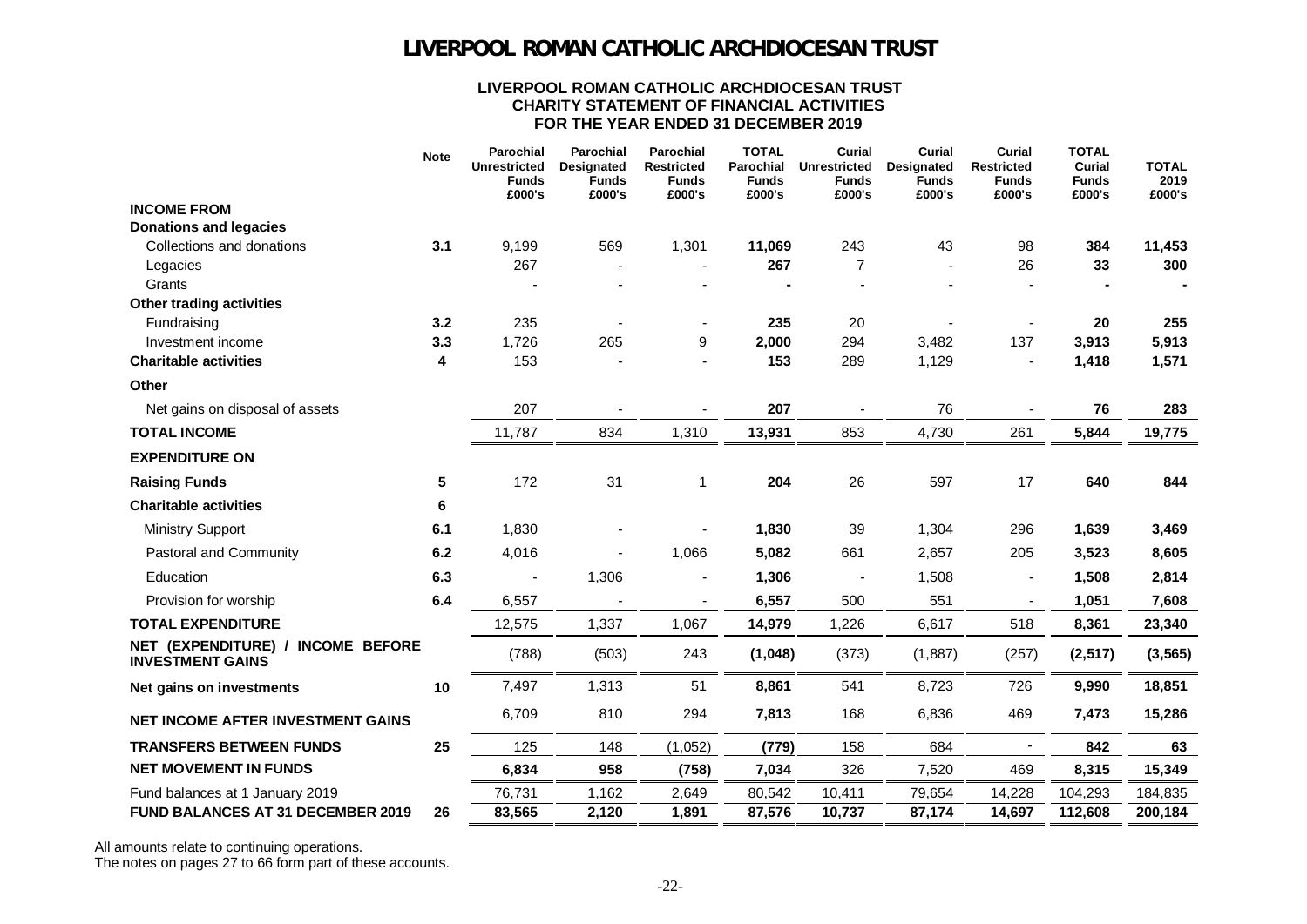#### **LIVERPOOL ROMAN CATHOLIC ARCHDIOCESAN TRUST CHARITY STATEMENT OF FINANCIAL ACTIVITIES FOR THE YEAR ENDED 31 DECEMBER 2018**

|                                                                         | <b>Note</b> | <b>Parochial</b><br><b>Unrestricted</b><br>Funds<br>£000's | <b>Parochial</b><br>Designated<br><b>Funds</b><br>£000's | <b>Parochial</b><br><b>Restricted</b><br><b>Funds</b><br>£000's | <b>TOTAL</b><br>Parochial<br><b>Funds</b><br>£000's | <b>Curial</b><br><b>Unrestricted</b><br><b>Funds</b><br>£000's | <b>Curial</b><br>Designated<br><b>Funds</b><br>£000's | Curial<br><b>Restricted</b><br>Funds<br>£000's | <b>TOTAL</b><br>Curial<br><b>Funds</b><br>£000's | <b>TOTAL</b><br>2018<br>£000's |
|-------------------------------------------------------------------------|-------------|------------------------------------------------------------|----------------------------------------------------------|-----------------------------------------------------------------|-----------------------------------------------------|----------------------------------------------------------------|-------------------------------------------------------|------------------------------------------------|--------------------------------------------------|--------------------------------|
| <b>INCOME FROM</b>                                                      |             |                                                            |                                                          |                                                                 |                                                     |                                                                |                                                       |                                                |                                                  |                                |
| <b>Donations and legacies</b>                                           |             |                                                            |                                                          |                                                                 |                                                     |                                                                |                                                       |                                                |                                                  |                                |
| Collections and donations                                               | 3.1         | 9,358                                                      | 568                                                      | 1,866                                                           | 11,792                                              | 251                                                            | 3                                                     | 34                                             | 288                                              | 12,080                         |
| Legacies                                                                |             | 325                                                        |                                                          | 159                                                             | 484                                                 | 252                                                            | 99                                                    | 166                                            | 517                                              | 1,001                          |
| Grants                                                                  |             |                                                            |                                                          |                                                                 |                                                     |                                                                |                                                       | 298                                            | 298                                              | 298                            |
| <b>Other trading activities</b>                                         | 3.2         | 252                                                        |                                                          |                                                                 |                                                     |                                                                |                                                       |                                                |                                                  | 283                            |
| Fundraising<br>Investment income                                        | 3.3         | 1,651                                                      | 253                                                      | 8                                                               | 252<br>1,912                                        | 31<br>259                                                      | 3,236                                                 | 136                                            | 31<br>3,631                                      | 5,543                          |
| <b>Charitable activities</b>                                            | 4           | 159                                                        |                                                          |                                                                 | 159                                                 | 348                                                            | 1,086                                                 |                                                | 1,434                                            | 1,593                          |
| Other                                                                   |             |                                                            |                                                          |                                                                 |                                                     |                                                                |                                                       |                                                |                                                  |                                |
| Net gains / (losses) on disposal of assets                              |             | 418                                                        |                                                          |                                                                 | 418                                                 |                                                                | (1)                                                   |                                                | (1)                                              | 417                            |
| <b>TOTAL INCOME</b>                                                     |             | 12,163                                                     | 821                                                      | 2,033                                                           | 15,017                                              | 1,141                                                          | 4,423                                                 | 634                                            | 6,198                                            | 21,215                         |
| <b>EXPENDITURE ON</b>                                                   |             |                                                            |                                                          |                                                                 |                                                     |                                                                |                                                       |                                                |                                                  |                                |
| <b>Raising Funds</b>                                                    | 5           | 179                                                        | 33                                                       | 1                                                               | 213                                                 | 18                                                             | 246                                                   | 14                                             | 278                                              | 491                            |
| <b>Charitable activities</b>                                            | 6           |                                                            |                                                          |                                                                 |                                                     |                                                                |                                                       |                                                |                                                  |                                |
| <b>Ministry Support</b>                                                 | 6.1         | 1,765                                                      |                                                          |                                                                 | 1,765                                               | 37                                                             | 1,340                                                 | 369                                            | 1,746                                            | 3,511                          |
| Pastoral and Community                                                  | 6.2         | 3,673                                                      |                                                          | 1,415                                                           | 5,088                                               | 691                                                            | 2,134                                                 | 244                                            | 3,069                                            | 8,157                          |
| Education                                                               | 6.3         |                                                            | 1,272                                                    |                                                                 | 1,272                                               |                                                                | 1,419                                                 |                                                | 1,419                                            | 2,691                          |
| Provision for worship                                                   | 6.4         | 7,804                                                      |                                                          | $\blacksquare$                                                  | 7,804                                               | 437                                                            | 502                                                   |                                                | 939                                              | 8,743                          |
| <b>TOTAL EXPENDITURE</b>                                                |             | 13,421                                                     | 1,305                                                    | 1,416                                                           | 16,142                                              | 1,183                                                          | 5,641                                                 | 627                                            | 7,451                                            | 23,593                         |
| NET (EXPENDITURE) / INCOME BEFORE<br><b>INVESTMENT (LOSSES) / GAINS</b> |             | (1,258)                                                    | (484)                                                    | 617                                                             | (1, 125)                                            | (42)                                                           | (1, 218)                                              | 7                                              | (1,253)                                          | (2,378)                        |
| Net (losses) / gains on investments                                     | 10          | (2, 371)                                                   | (927)                                                    | (36)                                                            | (3, 334)                                            | 1,440                                                          | (4, 488)                                              | (516)                                          | (3, 564)                                         | (6,898)                        |
| NET (EXPENDITURE) / INCOME AFTER<br><b>INVESTMENT GAINS</b>             |             | (3,629)                                                    | (1, 411)                                                 | 581                                                             | (4, 459)                                            | 1,398                                                          | (5,706)                                               | (509)                                          | (4, 817)                                         | (9,276)                        |
| <b>TRANSFERS BETWEEN FUNDS</b>                                          | 25          | (486)                                                      | 280                                                      | (611)                                                           | (817)                                               | 302                                                            | 688                                                   | 68                                             | 1,058                                            | 241                            |
| <b>NET MOVEMENT IN FUNDS</b>                                            |             | (4, 115)                                                   | (1, 131)                                                 | (30)                                                            | (5,276)                                             | 1,700                                                          | (5,018)                                               | (441)                                          | (3,759)                                          | (9,035)                        |
| Fund balances at 1 January 2018                                         |             | 80,846                                                     | 2,293                                                    | 2,679                                                           | 85,818                                              | 8,711                                                          | 84,672                                                | 14,669                                         | 108,052                                          | 193,870                        |
| <b>FUND BALANCES AT 31 DECEMBER 2018</b>                                | 26          | 76,731                                                     | 1,162                                                    | 2,649                                                           | 80,542                                              | 10,411                                                         | 79,654                                                | 14,228                                         | 104,293                                          | 184,835                        |

All amounts relate to continuing operations. The notes on pages 27 to 66 form part of these accounts.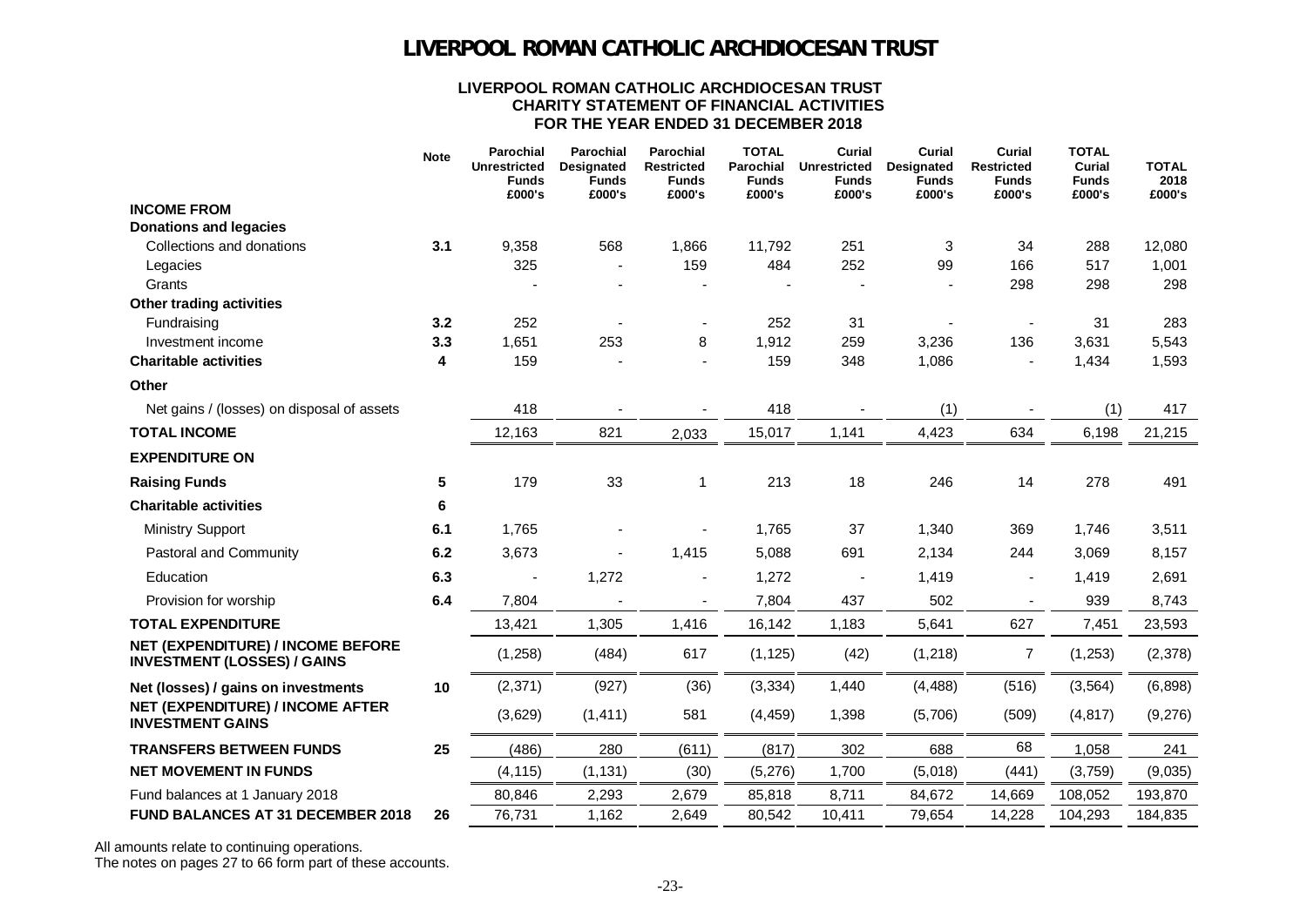### **CONSOLIDATED BALANCE SHEET AT 31 DECEMBER 2019**

|                                               | <b>Notes</b> | <b>Parochial</b><br>2019<br>£000's | <b>Curial</b><br>2019<br>£000's | <b>Total</b><br>2019<br>£000's | Parochial<br>2018<br>£000's | Curial<br>2018<br>£000's | Total<br>2018<br>£000's |
|-----------------------------------------------|--------------|------------------------------------|---------------------------------|--------------------------------|-----------------------------|--------------------------|-------------------------|
| <b>FIXED ASSETS</b>                           |              |                                    |                                 |                                |                             |                          |                         |
| <b>Tangible assets</b>                        |              |                                    |                                 |                                |                             |                          |                         |
| - investment properties                       | 11.1         | 13,935                             | 14,484                          | 28,419                         | 13,443                      | 12,767                   | 26,210                  |
| - other                                       | 11.3         | 12,422                             | 19,681                          | 32,103                         | 12,920                      | 19,758                   | 32,678                  |
|                                               |              | 26,357                             | 34,165                          | 60,522                         | 26,363                      | 32,525                   | 58,888                  |
| <b>Investments</b>                            | 12.1         | 56,218                             | 75,591                          | 131,809                        | 49,560                      | 67,389                   | 116,949                 |
| <b>Total Fixed Assets</b>                     |              | 82,575                             | 109,756                         | 192,331                        | 75,923                      | 99,914                   | 175,837                 |
| <b>CURRENT ASSETS</b>                         |              |                                    |                                 |                                |                             |                          |                         |
| <b>Stock</b>                                  |              |                                    | 332                             | 332                            |                             | 350                      | 350                     |
| <b>Debtors</b>                                |              |                                    |                                 |                                |                             |                          |                         |
| - due within one year                         | 13           | 3,164                              | 3,096                           | 6,260                          | 4,472                       | 2,603                    | 7,075                   |
| <b>Balance at bank</b>                        |              | 1,767                              | 14,870                          | 16,637                         | 2,629                       | 13,824                   | 16,453                  |
|                                               |              | 4,931                              | 18,298                          | 23,229                         | 7,101                       | 16,777                   | 23,878                  |
| <b>CREDITORS</b>                              |              |                                    |                                 |                                |                             |                          |                         |
| - amounts falling due<br>within one year      | 14           | (8, 551)                           | (3,680)                         | (12, 231)                      | (7, 302)                    | (5,099)                  | (12, 401)               |
| Intra - Group balances                        |              | 8,621                              | (8,621)                         |                                | 4,820                       | (4,820)                  |                         |
| <b>NET CURRENT ASSETS</b>                     |              | 5,001                              | 5,997                           | 10,998                         | 4,619                       | 6,858                    | 11,477                  |
| <b>Provisions for liabilities</b>             |              |                                    |                                 |                                |                             |                          |                         |
| Deferred taxation                             | 15           |                                    | (37)                            | (37)                           |                             | (39)                     | (39)                    |
| <b>NET ASSETS</b>                             |              | 87,576                             | 115,716                         | 203,292                        | 80,542                      | 106,733                  | 187,275                 |
| <b>ACCUMULATED FUNDS</b>                      |              |                                    |                                 |                                |                             |                          |                         |
| <b>Restricted funds</b><br>Unrestricted funds | 16           | 1,891                              | 15,031                          | 16,922                         | 2,649                       | 14,623                   | 17,272                  |
| Designated                                    | 17           | 2,120                              | 87,508                          | 89,628                         | 1,162                       | 79,654                   | 80,816                  |
| General                                       |              | 83,565                             | 13,177                          | 96,742                         | 76,731                      | 12,456                   | 89,187                  |
|                                               |              | 87,576                             | 115,716                         | 203,292                        | 80,542                      | 106,733                  | 187,275                 |

The financial statements were approved and authorised for issue by the trustees on 22 December 2020 and signed on their behalf by

Malcolm P. M ( Wellon

### **Chairman of the trustees**

The notes on pages 27 to 66 form part of these accounts.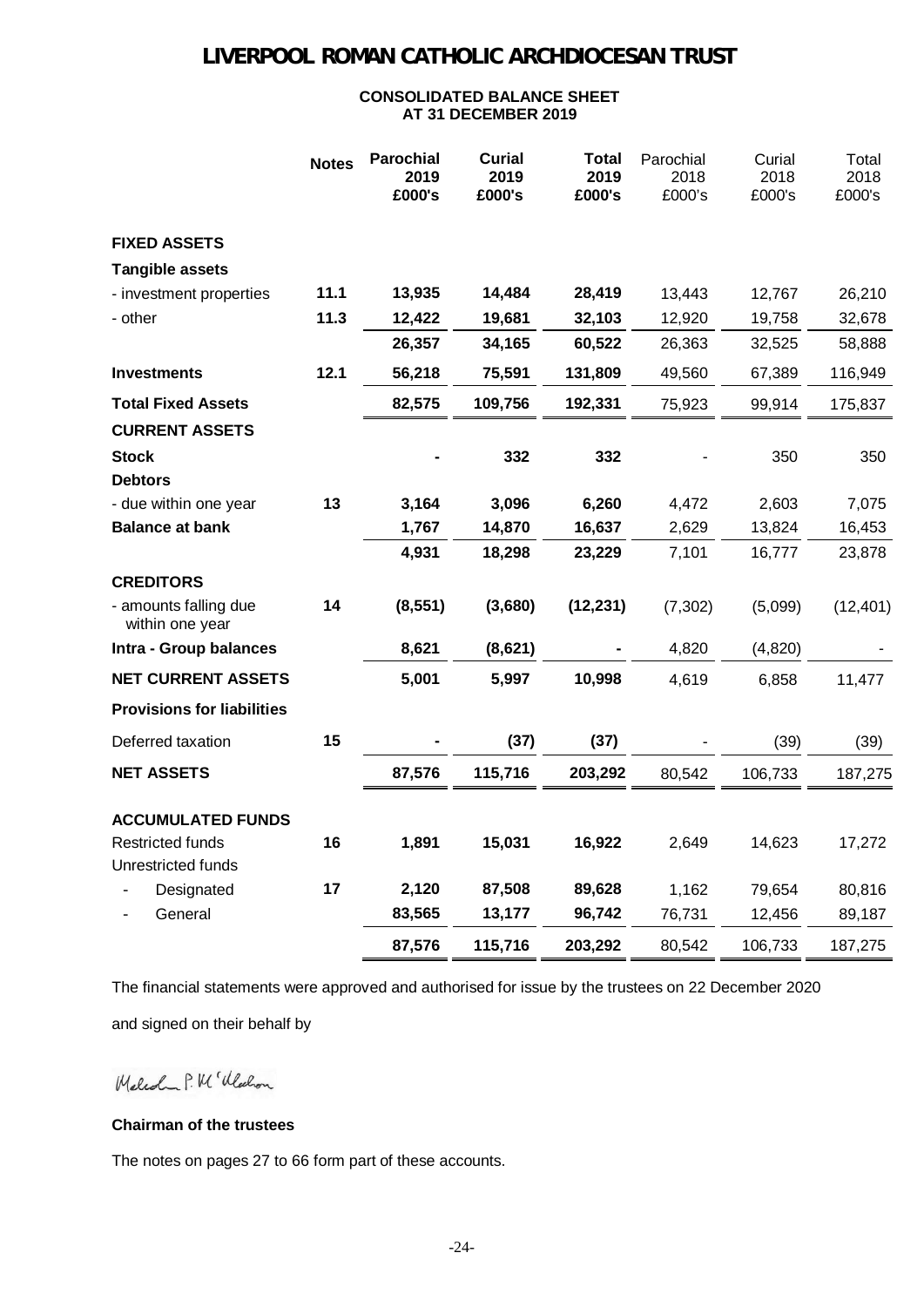#### **CHARITY BALANCE SHEET AT 31 DECEMBER 2019**

|                                               | <b>Notes</b> | <b>Parochial</b><br>2019<br>£000's | <b>Curial</b><br>2019<br>£000's | <b>Total</b><br>2019<br>£000's | Parochial<br>2018<br>£000's | Curial<br>2018<br>£000's | Total<br>2018<br>£000's |
|-----------------------------------------------|--------------|------------------------------------|---------------------------------|--------------------------------|-----------------------------|--------------------------|-------------------------|
| <b>FIXED ASSETS</b>                           |              |                                    |                                 |                                |                             |                          |                         |
| <b>Tangible assets</b>                        |              |                                    |                                 |                                |                             |                          |                         |
| - investment properties                       | 11.2         | 13,935                             | 12,964                          | 26,899                         | 13,443                      | 11,247                   | 24,690                  |
| - other                                       | 11.4         | 12,422                             | 4,511                           | 16,933                         | 12,920                      | 4,616                    | 17,536                  |
|                                               |              | 26,357                             | 17,475                          | 43,832                         | 26,363                      | 15,863                   | 42,226                  |
| <b>Investments</b>                            | 12.2         | 56,218                             | 71,332                          | 127,550                        | 49,560                      | 63,676                   | 113,236                 |
| Investment in related<br>companies            | 12.3         |                                    | 22,558                          | 22,558                         |                             | 22,893                   | 22,893                  |
| <b>Total Fixed Assets</b>                     |              | 82,575                             | 111,365                         | 193,940                        | 75,923                      | 102,432                  | 178,355                 |
| <b>CURRENT ASSETS</b><br><b>Debtors</b>       |              |                                    |                                 |                                |                             |                          |                         |
| - due within one year                         | 13           | 3,164                              | 2,293                           | 5,457                          | 4,472                       | 1,550                    | 6,022                   |
| <b>Balance at bank</b>                        |              | 1,767                              | 18,323                          | 20,090                         | 2,629                       | 14,002                   | 16,631                  |
|                                               |              | 4,931                              | 20,616                          | 25,547                         | 7,101                       | 15,552                   | 22,653                  |
| <b>LIABILITIES</b><br><b>Creditors</b>        |              |                                    |                                 |                                |                             |                          |                         |
| - amounts falling due<br>within one year      | 14           | (8, 551)                           | (594)                           | (9, 145)                       | (7, 302)                    | (502)                    | (7, 804)                |
| Intra - Group balances                        |              | 8,621                              | (18, 779)                       | (10, 158)                      | 4,820                       | (13, 189)                | (8,369)                 |
| <b>NET CURRENT ASSETS</b>                     |              | 5,001                              | 1,243                           | 6,244                          | 4,619                       | 1,861                    | 6,480                   |
| <b>NET ASSETS</b>                             |              | 87,576                             | 112,608                         | 200,184                        | 80,542                      | 104,293                  | 184,835                 |
| <b>ACCUMULATED FUNDS</b>                      |              |                                    |                                 |                                |                             |                          |                         |
| <b>Restricted funds</b><br>Unrestricted funds | 16           | 1,891                              | 14,697                          | 16,588                         | 2,649                       | 14,228                   | 16,877                  |
| Designated                                    | 17           | 2,120                              | 87,174                          | 89,294                         | 1,162                       | 79,654                   | 80,816                  |
| General                                       |              | 83,565                             | 10,737                          | 94,302                         | 76,731                      | 10,411                   | 87,142                  |
|                                               |              | 87,576                             | 112,608                         | 200,184                        | 80,542                      | 104,293                  | 184,835                 |

The financial statements were approved and authorised for issue by the trustees on 22 December 2020

and signed on their behalf by

Malcolm P. M ( Wellon

#### **Chairman of the trustees**

The notes on pages 27 to 66 form part of these accounts.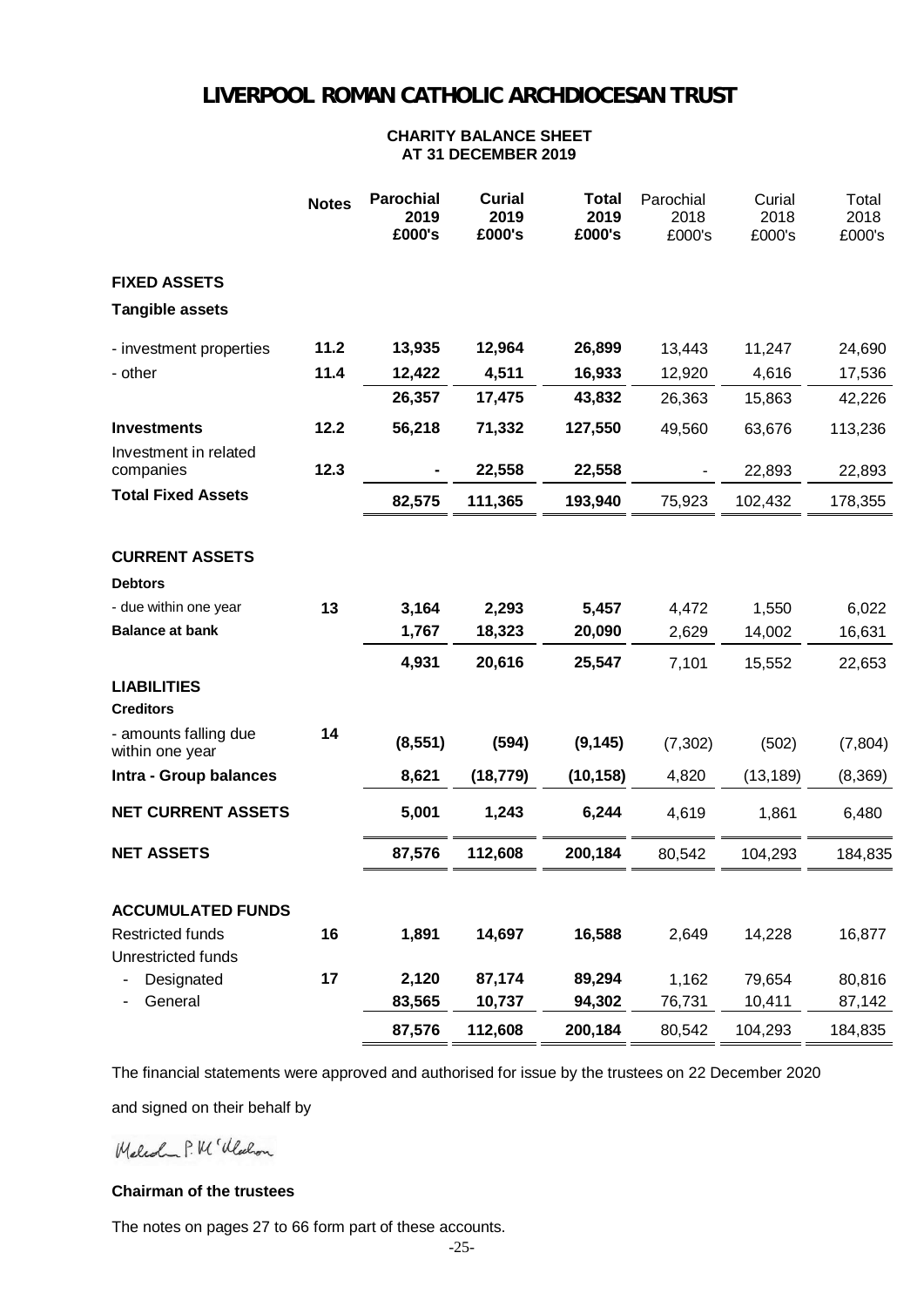#### **CONSOLIDATED CASH FLOW STATEMENT FOR THE YEAR ENDED 31 DECEMBER 2019**

|                                                                 | 2019<br>£'000 | 2018<br>£'000 |
|-----------------------------------------------------------------|---------------|---------------|
| <b>Cash flows from operating activities</b>                     |               |               |
| Net movement in funds                                           | 16,017        | (9, 324)      |
| Adjustments for:                                                |               |               |
| Depreciation, impairment and amortisation of fixed assets       | 1,178         | 1,143         |
| Net interest receivable                                         | (126)         | (115)         |
| Dividend income from fixed and current asset investments        | (4,679)       | (4, 393)      |
| Difference between net pension expense and cash contribution    | 63            | 23            |
| Decrease / (Increase) in trade and other debtors                | 837           | (2, 330)      |
| Decrease in stocks                                              | 18            | 4             |
| (Decrease) / Increase in trade and other creditors              | (234)         | 1,152         |
| Decrease in provisions                                          | (3)           | (4)           |
| Gains on revaluation of investment properties                   | (4, 141)      | (4, 136)      |
| (Gains) / Losses on revaluation of investments                  | (15, 185)     | 10,687        |
| Profit on disposal of assets                                    | (283)         | (417)         |
| Net cash outflow from operating activities                      | (6, 538)      | (7, 710)      |
| Cash flows from investing activities                            |               |               |
| Proceeds from sale of tangible fixed assets                     | 1,816         | 2,661         |
| Purchases of tangible fixed assets                              | (202)         | (675)         |
| Interest received                                               | 126           | 115           |
| Dividends received on fixed asset investments                   | 4,657         | 4,272         |
| Purchase of investments                                         | (630)         | (1,488)       |
| Proceeds from sale of investments                               | 955           | 320           |
| Net cash from investing activities                              | 6,722         | 5,205         |
| Net increase / (decrease) in cash and cash equivalents          | 184           | (2,505)       |
| Cash and cash equivalents at beginning of year                  | 16,453        | 18,958        |
| Cash and cash equivalents at end of year                        | 16,637        | 16,453        |
| Cash and cash equivalents comprise:<br>Cash at bank and in hand | 16,637        | 16,453        |
|                                                                 | 16,637        | 16,453        |
|                                                                 |               |               |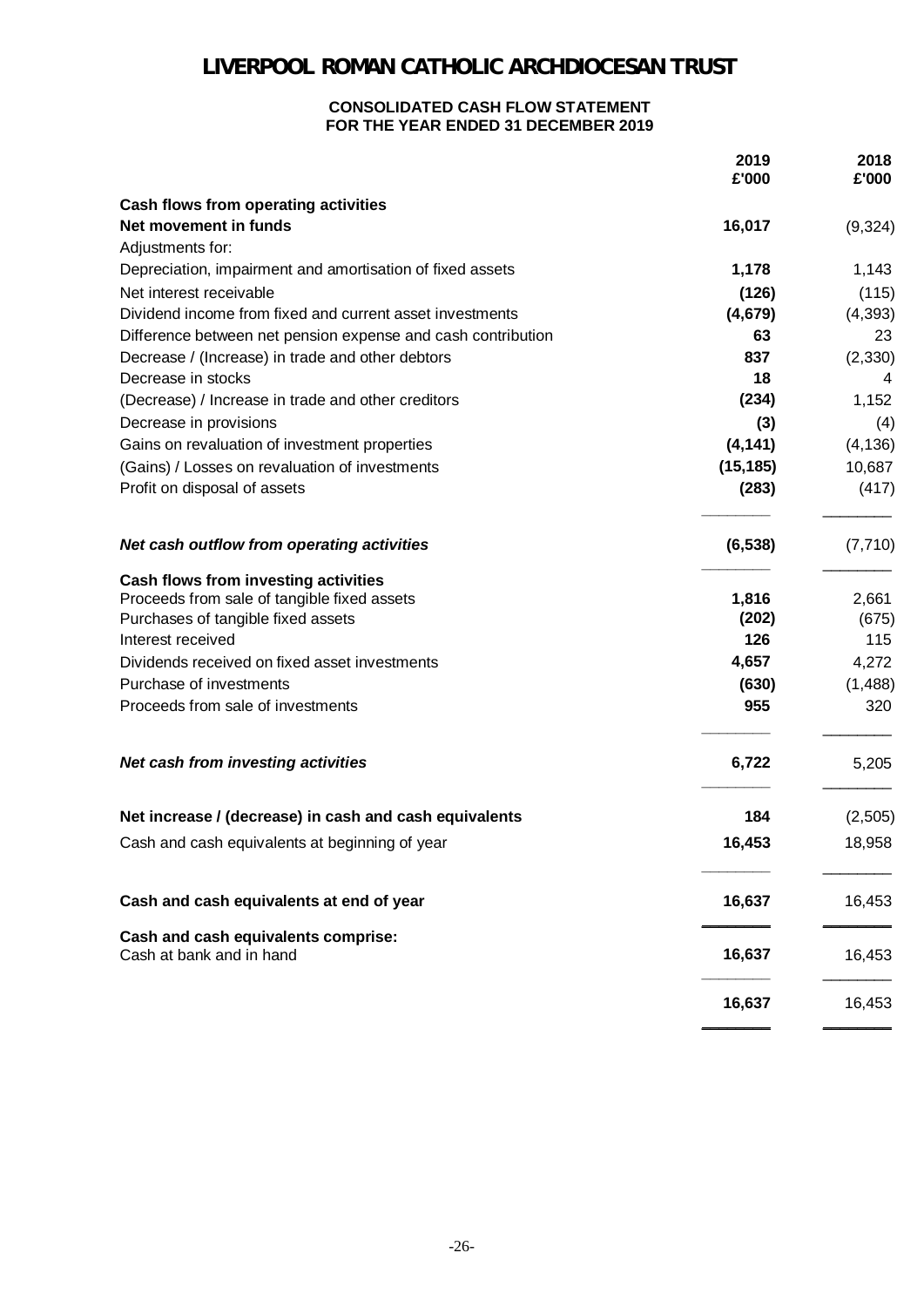### **1 PRINCIPAL ACCOUNTING POLICIES**

#### **1.1 Charity information**

Liverpool Roman Catholic Archdiocesan Trust is a charity registered in England and Wales under the Charities Act 2011. The registered office is stated on the reference and administrative details page and the principal objective and activity of the charity is stated in the Report of the Trustees.

#### **1.2 Basis of preparation**

The financial statements have been prepared under the historical cost convention, with the exception of investments and investment properties which are included at fair value. The financial statements have been prepared in accordance with the Statement of Recommended Practice (SORP) applicable to charities preparing their accounts in accordance with the Financial Reporting Standard (Charities SORP (FRS 102)), the Charities Act 2011 and applicable reporting standards.

In preparing these financial statements, the Trustees are required to prepare the financial statements on the going concern basis unless it is inappropriate to assume that the charity will continue in operation. In satisfaction of this responsibility the Trustees have considered the charity's ability to meet its liabilities as they fall due for a period of at least twelve months from signing date of the financial statements.

Due to the current environment arising from the global pandemic, management have made an assessment of the likely impact of COVID-19 on the company based on latest available information and government guidance. This assessment has looked at the likely duration of the crisis as well as the sales that could be expected to be generated during extended government restrictions.

For three months between mid-March and mid-June, all churches were closed to the public. Chaplaincy-led activities, central services and other programmes had to adapt their activities to be provided remotely or online, or they had to close temporarily. As a result, income from donations, commercial trading operations and charitable activities has been adversely impacted in many areas of the Charity's mission, though the impact has been mitigated by deploying additional support for alternative methods of giving, such as online donations, by encouraging donors to consider setting up standing orders. However, the overall drop in income was accompanied by a reduction in operational expenditure in all areas of the Charity, easing the pressure on reserves. The Charity furloughed some its employees and claimed the eligible sums from the Coronavirus Job Retention Scheme. The evolution of interest rates and the financial markets have adversely impacted investment income and interest receivable for the Charity, but not beyond the capacity of its reserves to withstand.

The Trustees have considered the period of 12 months from the date of approval of these accounts and have reviewed working capital requirements for the period. As part of this review, reverse stress testing has also been performed, taking into account the potential disruptions and reductions in income over the coming months as well as the level of investment returns.

Although there has been an impact on the finances and reserves of the Charity, the Trustees of the Charity have concluded that there are no material uncertainties related to events or conditions that may cast significant doubt on the ability of the Charity to continue as a going concern. The Trustees are of the opinion that the Charity will have sufficient resources to meet its liabilities as they fall due based on the carrying value of the assets held by the Charity including cash, listed investments and investment property.

The Trustees therefore conclude that it remains appropriate to continue to prepare the financial statements on a going concern basis. The financial statements do not include any adjustments that would result from the basis of preparation being appropriate.

Liverpool Roman Catholic Archdiocesan Trust meets the definition of a public benefit entity under FRS 102.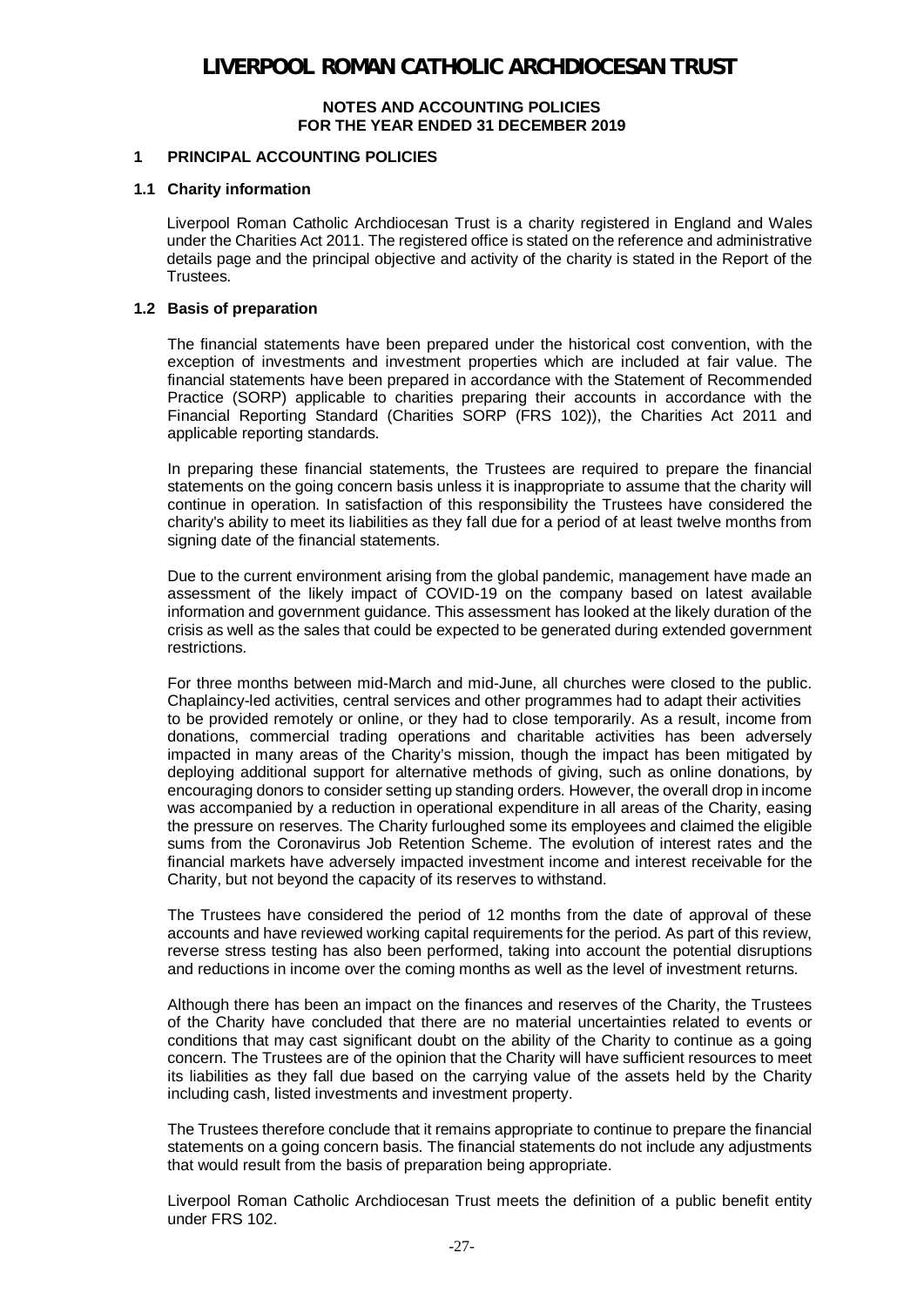#### **1.2 Basis of preparation (continued)**

The accounts are presented in sterling and are rounded to the nearest £1,000.

#### **1.3 Basis of consolidation**

The consolidated financial statements include those of the subsidiary undertakings which are consolidated on a line by line basis using appropriate headings for those subsidiaries which prepare their accounts under the Companies Act or SORP formats.

The consolidated accounts also include the net assets and transactions of other charities under the control of the charity.

The accounts do not include the net assets and results of connected charities.

The charity has taken advantage of the exemption from preparing a charity cash flow statement.

#### **1.4 Incoming resources**

Incoming resources are included in the Statement of Financial Activities once the charity has entitlement to the income, it is probable that the income will be received and the amount of income receivable can be measured reliably.

Income from trading activities is included in the period that the relevant services are provided or goods supplied.

Legacies and donations are recognised when receipt is probable, the archdiocese becomes legally entitled to them and they can be measured in financial terms with sufficient reliability.

Collections and fundraising income is recognised on receipt. Investment income is recognised when receivable.

Grants receivable are included in the Statement of Financial Activities as soon as the conditions attaching to the grant are satisfied. Grants are mainly in relation to capital projects.

The charity receives substantial voluntary help in the work of the archdiocese but it is not possible to place a financial value on this work and no amounts are therefore included in the financial statements for the value of services donated by volunteers. Gifts of fixed assets are included at valuation and the corresponding entry is recorded as donation income.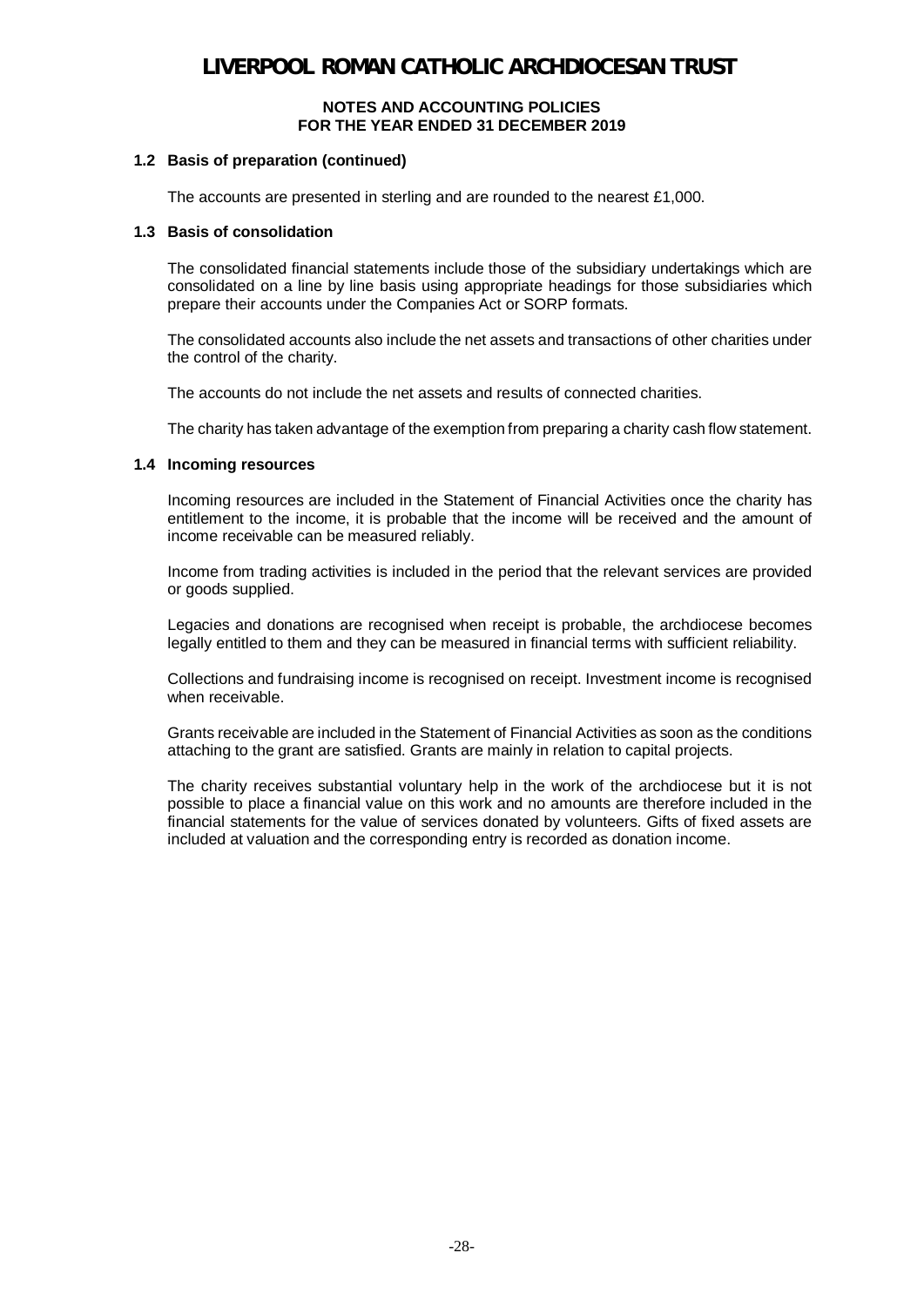#### **1.5 Resources expended**

Resources expended are included in the Statement of Financial Activities on the accruals basis. These are based on the amounts payable for work done or services provided in the year.

#### **Costs of raising funds**

Costs of raising funds comprises all costs relating to attracting voluntary income, the costs incurred in subsidiary trading and investment management fees.

#### **Charitable activities**

Expenditure on charitable activities includes the costs identified as wholly or mainly attributable to achieving the charitable objectives of the charity, including direct staff costs and other direct costs as well as support costs and costs relating to the governance of the charity apportioned to charitable activities

#### **Governance costs**

Governance costs are those costs related to the governance of the charity, to allow it to operate, and to generate information for public accountability. Direct costs include audit and accountancy, legal advice to trustees and costs of trustees' meetings.

#### **Support costs**

All support costs are borne by central funds and have been apportioned to governance costs and charitable activities. The share of support costs attributable to governance reflects costs incurred in the preparation of the statutory accounts and the remaining costs have been allocated pro-rata based upon the charitable activity's share of central expenditure.

#### **1.6 Investments and investment gains and losses**

Investments and investment properties are included in the financial statements at fair value at the balance sheet date. Investment properties are valued internally annually and are professionally valued on a rolling basis as part of a five-year programme. Listed investments are included in the balance sheet at bid price.

Realised and unrealised gains and losses on investments and investment properties are dealt with in the Statement of Financial Activities.

Unrealised gains and losses are calculated as the movement in fair value during the year. Realised gains are calculated as the difference between disposal proceeds and market value brought forward.

### **1.7 Tangible fixed assets - other than property**

The cost of computer equipment, office equipment and fixtures and fittings is capitalised and depreciation is provided to write off the original cost, less any estimated residual value, over the expected useful life of the assets concerned. The rates of depreciation applied are as follows:  **% of cost**

|                       | % OT COST |
|-----------------------|-----------|
|                       | per annum |
| Computer equipment    | 25        |
| Office equipment and  |           |
| fixtures and fittings | 20        |
|                       |           |

Suitable capitalisation thresholds are adopted in the entities comprising the archdiocese.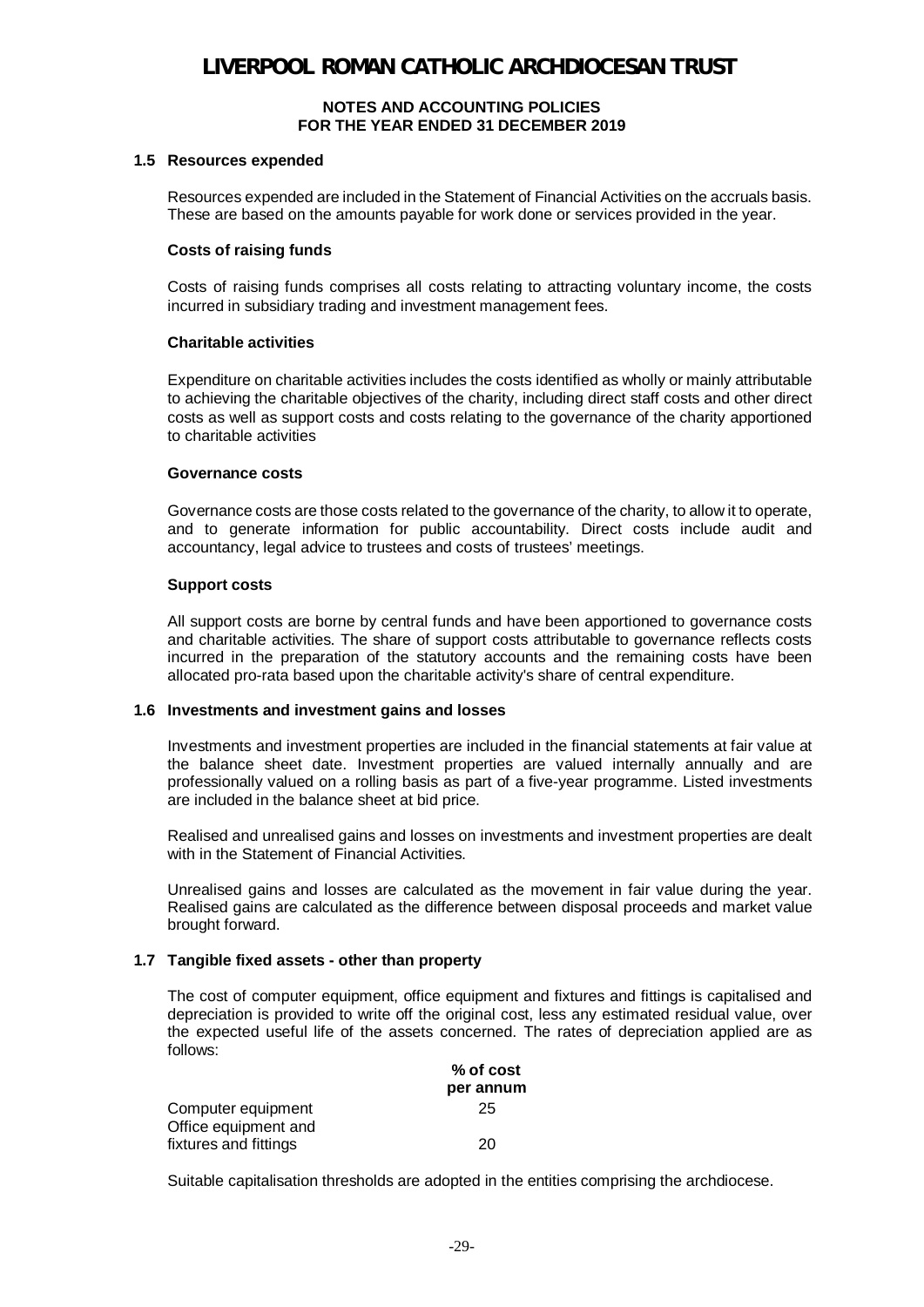#### **1.8 Tangible fixed assets - Functional church property**

Prior to 31 December 1997 capital expenditure on functional church property was written off in full as incurred.

At 31 December 1997 the trustees considered that a reasonable approximation of the net book value of the functional church property held would be established by discounting the insurance values of those assets by 90%. This was the policy employed to include these assets on the balance sheet at estimated historic cost net of accumulated depreciation.

From 1 January 1998 to 31 December 2008 the cost of functional church property was capitalised and depreciated over its expected useful life of 20 years. From 2009 listed properties and other functional church properties have been depreciated over useful economic lives of 100 years and 50 years respectively. Commercial properties are considered to have useful economic lives of 20 years.

From 1 January 2019 parochial functional property is depreciated by component over the remaining expected useful life of the individual component as set out below.

| <b>Building component</b>            | $%$ of<br>cost | Average remaining life<br>in 2019 | <b>Expected useful life</b> |
|--------------------------------------|----------------|-----------------------------------|-----------------------------|
| Roof                                 | 30%            | 25                                | 75                          |
| Walls, foundations<br>Windows        | 50%<br>5%      | 100<br>20                         | 100<br>50                   |
| Heating installations                | 5%             | 10                                | 20                          |
| Interior<br>Electrical installations | 5%<br>5%       | 10<br>10                          | 20<br>20                    |

Works of art, treasures and plate are not capitalised in these accounts as they are historic, have extraordinarily long lives and are worth preserving in perpetuity. They are considered to be heritage assets for the purposes of Charities SORP (FRS 102). The trustees consider that it would be prejudicial to the safe custody of these assets to disclose details of their values and usage in the accounts.

Where functional church property is no longer operational, impairment is fully recognised unless there is an investment value.

### **1.9 Tangible fixed assets - School property**

The freehold of the land and buildings legally owned by the archdiocese and occupied rentfree on behalf of the trustees of the governing bodies of catholic voluntary aided schools, which are separate charities and publicly funded, are valued at £Nil. The trustees consider that no meaningful value can be attributed to these assets, since they are not used directly by the archdiocese, do not generate income and cannot be disposed of in the open market or put to alternative use while such occupation, which may be indefinite, continues.

### **1.10 Impairment**

The carrying amounts of the archdiocese's fixed assets are reviewed at each balance sheet date to determine whether there is any indication of impairment. If any such indication exists the asset's recoverable amount is estimated. An impairment loss is recognised wherever the carrying amount of an asset exceeds its recoverable amount and is recognised in the Statement

#### **1.11 Stocks**

Stocks are stated at the lower of cost and net realisable value.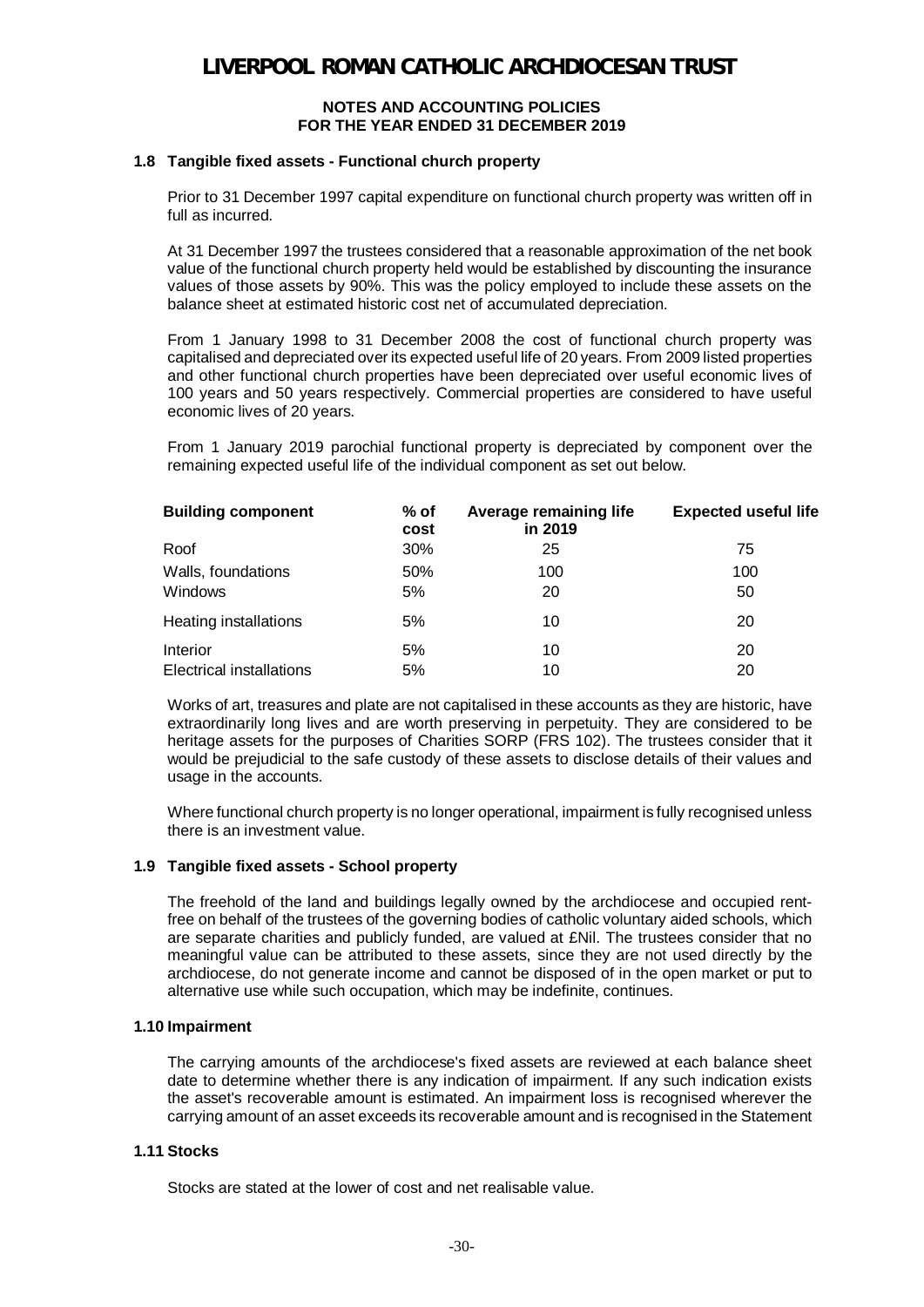#### **1.12 Pension scheme**

The charity and eligible employees make defined contributions to a group personal pension scheme. Contributions are also paid to the Teachers' Pension Superannuation Fund on which further information is given in note 21 to the financial statements. Contributions payable are charged as Resources Expended in the Consolidated Statement of Financial Activities.

#### **1.13 Operating leases**

Operating leases in respect of equipment are charged as resources expended on a straightline basis over the period of the lease. Such operating leases mainly relate to parishes and parish centres. Rentals receivable under operating leases are recognised on a straight-line basis over the period of lease term.

#### **1.14 Financial instruments**

The Charity only enters into basic financial instruments transactions that result in the recognition of financial assets and liabilities like trade and other accounts receivable and payable, loans from banks and other third parties, loans to related parties and investments in non-puttable ordinary shares.

Debt instruments (other than those wholly repayable or receivable within one year), including loans and other accounts receivable and payable, are initially measured at present value of the future cash flows and subsequently at amortised cost using the effective interest method. Debt instruments that are payable or receivable within one year, typically trade payables or receivables, are measured, initially and subsequently, at the undiscounted amount of the cash or other consideration, expected to be paid or received. However if the arrangements of a shortterm instrument constitute a financing transaction, like the payment of a trade debt deferred beyond normal business terms or financed at a rate of interest that is not a market rate or in case of an out-right short-term loan not at market rate, the financial asset or liability is measured, initially, at the present value of the future cash flow discounted at a market rate of interest for a similar debt instrument and subsequently at amortised cost.

Investments in non-convertible preference shares and in non-puttable ordinary and preference shares are measured:

- i. at fair value with changes recognised in the Statement of Financial Activities if the shares are publicly traded or their fair value can otherwise be measured reliably;
- ii. at cost less impairment for all other investments.

Financial assets that are measured at cost and amortised cost are assessed at the end of each reporting period for objective evidence of impairment. If objective evidence of impairment is found, an impairment loss is recognised in the Statement of Financial Activities.

For financial assets measured at amortised cost, the impairment loss is measured as the difference between an asset's carrying amount and the present value of estimated cash flows discounted at the asset's original effective interest rate. If a financial asset has a variable interest rate, the discount rate for measuring any impairment loss is the current effective interest rate determined under the contract.

For financial assets measured at cost less impairment, the impairment loss is measured as the difference between an asset's carrying amount and best estimate, which is an approximation of the amount that the Charity would receive for the asset if it were to be sold at the reporting date.

Financial assets and liabilities are offset and the net amount reported in the Balance Sheet when there is an enforceable right to set off the recognised amounts and there is an intention to settle on a net basis or to realise the asset and settle the liability simultaneously.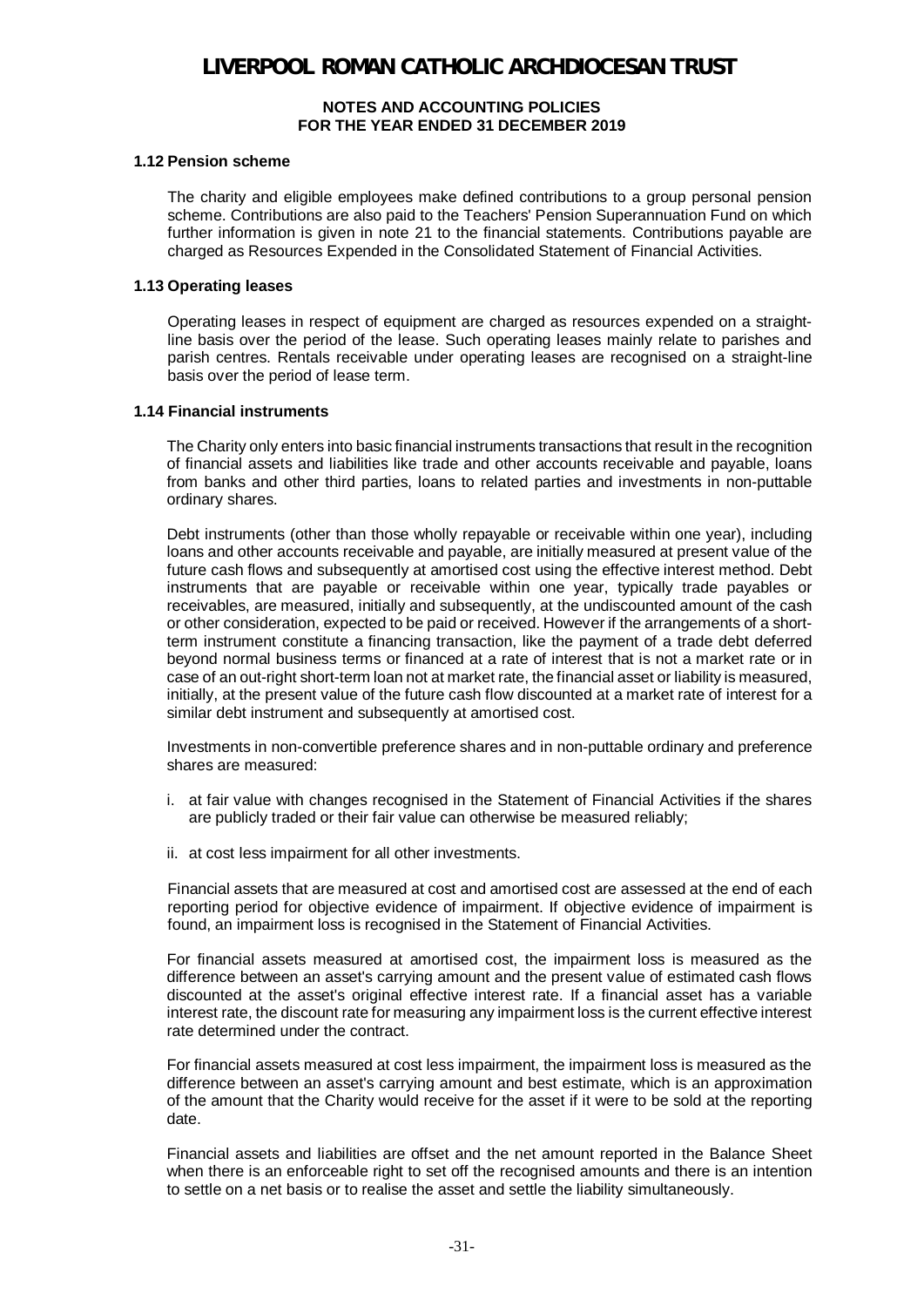#### **1.15 Recognition of liabilities**

Liabilities are recognised as soon as there is a legal or constructive obligation committing the archdiocese to pay out resources.

#### **1.16 Liquid resources**

Liquid resources are those associated with the cash management of the archdiocese.

#### **1.17 Fund accounting**

The funds within the archdiocese are split between Curial and Parochial. Curial Funds can be used across the whole of the archdiocese whereas Parochial Funds comprise funds relating to the individual parishes. These funds are shown separately and subdivided in the financial statements as follows.

#### **Restricted funds**

Restricted funds are funds that are used in accordance with specific restrictions imposed by donors or that have been raised by the charity for particular purposes. The costs of raising and administering such funds are charged against the specific fund. Details of the restricted funds held are provided in note 16 to the financial statements.

#### **Unrestricted funds - Designated**

Designated funds are unrestricted funds that have been set aside by the trustees for specific purposes and are detailed in note 17 to the financial statements.

#### **Unrestricted funds - General**

Unrestricted funds are funds which are available for use at the discretion of the trustees in furtherance of the objects of the charity and which have not been designated for other purposes.

#### **1.18 Agency arrangements**

The archdiocese acts as agent in the collection of grants from government, local authorities and other funds, and payment of approved invoices for school building projects on behalf of Catholic schools in the archdiocese. This income and expenditure is excluded from the income and expenditure of the charity and any balances due from or held on behalf of schools are shown within debtors and creditors. See note 24.

#### **1.19 Current and deferred taxation**

The tax expense for the year comprises current and deferred tax. Tax is recognised in the Statement of Financial Activities.

Deferred tax balances are recognised in respect of all timing differences that have originated but not reversed by the Balance Sheet date, except that:

- · The recognition of deferred tax assets is limited to the extent that it is probable that they will be recovered against the reversal of deferred tax liabilities or other future taxable profits; and
- · Any deferred tax balances are reversed if and when all conditions for retaining associated tax allowances have been met.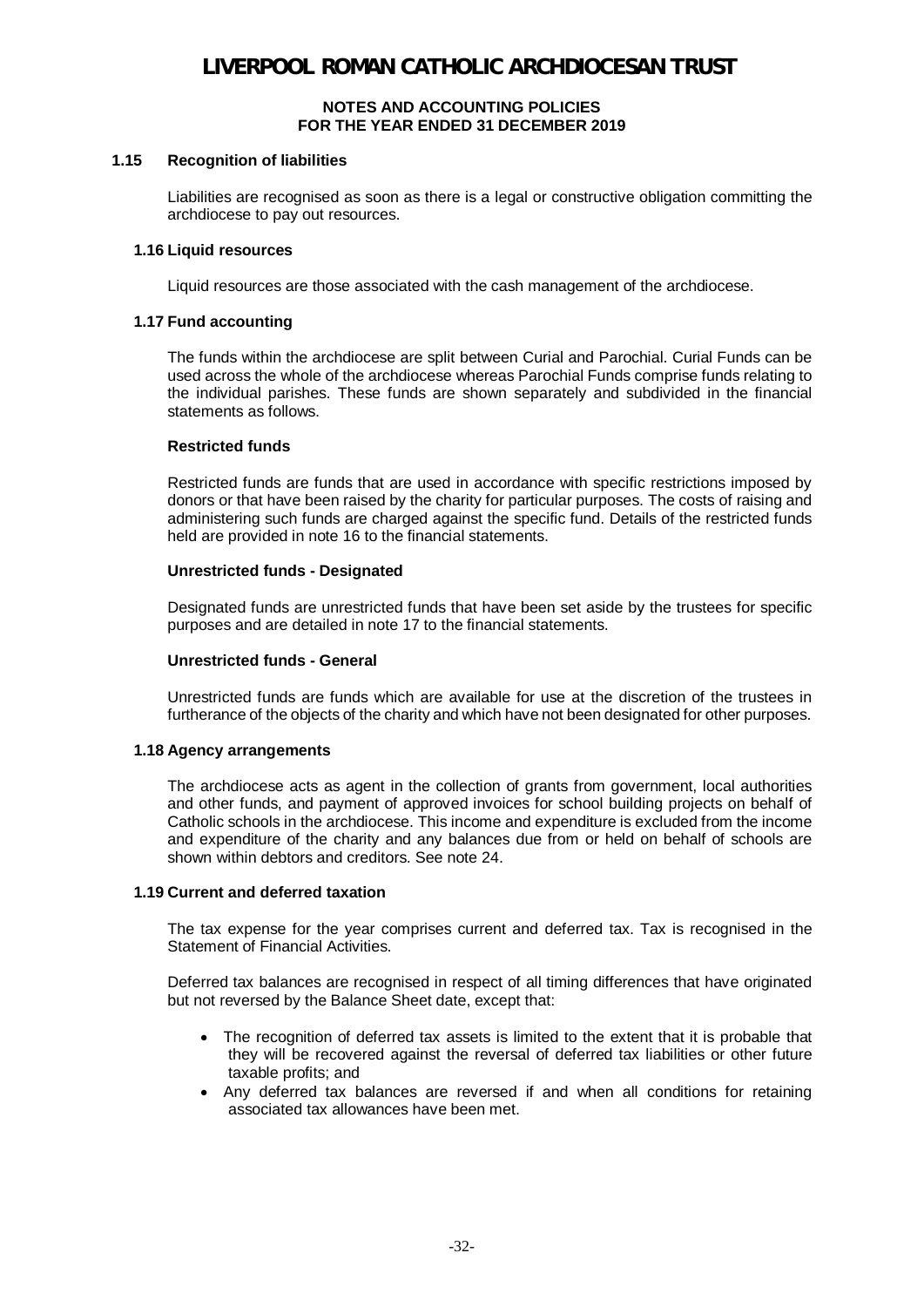#### **1.19 Current and deferred taxation (continued)**

Deferred tax balances are not recognised in respect of permanent differences except in respect of business combinations, when deferred tax is recognised on the differences between the fair values of assets acquired and the future tax deductions available for them and the differences between the fair values of liabilities acquired and the amount that will be assessed for tax. Deferred tax is determined using tax rates and laws that have been enacted or substantively enacted by the reporting date.

### **2 JUDGEMENTS IN APPLYING ACCOUNTING POLICIES AND KEY SOURCES OF ESTIMATION UNCERTAINTY**

In preparing these financial statements, the trustees have had to make the following judgments:

- · Determine whether leases entered into by the group either as a lessor or a lessee are operating or finance leases. These decisions depend on an assessment of whether the risks and rewards of ownership have been transferred from the lessor to the lessee on a lease by lease basis.
- · Determine whether there are indicators of impairment of the group's tangible assets. Factors taken into consideration in reaching such a decision include the economic viability and expected future financial performance of the asset and where it is a component of a larger cash-generating unit, the viability and expected future performance of that unit.

Other key sources of estimation uncertainty:

Tangible fixed assets (see note 11)

- · Tangible fixed assets, other than investments properties, are depreciated over their useful lives taking into account residual values, where appropriate. The actual lives of the assets and residual values are assessed annually and may vary depending on a number of factors. In re-assessing asset lives, factors such as technological innovation, product life cycles and maintenance programmes are taken into account. Residual value assessments consider issues such as future market conditions, the remaining life of the asset and projected disposal values.
- · Investment properties are valued internally annually and are professionally valued on a rolling basis as part of a five-year programme. Valuations are made taking into account periodic external valuations, derived from current market rents and property yields for comparable real estate, adjusted if necessary, for any difference in nature, location or condition. Judgement is required in assessing the appropriateness of the assumptions and methodology in determining the fair value of investment properties.

Investments (see note 12)

· Estimates, assumptions and judgments relate to the determination of carrying value of investments at fair value through the Statement of Financial Activities, the group follows the International Private Equity and Venture Capital Valuation Guidelines, applying the overriding concept that fair value is the amount for which an asset can be exchanged between knowledgeable willing parties in an arm's length transaction. The nature, facts and circumstances of the investment drives the valuation methodology.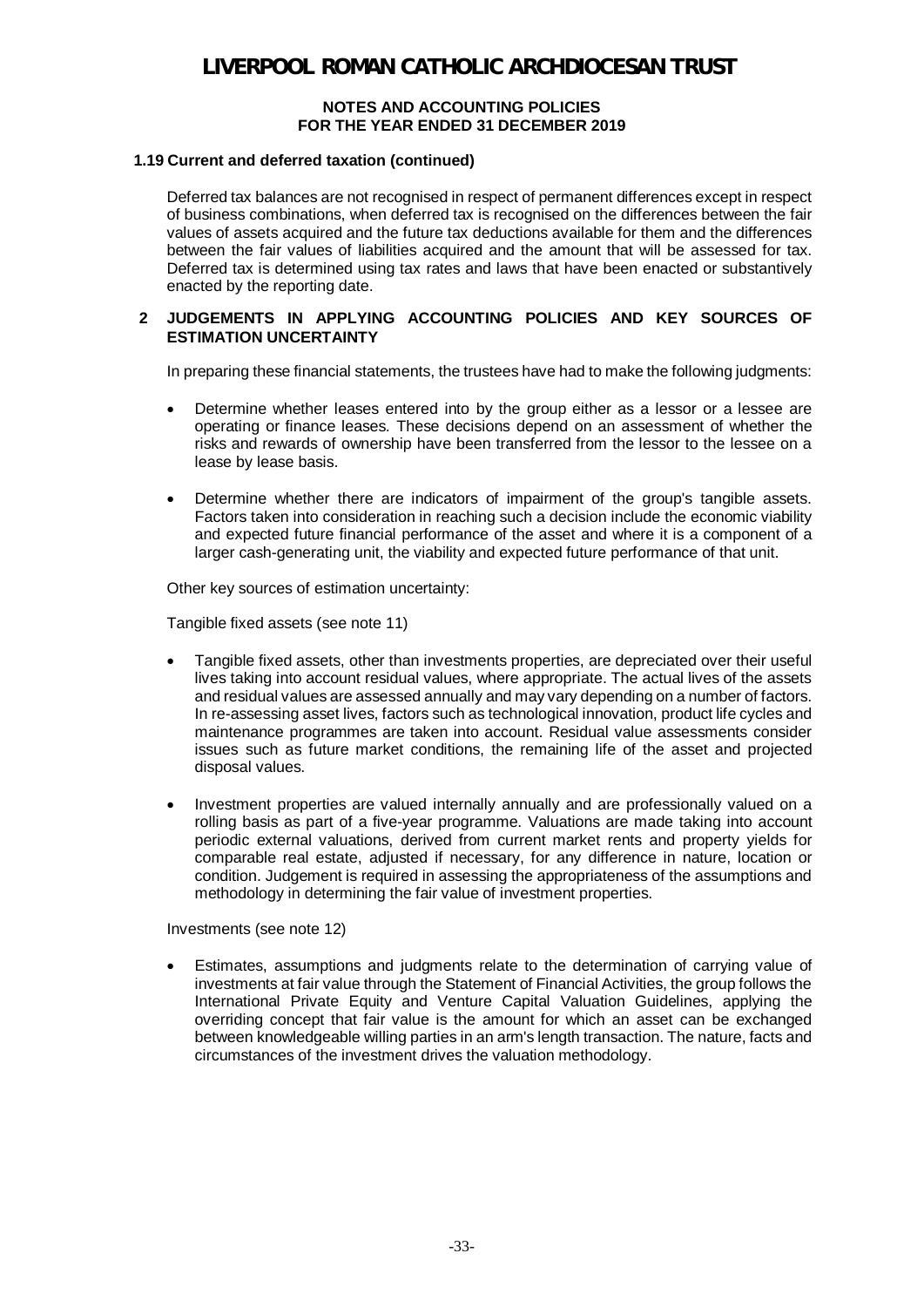| 3   | <b>INCOME</b>                    | <b>Unrestricted</b><br><b>Funds</b><br>£000's | <b>Designated</b><br><b>Funds</b><br>£000's | <b>Restricted</b><br><b>Funds</b><br>£000's | 2019<br>£000's | 2018<br>£000's |
|-----|----------------------------------|-----------------------------------------------|---------------------------------------------|---------------------------------------------|----------------|----------------|
| 3.1 | <b>Collections and donations</b> |                                               |                                             |                                             |                |                |
|     | <b>PAROCHIAL</b>                 |                                               |                                             |                                             |                |                |
|     | <b>Group and Charity</b>         |                                               |                                             |                                             |                |                |
|     | Collections                      | 5,825                                         |                                             | 1,301                                       | 7,126          | 7,678          |
|     | Donations                        | 2,533                                         | 569                                         |                                             | 3,102          | 3,215          |
|     | Gift Aid rebates                 | 841                                           |                                             |                                             | 841            | 899            |
|     |                                  | 9,199                                         | 569                                         | 1,301                                       | 11,069         | 11,792         |
|     | <b>CURIAL</b>                    |                                               |                                             |                                             |                |                |
|     | Group                            |                                               |                                             |                                             |                |                |
|     | Collections                      | 92                                            |                                             | 17                                          | 109            | 112            |
|     | Donations                        | 151                                           | 43                                          | 81                                          | 275            | 177            |
|     |                                  | 243                                           | 43                                          | 98                                          | 384            | 289            |
|     | Less donations from subsidiaries |                                               |                                             |                                             |                | (1)            |
|     | <b>Charity</b>                   | 243                                           | 43                                          | 98                                          | 384            | 288            |
|     |                                  |                                               |                                             |                                             |                |                |
|     | <b>TOTAL - GROUP</b>             | 9,442                                         | 612                                         | 1,399                                       | 11,453         | 12,081         |
|     | <b>TOTAL - CHARITY</b>           | 9,442                                         | 612                                         | 1,399                                       | 11,453         | 12,080         |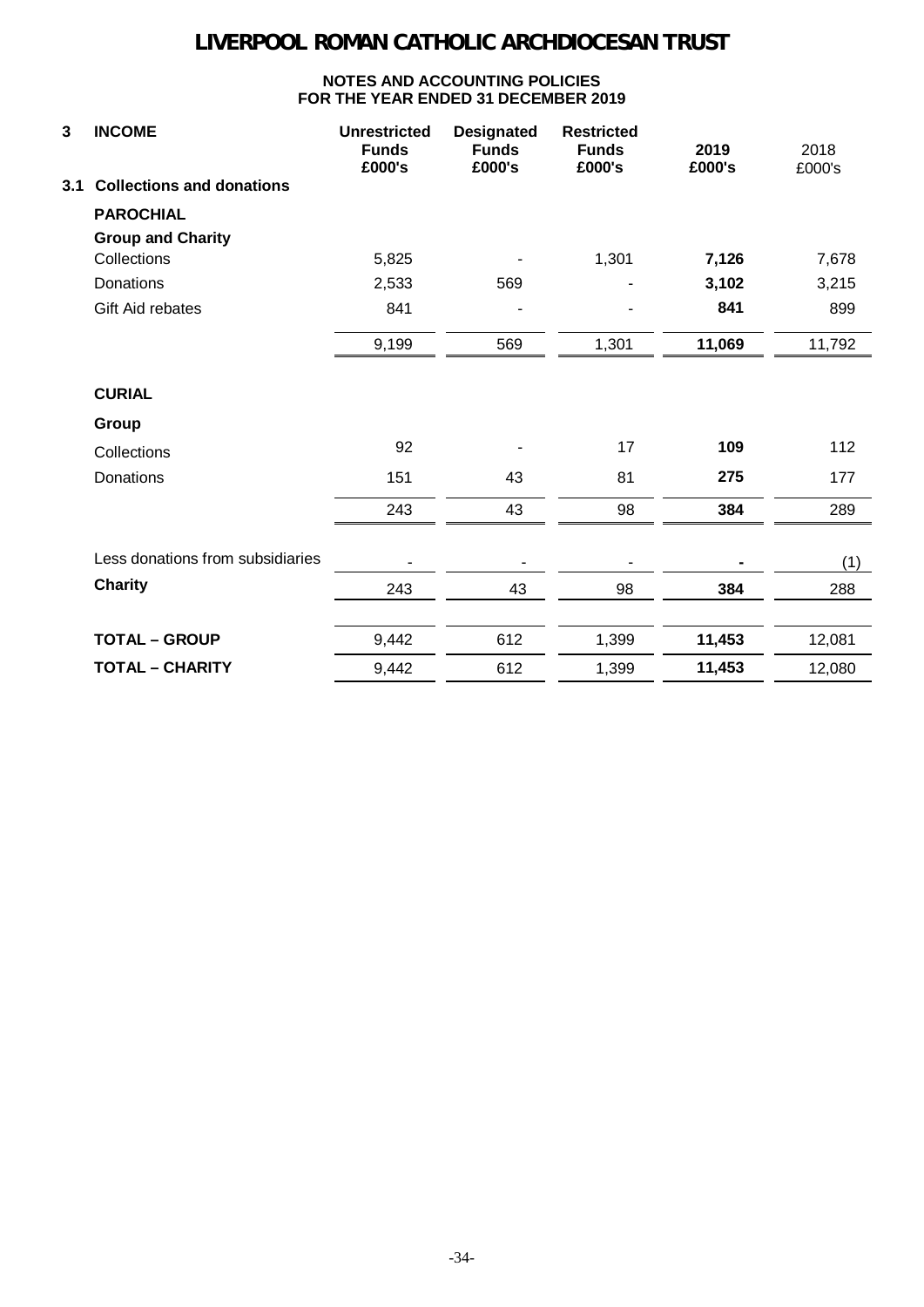| 3.2 Fundraising                                     | <b>Unrestricted</b><br><b>Funds</b><br>£000's | <b>Designated</b><br><b>Funds</b><br>£000's | <b>Restricted</b><br><b>Funds</b><br>£000's | 2019<br>£000's | 2018<br>£000's |
|-----------------------------------------------------|-----------------------------------------------|---------------------------------------------|---------------------------------------------|----------------|----------------|
| <b>PAROCHIAL</b>                                    |                                               |                                             |                                             |                |                |
| <b>Group and Charity</b>                            |                                               |                                             |                                             |                |                |
| Parish events and other<br>fundraising activities   | 235                                           |                                             |                                             | 235            | 252            |
|                                                     | 235                                           |                                             |                                             | 235            | 252            |
| <b>CURIAL</b>                                       |                                               |                                             |                                             |                |                |
| Group                                               |                                               |                                             |                                             |                |                |
| Income from trading subsidiaries<br>Other           | 11,772<br>20                                  |                                             |                                             | 11,772<br>20   | 12,546<br>31   |
|                                                     | 11,792                                        |                                             |                                             | 11,792         | 12,577         |
| Less income from trading<br>subsidiaries            | (11, 772)                                     |                                             |                                             | (11, 772)      | (12, 546)      |
| <b>Charity</b>                                      | 20                                            |                                             |                                             | 20             | 31             |
|                                                     |                                               |                                             |                                             |                |                |
| <b>TOTAL - GROUP</b>                                | 12,027                                        |                                             |                                             | 12,027         | 12,829         |
| <b>TOTAL - CHARITY</b>                              | 255                                           |                                             |                                             | 255            | 283            |
| <b>PAROCHIAL</b>                                    |                                               |                                             |                                             |                |                |
| <b>Group and Charity</b>                            |                                               |                                             |                                             |                |                |
| Income receivable from unitised                     |                                               |                                             |                                             |                |                |
| portfolio                                           | 1,020                                         | 265                                         | 9                                           | 1,294          | 1,223          |
| Rents and other income                              | 706                                           |                                             |                                             | 706            | 689            |
|                                                     | 1,726                                         | 265                                         | 9                                           | 2,000          | 1,912          |
| <b>CURIAL</b>                                       |                                               |                                             |                                             |                |                |
| Group                                               |                                               |                                             |                                             |                |                |
| Interest receivable                                 | 1                                             | 126                                         |                                             | 127            | 115            |
| Income receivable<br>from unitised portfolio        | 165                                           | 3,083                                       | 137                                         | 3,385          | 3,170          |
| Rents and other income                              | 307                                           | 273                                         |                                             | 580            | 519            |
|                                                     | 473                                           | 3,482                                       | 137                                         | 4,092          | 3,804          |
| Less investment income from<br>trading subsidiaries | (179)                                         |                                             |                                             | (179)          | (173)          |
| <b>Charity</b>                                      | 294                                           | 3,482                                       | 137                                         | 3,913          | 3,631          |
|                                                     |                                               |                                             |                                             |                |                |
| <b>TOTAL - GROUP</b>                                | 2,199                                         | 3,747                                       | 146                                         | 6,092          | 5,716          |
| <b>TOTAL - CHARITY</b>                              | 2,020                                         | 3,747                                       | 146                                         | 5,913          | 5,543          |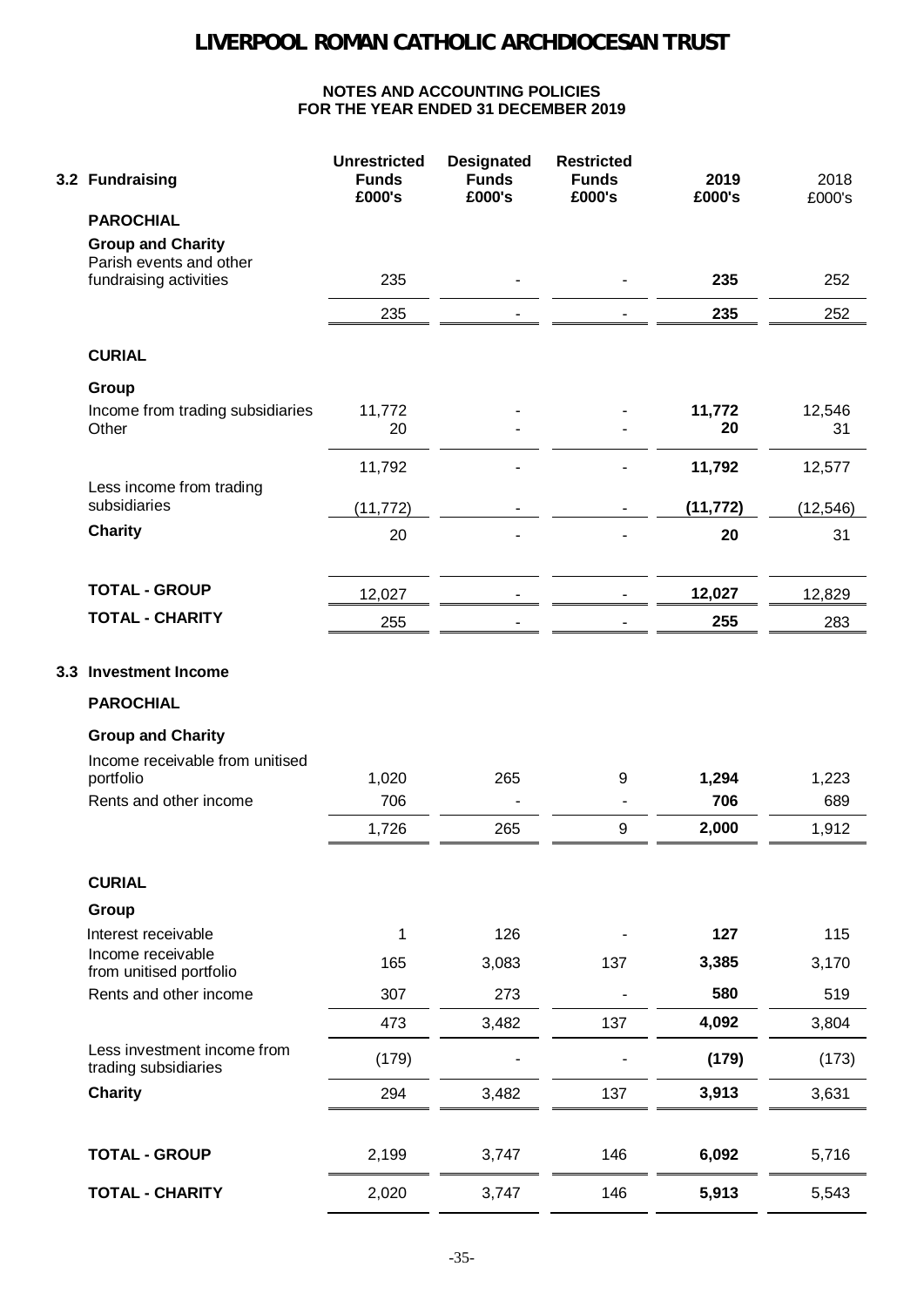| 4 | <b>INCOME FROM CHARITABLE</b><br><b>ACTIVITIES</b>             | <b>Unrestricted</b><br><b>Funds</b><br>£000's | <b>Designated</b><br><b>Funds</b><br>£000's | <b>Restricted</b><br><b>Funds</b><br>£000's | 2019<br>£000's | 2018<br>£000's |
|---|----------------------------------------------------------------|-----------------------------------------------|---------------------------------------------|---------------------------------------------|----------------|----------------|
|   | <b>PAROCHIAL</b>                                               |                                               |                                             |                                             |                |                |
|   | <b>Group and Charity</b>                                       |                                               |                                             |                                             |                |                |
|   | Piety stall                                                    | 115                                           |                                             |                                             | 115            | 122            |
|   | Newspapers                                                     | 38                                            |                                             |                                             | 38             | 37             |
|   |                                                                | 153                                           |                                             |                                             | 153            | 159            |
|   | <b>CURIAL</b>                                                  |                                               |                                             |                                             |                |                |
|   | <b>Group and Charity</b>                                       |                                               |                                             |                                             |                |                |
|   | Cemetery fees                                                  | 278                                           |                                             |                                             | 278            | 283            |
|   | <b>School Contribution Scheme</b>                              |                                               | 296                                         |                                             | 296            | 323            |
|   | Inspection fees and course income                              |                                               | 303                                         |                                             | 303            | 310            |
|   | Other                                                          | 11                                            | 530                                         |                                             | 541            | 518            |
|   |                                                                | 289                                           | 1,129                                       |                                             | 1,418          | 1,434          |
|   | <b>TOTAL - GROUP AND CHARITY</b>                               | 442                                           | 1,129                                       |                                             | 1,571          | 1,593          |
| 5 | <b>RAISING FUNDS</b>                                           |                                               |                                             |                                             |                |                |
|   | <b>PAROCHIAL</b><br><b>Group and Charity</b>                   |                                               |                                             |                                             |                |                |
|   | Parish events and other<br>fundraising activities              | 52                                            |                                             |                                             | 52             | 73             |
|   | Investment management fees                                     | 120                                           | 31                                          | 1                                           | 152            | 140            |
|   |                                                                | 172                                           | 31                                          | 1                                           | 204            | 213            |
|   | <b>CURIAL</b>                                                  |                                               |                                             |                                             |                |                |
|   | Group                                                          |                                               |                                             |                                             |                |                |
|   | Expenditure by subsidiaries                                    | 11,370                                        |                                             |                                             | 11,370         | 12,079         |
|   | Other                                                          | 26                                            | 262                                         | 17                                          | 305            | 278            |
|   |                                                                | 11,396                                        | 262                                         | 17                                          | 11,675         | 12,357         |
|   | Less expenditure by subsidiaries<br>Add impairment in value of | (11, 370)                                     |                                             |                                             | (11, 370)      | (12,079)       |
|   | subsidiary company                                             |                                               | 335                                         |                                             | 335            |                |
|   | <b>Charity</b>                                                 | 26                                            | 597                                         | 17                                          | 640            | 278            |
|   |                                                                |                                               |                                             |                                             |                |                |
|   | <b>TOTAL - GROUP</b>                                           | 11,568                                        | 293                                         | 18                                          | 11,879         | 12,570         |
|   | <b>TOTAL - CHARITY</b>                                         | 198                                           | 628                                         | 18                                          | 844            | 491            |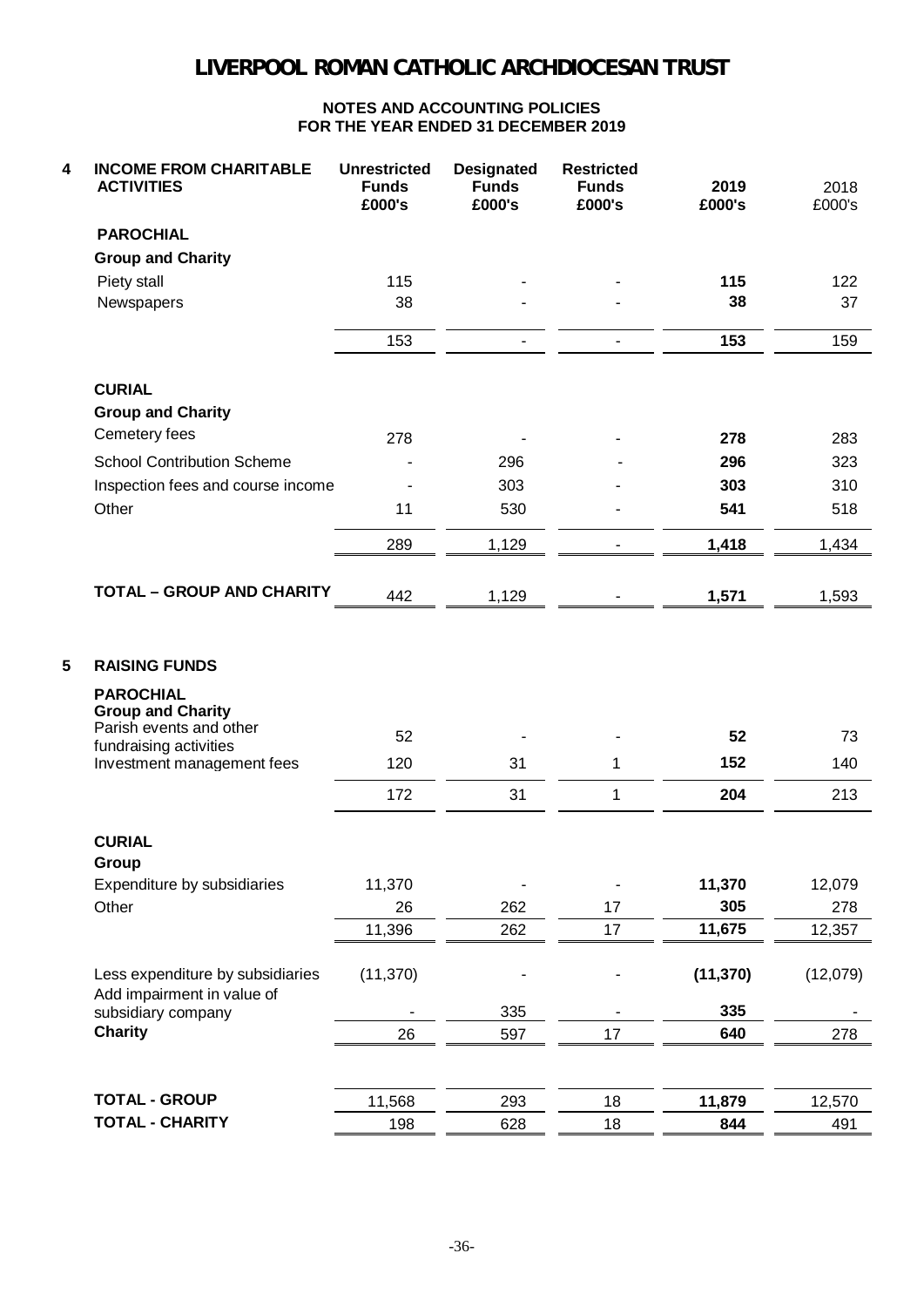| <b>EXPENDITURE ON</b><br><b>CHARITABLE ACTIVITIES</b> | <b>Unrestricted</b><br><b>Funds</b><br>£000's | <b>Designated</b><br><b>Funds</b><br>£000's | <b>Restricted</b><br><b>Funds</b><br>£000's | 2019<br>£000's | 2018<br>£000's |
|-------------------------------------------------------|-----------------------------------------------|---------------------------------------------|---------------------------------------------|----------------|----------------|
| <b>PAROCHIAL</b>                                      |                                               |                                             |                                             |                |                |
| <b>6.1 Ministry Support</b>                           |                                               |                                             |                                             |                |                |
| <b>Group and Charity</b>                              |                                               |                                             |                                             |                |                |
| Clergy allowances                                     | 1,078                                         |                                             |                                             | 1,078          | 947            |
| Travel                                                | 236                                           |                                             |                                             | 236            | 245            |
| Supply                                                | 78                                            |                                             |                                             | 78             | 129            |
| Other                                                 | 438                                           |                                             |                                             | 438            | 444            |
|                                                       | 1,830                                         | $\blacksquare$                              |                                             | 1,830          | 1,765          |
| <b>6.2 Pastoral and Community</b>                     |                                               |                                             |                                             |                |                |
| <b>Group and Charity</b>                              |                                               |                                             |                                             |                |                |
| Diocesan and other collections                        |                                               |                                             | 1,066                                       | 1,066          | 1,415          |
| Liturgical and pastoral costs                         | 887                                           |                                             |                                             | 887            | 941            |
| Lay personnel costs                                   | 1,382                                         |                                             |                                             | 1,382          | 1,166          |
| Housekeeping and hospitality                          | 285                                           |                                             |                                             | 285            | 277            |
| Printing, postage, stationery                         | 260                                           |                                             |                                             | 260            | 263            |
| Equipment hire                                        | 192                                           |                                             |                                             | 192            | 163            |
| Telephone                                             | 181                                           |                                             |                                             | 181            | 185            |
| Professional fees                                     | 27                                            |                                             |                                             | 27             | 77             |
| Other office                                          | 122                                           |                                             |                                             | 122            | 100            |
| Piety stall                                           | 101                                           |                                             |                                             | 101            | 117            |
| Newspapers                                            | 64                                            |                                             |                                             | 64             | 78             |
| Miscellaneous                                         | 515                                           |                                             |                                             | 515            | 306            |
|                                                       | 4,016                                         |                                             | 1,066                                       | 5,082          | 5,088          |
| <b>6.3 Education</b>                                  |                                               |                                             |                                             |                |                |
| <b>Group and Charity</b><br>School costs              |                                               | 1,306                                       |                                             | 1,306          | 1,272          |
| 6.4 Provision for worship                             |                                               |                                             |                                             |                |                |
| <b>Group and Charity</b>                              |                                               |                                             |                                             |                |                |
| Repairs and maintenance                               | 3,500                                         |                                             |                                             | 3,500          | 4,910          |
| Depreciation                                          | 432                                           |                                             |                                             | 432            | 401            |
| Heat and light                                        | 1,404                                         |                                             |                                             | 1,404          | 1,175          |
| Insurance                                             | 549                                           |                                             |                                             | 549            | 601            |
| Council tax and water rates                           | 369                                           |                                             |                                             | 369            | 409            |
| Grounds maintenance                                   | 303                                           |                                             |                                             | 303            | 308            |
|                                                       | 6,557                                         |                                             |                                             | 6,557          | 7,804          |
| <b>TOTAL PAROCHIAL - GROUP</b>                        |                                               |                                             |                                             |                |                |
| <b>AND CHARITY</b>                                    | 12,403                                        | 1,306                                       | 1,066                                       | 14,775         | 15,929         |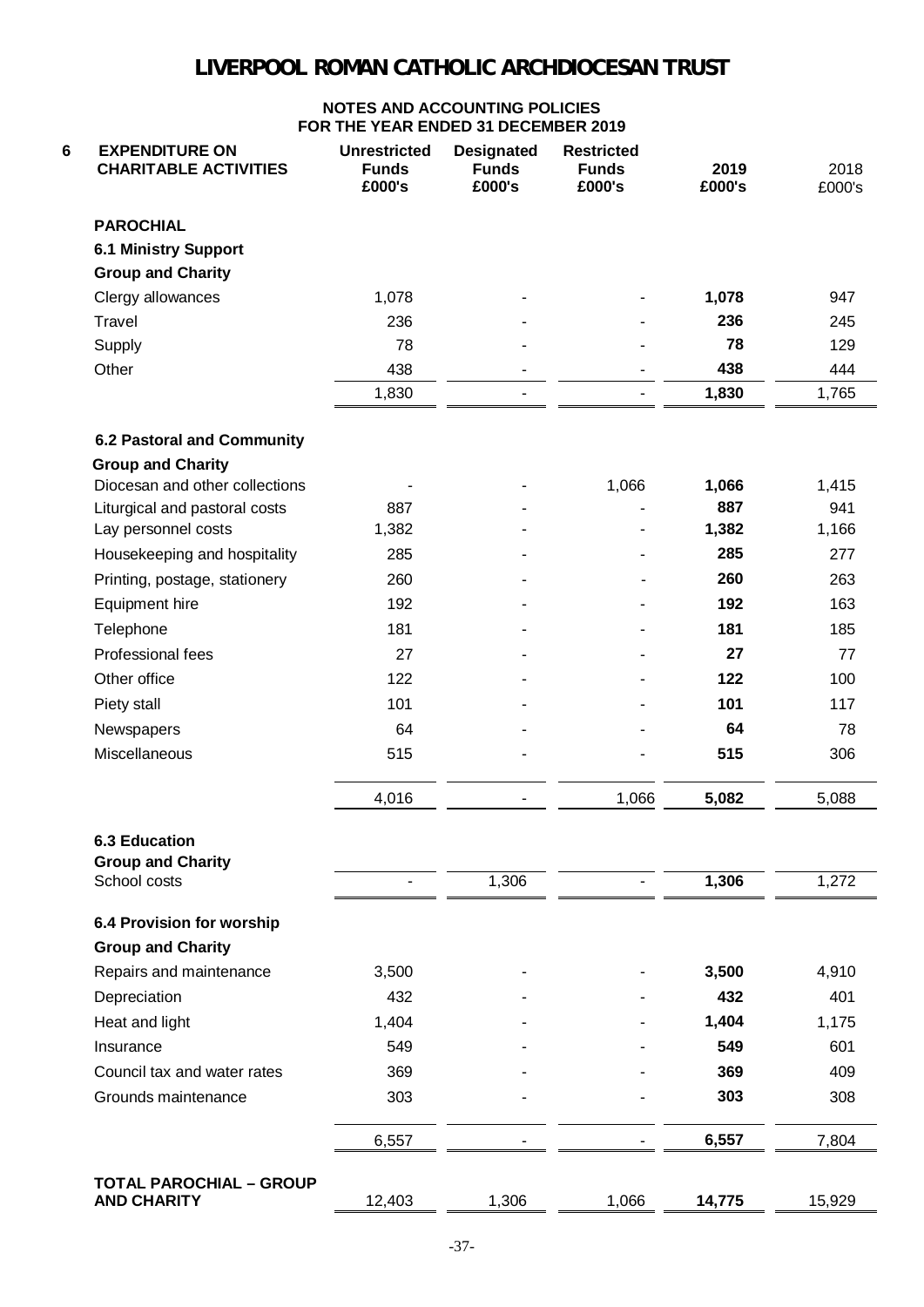| 6<br><b>EXPENDITURE ON</b><br><b>CHARITABLE ACTIVITIES</b><br>(continued) | <b>Unrestricted</b><br><b>Funds</b><br>£000's | <b>Designated</b><br><b>Funds</b><br>£000's | <b>Restricted</b><br><b>Funds</b><br>£000's | 2019<br>£000's | 2018<br>£000's |
|---------------------------------------------------------------------------|-----------------------------------------------|---------------------------------------------|---------------------------------------------|----------------|----------------|
| <b>CURIAL</b>                                                             |                                               |                                             |                                             |                |                |
| <b>6.1 Ministry Support</b><br><b>Group and Charity</b>                   |                                               |                                             |                                             |                |                |
| Cathedral                                                                 | 39                                            |                                             |                                             | 39             | 37             |
| Priests' Training Fund                                                    |                                               |                                             | 296                                         | 296            | 369            |
| Retirement costs                                                          |                                               | 797                                         |                                             | 797            | 891            |
| <b>Permanent Diaconate</b>                                                |                                               | 69                                          |                                             | 69             | 50             |
| Sabbatical fund                                                           |                                               | 16                                          |                                             | 16             | 25             |
| Share of central support costs                                            |                                               | 159                                         |                                             | 159            | 117            |
| Other                                                                     |                                               | 263                                         |                                             | 263            | 257            |
|                                                                           | 39                                            | 1,304                                       | 296                                         | 1,639          | 1,746          |
| <b>6.2 Pastoral and Community</b>                                         |                                               |                                             |                                             |                |                |
| Group                                                                     |                                               |                                             |                                             |                |                |
| Cathedral                                                                 | 372                                           |                                             | 24                                          | 396            | 388            |
| Cemeteries                                                                | 289                                           |                                             |                                             | 289            | 326            |
| Curia                                                                     |                                               | 13                                          |                                             | 13             | 21             |
| Tribunal                                                                  |                                               | 59                                          |                                             | 59             | 50             |
| <b>Pastoral Formation</b>                                                 |                                               | 385                                         |                                             | 385            | 326            |
| Justice and Peace                                                         |                                               | 60                                          |                                             | 60             | 60             |
| Youth                                                                     |                                               | 143                                         |                                             | 143            | 139            |
| Safeguarding                                                              |                                               | 169                                         |                                             | 169            | 138            |
| National levies                                                           |                                               | 353                                         |                                             | 353            | 198            |
| Chaplaincies                                                              |                                               | 273                                         |                                             | 273            | 248            |
| Ecumenical grants                                                         |                                               | 29                                          |                                             | 29             | 28             |
| Share of central support costs                                            |                                               | 863                                         |                                             | 863            | 591            |
| Other                                                                     | 145                                           | 310                                         | 186                                         | 641            | 734            |
|                                                                           | 806                                           | 2,657                                       | 210                                         | 3,673          | 3,247          |
| Less other costs associated with<br>subsidiaries                          | (145)                                         |                                             | (5)                                         | (150)          | (178)          |
| <b>Charity</b>                                                            | 661                                           | 2,657                                       | 205                                         | 3,523          | 3,069          |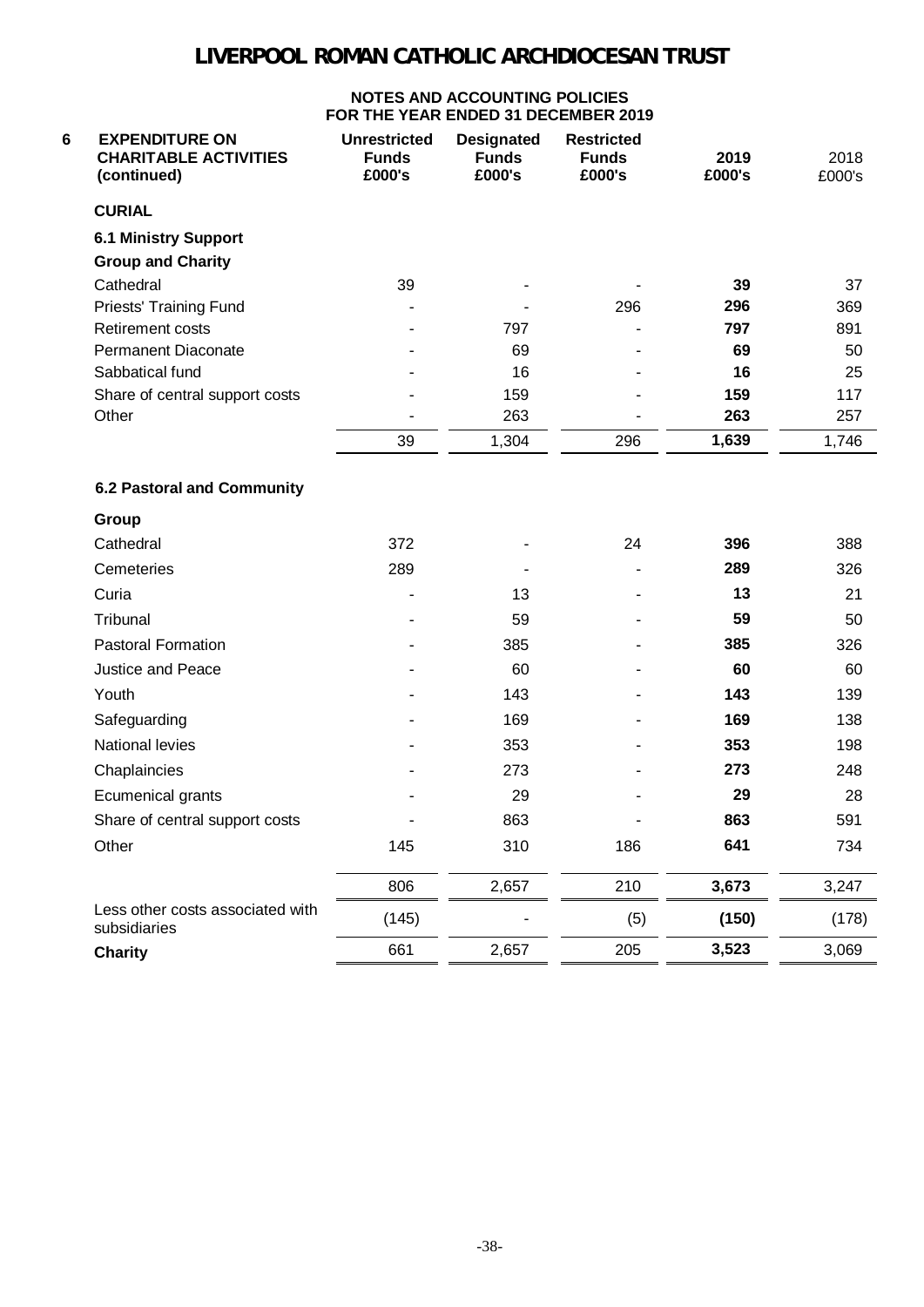| 6<br><b>EXPENDITURE ON</b><br><b>CHARITABLE ACTIVITIES</b><br>(continued) | <b>Unrestricted</b><br><b>Funds</b><br>£000's | <b>Designated</b><br><b>Funds</b><br>£000's | <b>Restricted</b><br><b>Funds</b><br>£000's | 2019<br>£000's | 2018<br>£000's |
|---------------------------------------------------------------------------|-----------------------------------------------|---------------------------------------------|---------------------------------------------|----------------|----------------|
| <b>6.3 Education</b>                                                      |                                               |                                             |                                             |                |                |
| Group                                                                     |                                               |                                             |                                             |                |                |
| <b>Education Department</b>                                               | 510                                           | 1,018                                       |                                             | 1,528          | 1,887          |
| Share of central support costs                                            |                                               | 490                                         |                                             | 490            | 390            |
|                                                                           | 510                                           | 1,508                                       |                                             | 2,018          | 2,277          |
| Less School Improvement Trust<br>expenditure                              | (510)                                         |                                             |                                             | (510)          | (858)          |
| <b>Charity</b>                                                            |                                               | 1,508                                       |                                             | 1,508          | 1,419          |
| 6.4 Provision for worship                                                 |                                               |                                             |                                             |                |                |
| <b>Group and Charity</b>                                                  |                                               |                                             |                                             |                |                |
| Cathedral                                                                 | 500                                           |                                             |                                             | 500            | 437            |
| Depreciation                                                              |                                               | 140                                         |                                             | 140            | 126            |
| Share of central support costs                                            |                                               | 179                                         |                                             | 179            | 138            |
| Other                                                                     |                                               | 232                                         |                                             | 232            | 238            |
|                                                                           | 500                                           | 551                                         |                                             | 1,051          | 939            |
| <b>TOTAL CURIAL - GROUP</b>                                               | 1,855                                         | 6,020                                       | 506                                         | 8,381          | 8,209          |
| <b>TOTAL CURIAL - CHARITY</b>                                             | 1,200                                         | 6,020                                       | 501                                         | 7,721          | 7,173          |
| <b>TOTAL - GROUP</b>                                                      | 14,258                                        | 7,326                                       | 1,572                                       | 23,156         | 24,138         |
| <b>TOTAL - CHARITY</b>                                                    | 13,603                                        | 7,326                                       | 1,567                                       | 22,496         | 23,102         |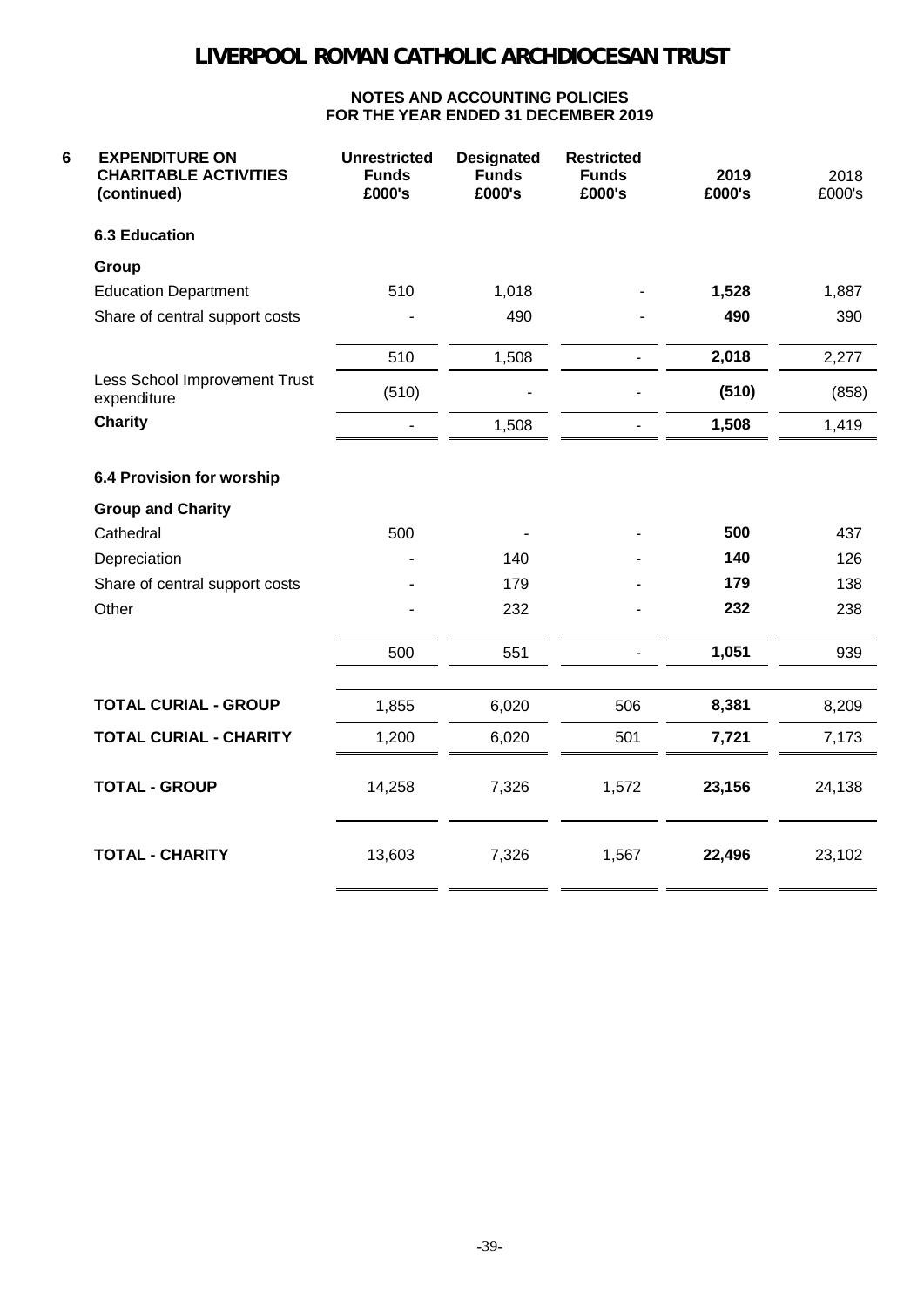#### **NOTES AND ACCOUNTING POLICIES FOR THE YEAR ENDED 31 DECEMBER 2019**

| <b>SUPPORT COSTS</b><br><b>CURIAL</b>   | <b>Ministry</b><br><b>Support</b><br>£000's | <b>Pastoral</b><br>and<br><b>Community</b><br>£000's | <b>Education</b><br>£000's | <b>Provision</b><br>for worship<br>£000's | 2019<br>£000's | 2018<br>£000's |
|-----------------------------------------|---------------------------------------------|------------------------------------------------------|----------------------------|-------------------------------------------|----------------|----------------|
| <b>Group and Charity</b>                |                                             |                                                      |                            |                                           |                |                |
| Office administration and governance    |                                             |                                                      |                            |                                           |                |                |
| - Office of the Chief Operating Officer | 49                                          | 268                                                  | 153                        | 56                                        | 526            | 78             |
| - Finance Department                    | 48                                          | 259                                                  | 146                        | 53                                        | 506            | 586            |
| - Premises                              | 22                                          | 120                                                  | 68                         | 25                                        | 235            | 168            |
| - Bank charges and interest             | 22                                          | 120                                                  | 68                         | 25                                        | 235            | 215            |
| - Audit fees                            | 8                                           | 42                                                   | 24                         | 9                                         | 83             | 78             |
| - Other curial                          | 10                                          | 54                                                   | 31                         | 11                                        | 106            | 111            |
|                                         | 159                                         | 863                                                  | 490                        |                                           |                | 1,236          |
|                                         |                                             |                                                      |                            |                                           | 179            | 1,691          |

All support costs are borne by central funds and have been apportioned to governance costs and charitable activities. The share of support costs attributable to governance reflects costs incurred in the preparation of the statutory accounts and the remaining costs have been allocated pro-rata based upon the charitable activity's share of central expenditure.

In addition, other amounts paid to the auditors in relation to the audit of subsidiary companies were £105,071 (2018: £73,850). These are included within expenditure on charitable activities.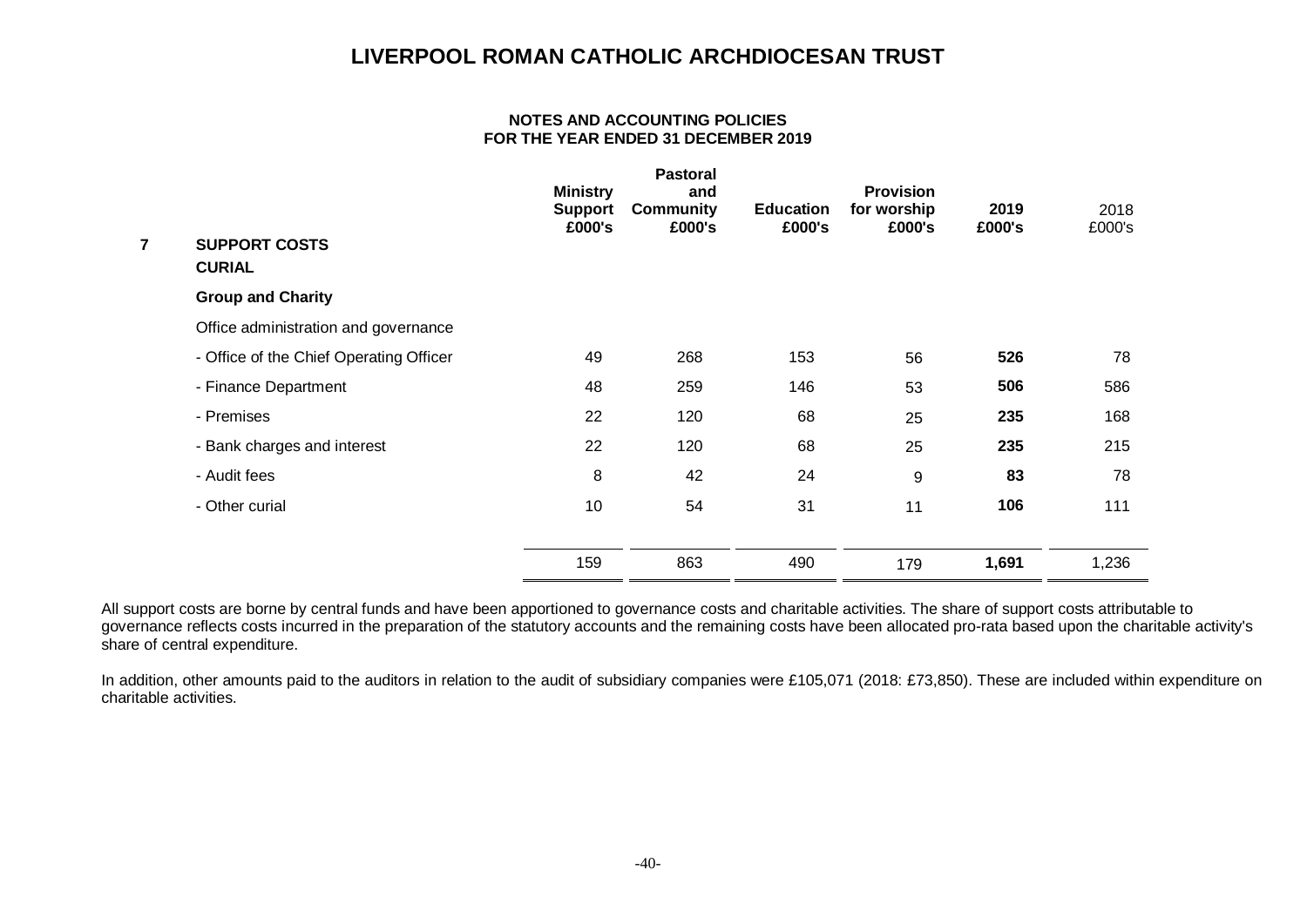#### **NOTES AND ACCOUNTING POLICIES FOR THE YEAR ENDED 31 DECEMBER 2019**

| 8 | <b>STAFF COSTS</b>                                   | <b>Total</b><br>2019<br>£000's | Total<br>2018<br>£000's |
|---|------------------------------------------------------|--------------------------------|-------------------------|
|   | Clergy allowances                                    | 1,156                          | 978                     |
|   | Wages and salaries                                   | 8,211                          | 7,130                   |
|   | Social security costs                                | 316                            | 426                     |
|   | Pension costs                                        | 295                            | 251                     |
|   |                                                      | 9,978                          | 8,785                   |
|   | The average number of employees during the year was: | 2019<br>No.                    | 2018<br>No.             |
|   | Central employees                                    | 143                            | 137                     |
|   | Parish employees (excludes parish clergy)            | 132                            | 131                     |
|   | Parish club employees (including part-time staff)    | 376                            | 383                     |
|   |                                                      | 651                            | 651                     |

The average number of employees as a full-time equivalent during the year was 394 (2018: 403).

The number of employees whose emoluments including taxable benefits in kind, but excluding pension contributions amounted to over £60,000 in the year was in bands as follows:

|                     | 2019<br>No. | 2018<br>No. |
|---------------------|-------------|-------------|
| £60,001 to £70,000  |             |             |
| £90,001 to £100,000 |             |             |

The charity and eligible employees (see note 21) make defined contributions to a group personal pension scheme. The number of higher paid employees in the scheme in 2019 was 4 (2018:2). The total pension contributions made by the charity in respect of higher paid employees was £24,935 (2018: £10,650).

The day-to-day administrative, legal and financial affairs of the archdiocese is directed by the Chief Operating Officer and other members of the Senior Management Team who are considered to be the key management personnel of the charity. The total employment cost of key management personnel during the year was £327,537 (2018: £30,348).

### **9 TRUSTEES**

A number of the trustees are clergy of the Liverpool Roman Catholic Archdiocesan Trust. They are housed and remunerated by the archdiocese and are reimbursed expenses for carrying out their ministry in the same way as other priests of the archdiocese.

No trustee received any remuneration in respect of their services as a trustee during the year (2018 - £nil). Trustee expenses were reimbursed for expenses connected with their duties as trustees to the value of £450 (2018 - £345).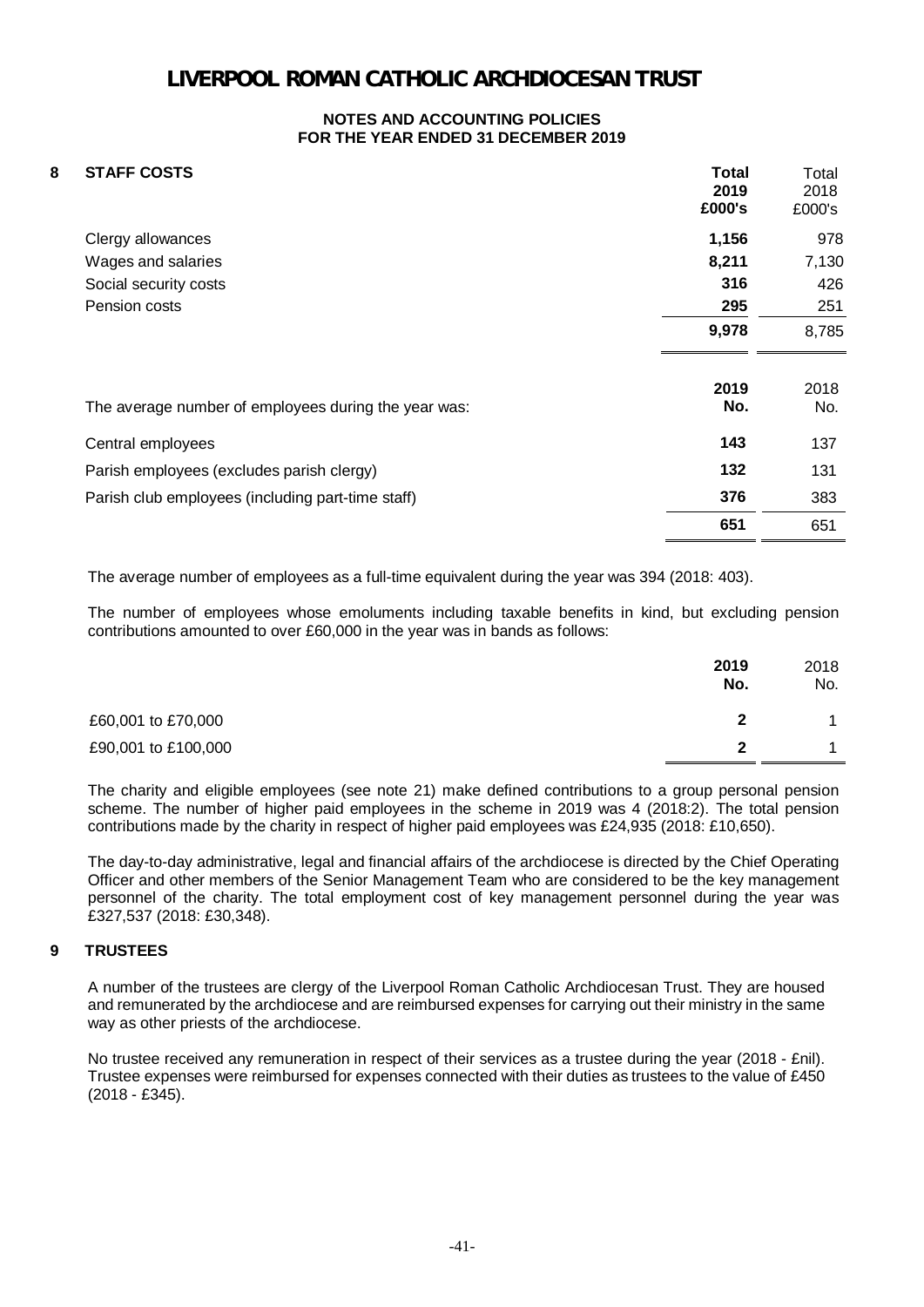### **NOTES AND ACCOUNTING POLICIES FOR THE YEAR ENDED 31 DECEMBER 2019**

| 10 | Net gains / (losses) on<br>investments          | <b>Unrestricted</b><br><b>Funds</b><br>£000's | <b>Designated</b><br><b>Funds</b><br>£000's | <b>Restricted</b><br><b>Funds</b><br>£000's | 2019<br>£000's | 2018<br>£000's |
|----|-------------------------------------------------|-----------------------------------------------|---------------------------------------------|---------------------------------------------|----------------|----------------|
|    | <b>PAROCHIAL</b>                                |                                               |                                             |                                             |                |                |
|    | <b>Group and Charity</b>                        |                                               |                                             |                                             |                |                |
|    | Revaluation of investment<br>properties         | 2,390                                         |                                             |                                             | 2,390          | 1,232          |
|    | Unrealised gains / (losses) on<br>investments   | 5,107                                         | 1,313                                       | 51                                          | 6,471          | (4, 566)       |
|    |                                                 | 7,497                                         | 1,313                                       | 51                                          | 8,861          | (3, 334)       |
|    | <b>CURIAL</b><br>Group                          |                                               |                                             |                                             |                |                |
|    | Revaluation of investment<br>properties         | 210                                           | 1,541                                       |                                             | 1,751          | 2,904          |
|    | Unrealised gains / (losses) on<br>investments   | 806                                           | 7,182                                       | 726                                         | 8,714          | (6, 121)       |
|    |                                                 | 1,016                                         | 8,723                                       | 726                                         | 10,465         | (3,217)        |
|    | Less revaluation of investments<br>subsidiaries | (475)                                         |                                             |                                             | (475)          | (347)          |
|    | <b>Charity</b>                                  | 541                                           | 8,723                                       | 726                                         | 9,990          | (3, 564)       |
|    |                                                 |                                               |                                             |                                             |                |                |
|    | <b>TOTAL - GROUP</b>                            | 8,513                                         | 10,036                                      | 777                                         | 19,326         | (6, 551)       |
|    | <b>TOTAL - CHARITY</b>                          | 8,038                                         | 10,036                                      | 777                                         | 18,851         | (6,898)        |

### **11 TANGIBLE FIXED ASSETS**

| 26,210                 |
|------------------------|
|                        |
|                        |
| (1,966)                |
| 27                     |
| 4,141                  |
| 28,419                 |
| <b>Total</b><br>£000's |
| 24,690                 |
|                        |
| 7                      |
| (1,966)                |
| 27                     |
| 4,141                  |
|                        |

Investment properties are included on a fair value basis. External revaluations are carried out by Eddisons Real Estate and Business Valuers, Armistead Barnett, and Chrystals. A valuation exercise is performed annually by management and property valuations are informed by internal staff including a qualified chartered surveyor. The trustees have considered the valuations above as a fair reflection of the year end fair value.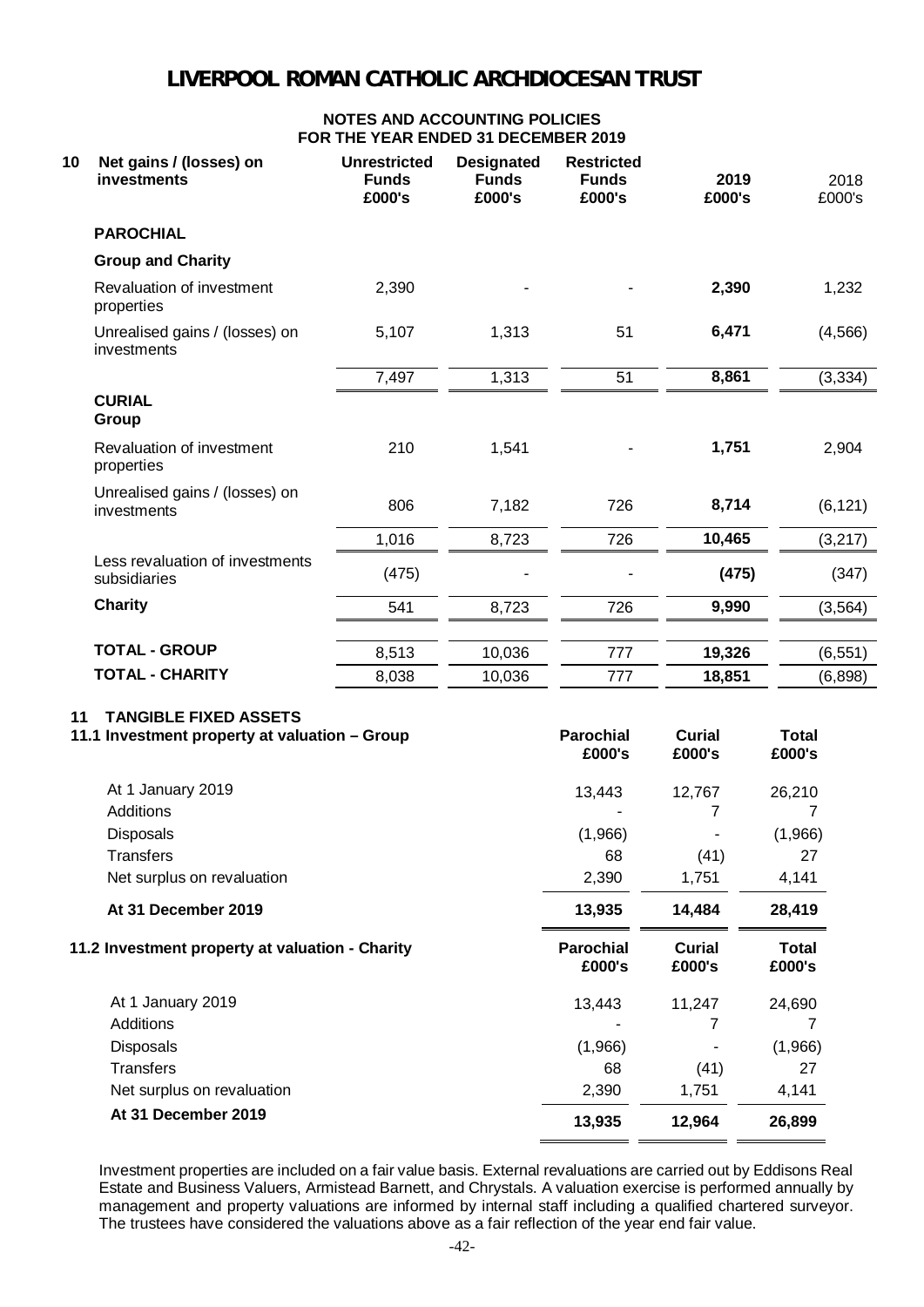#### **NOTES AND ACCOUNTING POLICIES FOR THE YEAR ENDED 31 DECEMBER 2019**

| 11.3 Other tangible fixed assets - Group | <b>Parochial</b><br>Property &<br><b>Equipment</b> | Curial<br><b>Fixtures &amp;</b><br><b>Equipment</b> | <b>Curial</b><br><b>Property</b> | <b>Total</b> |
|------------------------------------------|----------------------------------------------------|-----------------------------------------------------|----------------------------------|--------------|
|                                          | £000's                                             | £000's                                              | £000's                           | £000's       |
| Cost                                     |                                                    |                                                     |                                  |              |
| At 1 January 2019                        | 36,117                                             | 1,301                                               | 28,021                           | 65,439       |
| Additions                                |                                                    | 217                                                 | 466                              | 683          |
| <b>Transfers</b>                         | (213)                                              |                                                     | (87)                             | (300)        |
| <b>Disposals</b>                         |                                                    | (369)                                               | (141)                            | (510)        |
| At 31 December 2019                      | 35,904                                             | 1,149                                               | 28,259                           | 65,312       |
| <b>Depreciation</b>                      |                                                    |                                                     |                                  |              |
| At 1 January 2019                        | 23,197                                             | 964                                                 | 8,600                            | 32,761       |
| Charge for the year                      | 432                                                | 196                                                 | 550                              | 1,178        |
| <b>Transfers</b>                         | (147)                                              |                                                     | (128)                            | (275)        |
| <b>Disposals</b>                         |                                                    | (366)                                               | (89)                             | (455)        |
| At 31 December 2019                      | 23,482                                             | 794                                                 | 8,933                            | 33,209       |
|                                          |                                                    |                                                     |                                  |              |
| Net book value<br>At 31 December 2019    | 12,422                                             | 355                                                 | 19,326                           | 32,103       |
| At 31 December 2018                      | 12,920                                             | 337                                                 | 19,421                           | 32,678       |

| 11.4 Other tangible fixed assets - Charity | <b>Parochial</b><br><b>Property &amp;</b><br><b>Equipment</b> | Curial<br><b>Fixtures &amp;</b><br><b>Equipment</b> | <b>Curial</b><br><b>Property</b> | <b>Total</b> |
|--------------------------------------------|---------------------------------------------------------------|-----------------------------------------------------|----------------------------------|--------------|
|                                            | £000's                                                        | £000's                                              | £000's                           | £000's       |
| Cost                                       |                                                               |                                                     |                                  |              |
| At 1 January 2019                          | 36,117                                                        | 181                                                 | 6,718                            | 43,016       |
| Additions                                  |                                                               | 78                                                  |                                  | 78           |
| Transfers                                  | (213)                                                         |                                                     | (87)                             | (300)        |
| <b>Disposals</b>                           |                                                               | (17)                                                | (141)                            | (158)        |
| At 31 December 2019                        | 35,904                                                        | 242                                                 | 6,490                            | 42,636       |
| <b>Depreciation</b>                        |                                                               |                                                     |                                  |              |
| At 1 January 2019                          | 23,197                                                        | 138                                                 | 2,145                            | 25,480       |
| Charge for the year                        | 432                                                           | 40                                                  | 109                              | 581          |
| Transfers                                  | (147)                                                         |                                                     | (128)                            | (275)        |
| <b>Disposals</b>                           |                                                               | (17)                                                | (66)                             | (83)         |
| At 31 December 2019                        | 23,482                                                        | 161                                                 | 2,060                            | 25,703       |
| Net book value<br>At 31 December 2019      | 12,422                                                        | 81                                                  | 4,430                            | 16,933       |
| At 31 December 2018                        | 12,920                                                        | 43                                                  | 4,573                            | 17,536       |

All tangible fixed assets were used for charitable purposes.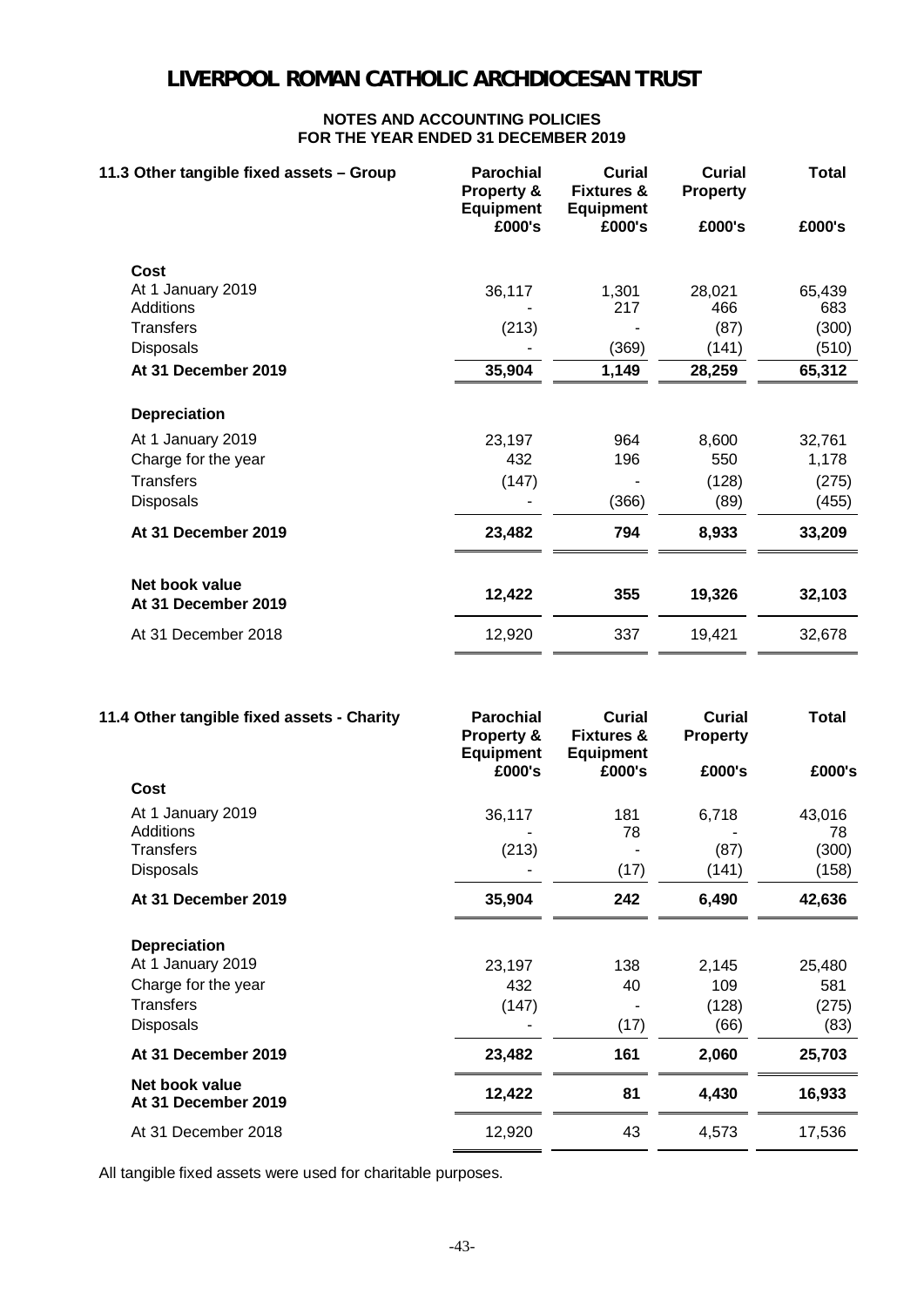#### **NOTES AND ACCOUNTING POLICIES FOR THE YEAR ENDED 31 DECEMBER 2019**

### **12 INVESTMENTS**

| 12.1 Listed investments - Group | <b>Unrestricted</b><br>£000's | <b>Designated Restricted</b><br>£000's | £000's | <b>Total</b><br>£000's |
|---------------------------------|-------------------------------|----------------------------------------|--------|------------------------|
| At 1 January 2019               | 45.356                        | 65.643                                 | 5.950  | 116.949                |
| Additions                       | 407                           | 180                                    | 43     | 630                    |
| <b>Disposals</b>                | (129)                         | (809)                                  | (17)   | (955)                  |
| Net gain on revaluation         | 5,913                         | 8,495                                  | 777    | 15,185                 |
| At 31 December 2019             | 51,547                        | 73,509                                 | 6.753  | 131,809                |

There are no individual investments which comprise greater than 5% of the value of the portfolio.

All the quoted fixed asset investments are listed on a recognised Stock Exchange. Listed investments are included in the balance sheet at bid price.

The main archdiocesan investment portfolio is split into two funds managed by BlackRock Investment Management (UK) Limited and Martin Currie Investment Management Limited respectively.

The investments are held in a unitised portfolio comprising:

|                                                          | 2019    |
|----------------------------------------------------------|---------|
|                                                          | £000's  |
| <b>UK Equities</b>                                       | 73,680  |
| Non-UK Equities                                          | 25,134  |
| UK Government securities and other fixed interest stocks | 15,846  |
| <b>UK Property Unit Trusts</b>                           | 10,718  |
| Cash instruments                                         | 6,431   |
|                                                          | 131,809 |

| 12.2 Listed investments - Charity | <b>Unrestricted</b><br>£000's | <b>Designated Restricted</b><br>£000's | £000's | <b>Total</b><br>£000's |
|-----------------------------------|-------------------------------|----------------------------------------|--------|------------------------|
| At 1 January 2019                 | 41,643                        | 65.643                                 | 5,950  | 113,236                |
| Additions                         | 326                           | 180                                    | 43     | 549                    |
| <b>Disposals</b>                  | (119)                         | (809)                                  | (17)   | (945)                  |
| Net gain on revaluation           | 5.438                         | 8.495                                  | 777    | 14,710                 |
| At 31 December 2019               | 47,288                        | 73,509                                 | 6.753  | 127,550                |

There are no individual investments which comprise greater than 5% of the value of the portfolio.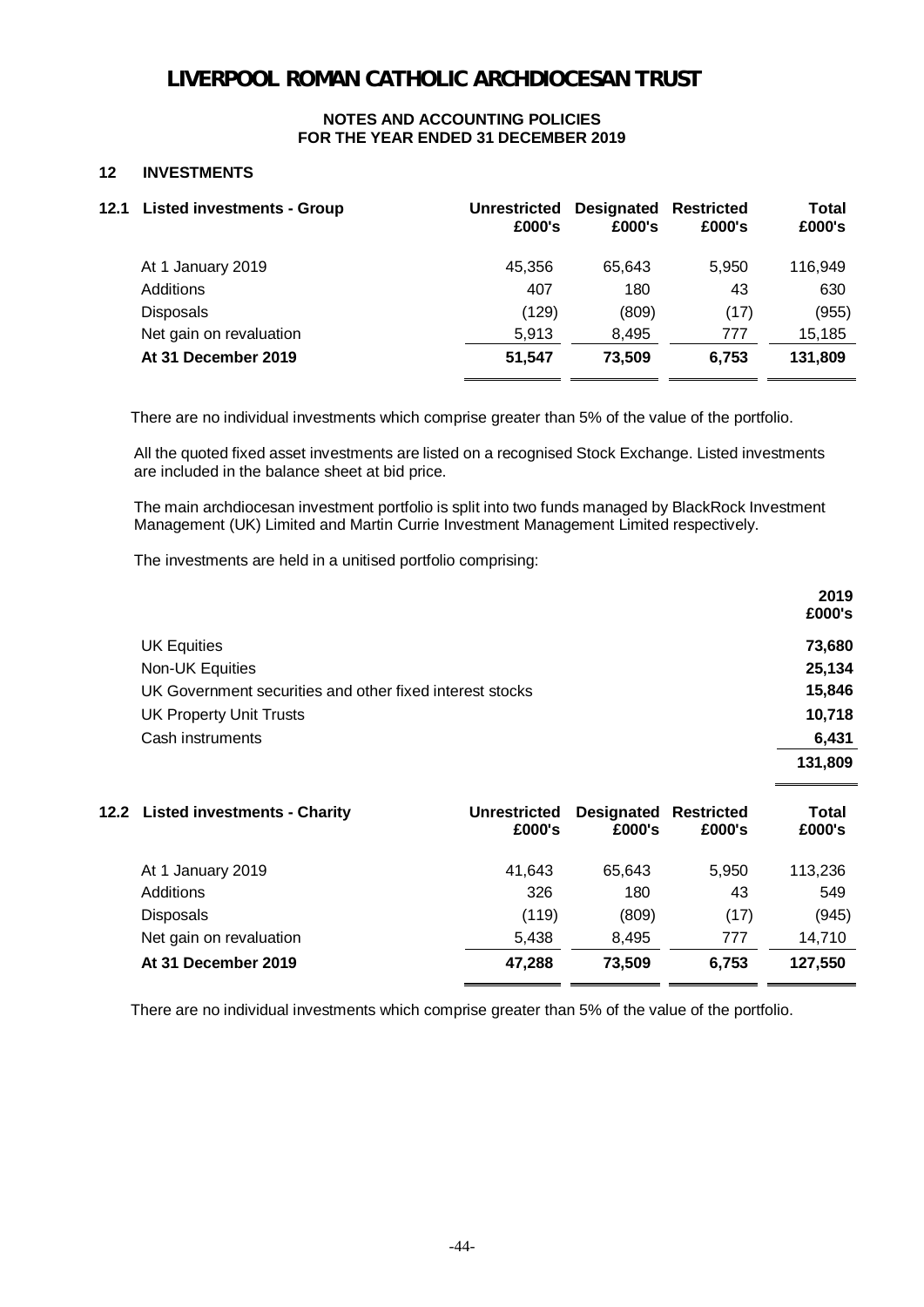### **12 INVESTMENTS** *(continued)*

| 12.3 Investments in related companies | Total<br>£000's |
|---------------------------------------|-----------------|
| At 1 January 2019                     | 22,893          |
| Impairment in shareholding            | (335)           |
| At 31 December 2019                   | 22,558          |

Investments in related companies comprise the cost of shareholdings in the subsidiary companies listed in note 22.

| <b>DEBTORS</b><br>13                         | <b>Parochial</b> | <b>Curial</b> | <b>Total</b>         | Total          |
|----------------------------------------------|------------------|---------------|----------------------|----------------|
| Group                                        | £000's           | £000's        | 2019<br>£000's       | 2018<br>£000's |
| Due within one year                          |                  |               |                      |                |
| Trade debtors                                |                  | 567           | 567                  | 551            |
| Other debtors and prepayments                | 2,025            | 442           | 2,467                | 3,852          |
| Prepayments and accrued income               | 1,139            | 2,087         | 3,226                | 2,672          |
| <b>TOTAL</b>                                 | 3,164            | 3,096         | 6,260                | 7,075          |
| <b>Charity</b>                               |                  |               |                      |                |
| Trade debtors                                |                  | 375           | 375                  | 367            |
| Other debtors and prepayments                | 2,025            | 126           | 2,151                | 3,377          |
| Prepayments and accrued income               | 1,139            | 1,792         | 2,931                | 2,278          |
| <b>TOTAL</b>                                 | 3,164            | 2,293         | 5,457                | 6,022          |
| 14<br><b>CREDITORS</b>                       | <b>Parochial</b> | <b>Curial</b> | <b>Total</b><br>2019 | Total<br>2018  |
| Amounts falling due within one year<br>Group | £000's           | £000's        | £000's               | £000's         |
| School funding in advance                    | 8,186            |               | 8,186                | 6,857          |
| <b>Trade creditors</b>                       |                  | 796           | 796                  | 1,746          |
| Other creditors                              |                  | 877           | 877                  | 1,509          |
| Accruals and deferred income                 | 365              | 1,795         | 2,160                | 2,147          |
| Other taxation and social security           |                  | 212           | 212                  | 142            |
| <b>TOTAL</b>                                 | 8,551            | 3,680         | 12,231               | 12,401         |
| <b>Charity</b>                               |                  |               |                      |                |
| School funding in advance                    | 8,186            |               | 8,186                | 6,857          |
| Trade creditors                              |                  | 30            | 30                   | 73             |
| Other creditors                              |                  | 163           | 163                  | 145            |
| Accruals and deferred income                 | 365              | 312           | 677                  | 729            |
| Other taxation and social security           |                  | 89            | 89                   |                |
| <b>TOTAL</b>                                 | 8,551            | 594           | 9,145                | 7,804          |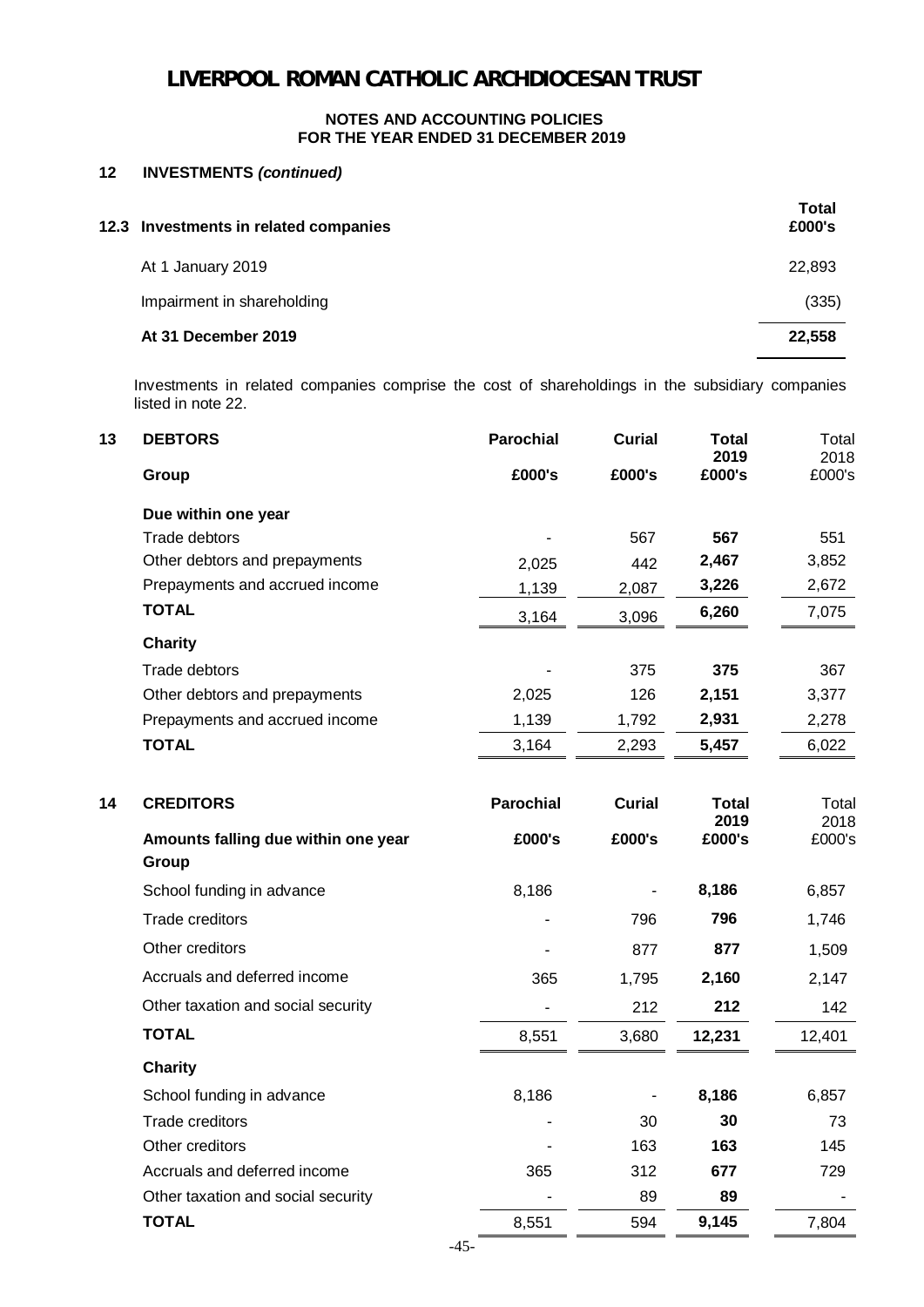### **NOTES AND ACCOUNTING POLICIES FOR THE YEAR ENDED 31 DECEMBER 2019**

### **15 DEFERRED TAXATION**

| <b>Parochial</b> | <b>Curial</b>  | <b>Total</b>   |
|------------------|----------------|----------------|
| £000's           | £000's         | £000's         |
|                  |                |                |
|                  | 39             | 39             |
|                  | (2)            | (2)            |
|                  | 37             | 37             |
| <b>Parochial</b> | <b>Curial</b>  | <b>Total</b>   |
| £000's           | £000's         | £000's         |
|                  |                |                |
|                  |                |                |
|                  |                |                |
|                  |                |                |
|                  | 2019<br>£000's | 2018<br>£000's |
|                  | 37             | 39             |
|                  |                |                |

The deferred tax charge arose within Metropolitan Cathedral Services Limited.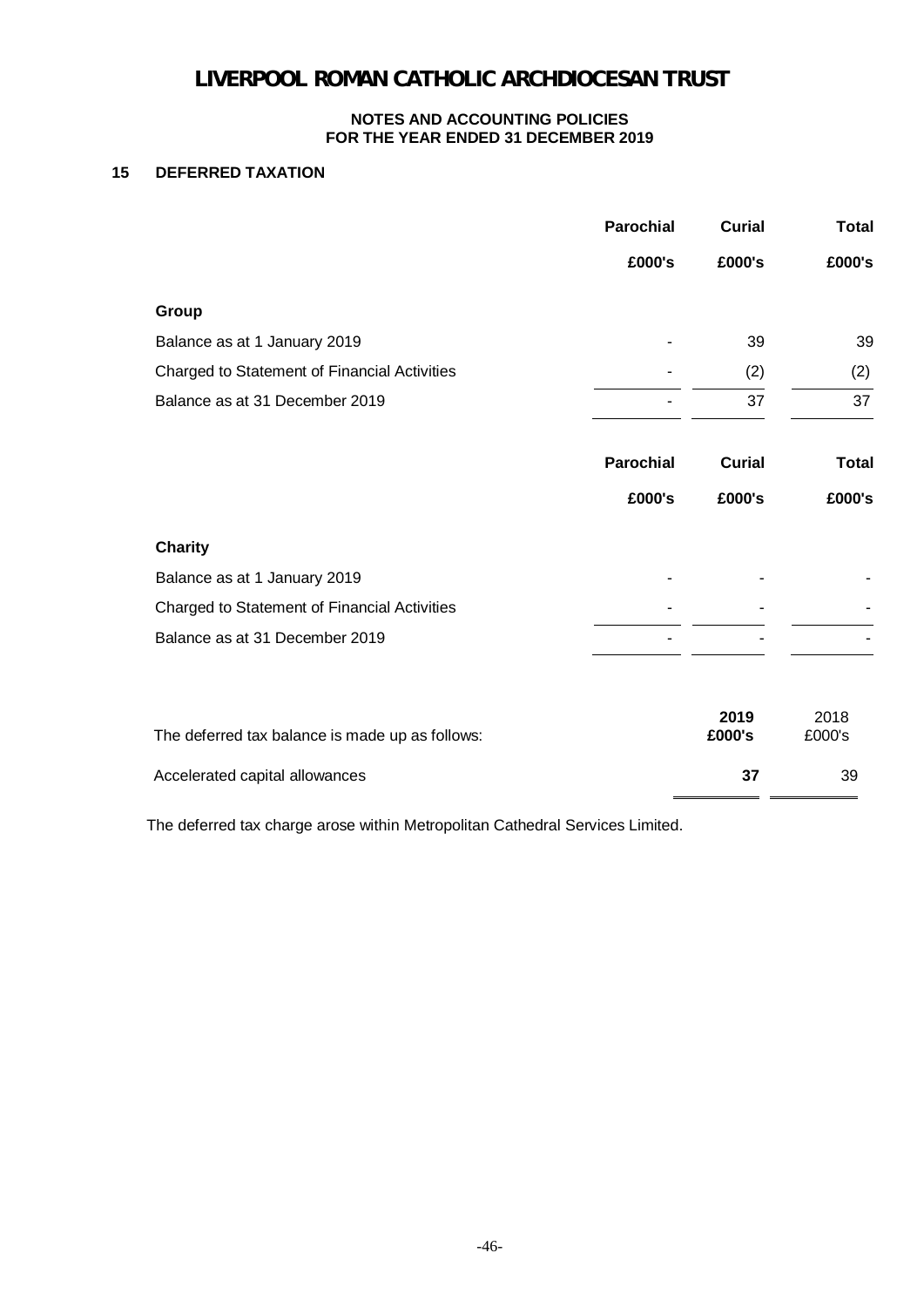### **16 RESTRICTED FUNDS**

Unexpended balances from collections, donations, legacies and grants restricted by donors to specific purposes.

| <b>Analysis of Restricted Funds</b><br>2019                  | Opening<br><b>Balance</b> | <b>Net</b><br>Incoming<br><b>Resources</b> | <b>Investment</b><br>Gains | <b>Transfers</b> | <b>Closing</b><br><b>Balance</b> |
|--------------------------------------------------------------|---------------------------|--------------------------------------------|----------------------------|------------------|----------------------------------|
|                                                              | £000's                    | £000's                                     | £000's                     | £000's           | £000's                           |
| <b>Parochial - Group and Charity</b>                         |                           |                                            |                            |                  |                                  |
| Foundation Mass capital                                      | 414                       | 3                                          | 51                         |                  | 468                              |
| Other charitable collections                                 | 2,235                     | 240                                        |                            | (1,052)          | 1,423                            |
|                                                              | 2,649                     | 243                                        | 51                         | (1,052)          | 1,891                            |
| <b>Curial - Charity</b>                                      |                           |                                            |                            |                  |                                  |
| <b>Priests' Training Fund</b><br>Metropolitan Cathedral Roof | 2,874                     | (198)                                      | 381                        | 47               | 3,104                            |
| <b>Appeal Fund</b>                                           | 3,096                     |                                            |                            |                  | 3,096                            |
| Metropolitan Cathedral                                       | 906                       | 77                                         | 48                         | (65)             | 966                              |
| Metropolitan Cathedral steps<br>project                      | 2,890                     |                                            |                            |                  | 2,890                            |
| Metropolitan Cathedral project<br>Liverpool Archdiocesan     | 1,791                     |                                            |                            |                  | 1,791                            |
| Missionary Project                                           | 1,100                     | (133)                                      | 143                        | 1                | 1,111                            |
| St Joseph's College                                          | 729                       | 12                                         | 68                         |                  | 809                              |
| Lenten alms                                                  | 41                        | (21)                                       |                            | 17               | 37                               |
| Other funds                                                  | 801                       | 6                                          | 86                         |                  | 893                              |
|                                                              | 14,228                    | (257)                                      | 726                        |                  | 14,697                           |
| English Sports Council capital                               |                           |                                            |                            |                  |                                  |
| grants                                                       | 167                       |                                            |                            | (56)             | 111                              |
| Apostleship of the Sea                                       | 228                       | (5)                                        |                            |                  | 223                              |
| <b>Curial - Group</b>                                        | 14,623                    | (262)                                      | 726                        | (56)             | 15,031                           |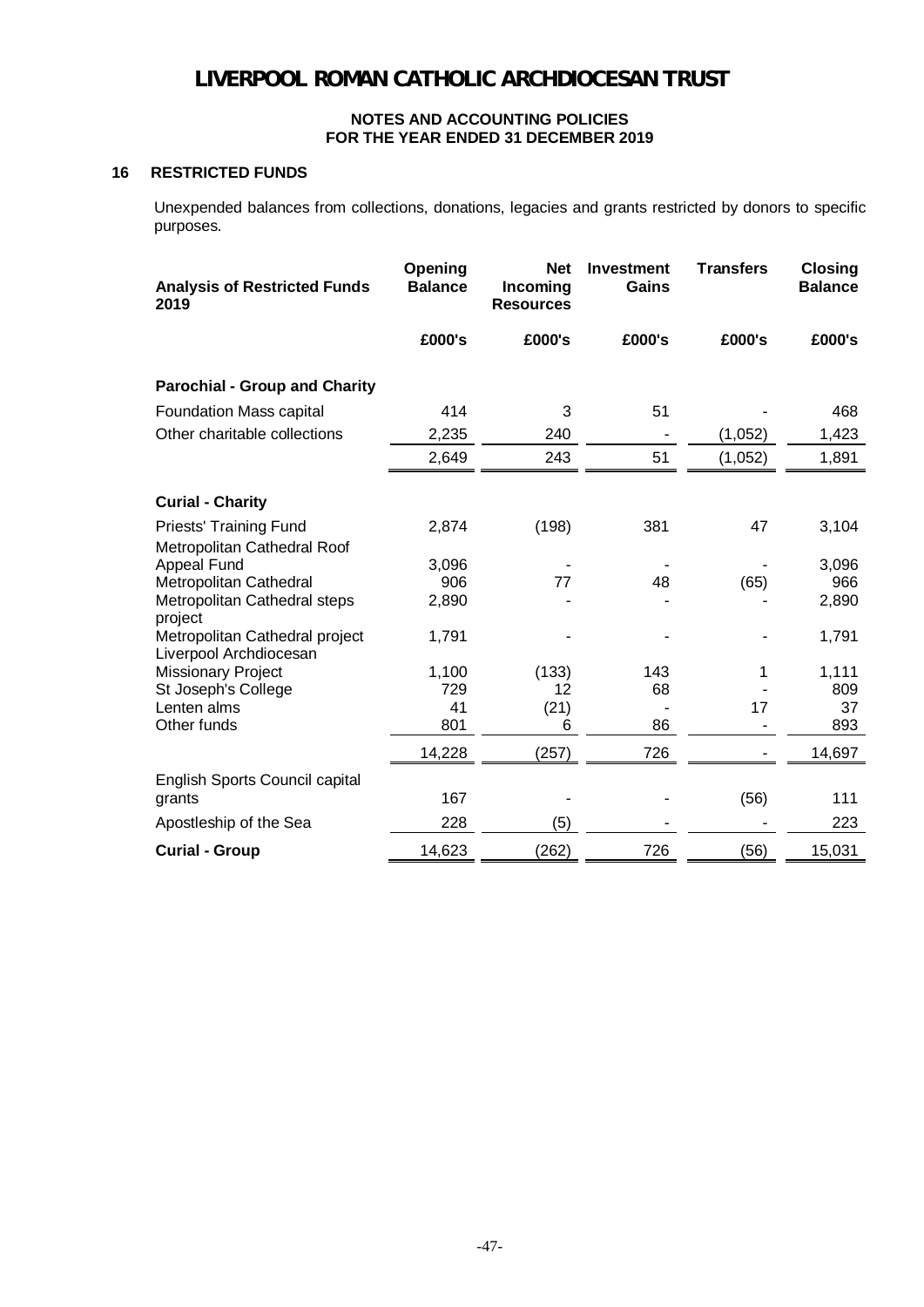#### **NOTES AND ACCOUNTING POLICIES FOR THE YEAR ENDED 31 DECEMBER 2019**

#### **16 RESTRICTED FUNDS** *(continued)*

| <b>Analysis of Restricted Funds</b><br>2018                  | Opening<br><b>Balance</b> | <b>Net</b><br>Incoming<br><b>Resources</b> | <b>Investment</b><br>Gains | <b>Transfers</b> | <b>Closing</b><br><b>Balance</b> |
|--------------------------------------------------------------|---------------------------|--------------------------------------------|----------------------------|------------------|----------------------------------|
|                                                              | £000's                    | £000's                                     | £000's                     | £000's           | £000's                           |
| <b>Parochial - Group and Charity</b>                         |                           |                                            |                            |                  |                                  |
| <b>Foundation Mass capital</b>                               | 443                       | $\overline{7}$                             | (36)                       |                  | 414                              |
| Other charitable collections                                 | 2,236                     | 610                                        |                            | (611)            | 2,235                            |
|                                                              | 2,679                     | 617                                        | (36)                       | (611)            | 2,649                            |
| <b>Curial - Charity</b>                                      |                           |                                            |                            |                  |                                  |
| <b>Priests' Training Fund</b><br>Metropolitan Cathedral Roof | 3,235                     | (148)                                      | (268)                      | 55               | 2,874                            |
| Appeal Fund                                                  | 2,798                     | 298                                        |                            |                  | 3,096                            |
| Metropolitan Cathedral                                       | 906                       | 34                                         | (34)                       |                  | 906                              |
| Metropolitan Cathedral steps<br>project                      | 2,890                     |                                            |                            |                  | 2,890                            |
| Metropolitan Cathedral project<br>Liverpool Archdiocesan     | 1,791                     |                                            |                            |                  | 1,791                            |
| <b>Missionary Project</b>                                    | 1,351                     | (152)                                      | (101)                      | $\overline{2}$   | 1,100                            |
| St Joseph's College                                          | 765                       | 12                                         | (48)                       |                  | 729                              |
| Lenten alms                                                  | 41                        | (21)                                       |                            | 21               | 41                               |
| Other funds                                                  | 892                       | (16)                                       | (65)                       | (10)             | 801                              |
|                                                              | 14,669                    | $\overline{7}$                             | (516)                      | 68               | 14,228                           |
| English Sports Council capital                               |                           |                                            |                            |                  |                                  |
| grants                                                       | 223                       |                                            |                            | (56)             | 167                              |
| Apostleship of the Sea                                       | 224                       |                                            | 4                          |                  | 228                              |
| <b>Curial - Group</b>                                        | 15,116                    | 7                                          | (512)                      | 12               | 14,623                           |

### **PURPOSE OF FUNDS**

Metropolitan Cathedral Roof Appeal Fund

Foundation Mass capital **Foundation Mass** capital **-** For Masses celebrated on the anniversary of the deceased.

Priests' Training Fund - Education of students to the priesthood and continuing foundation.

> - English Heritage grants received and expended on substantial repair work to the cathedral roof.

Metropolitan Cathedral - Golden Book Foundation Mass funds and other donations made for specific cathedral projects.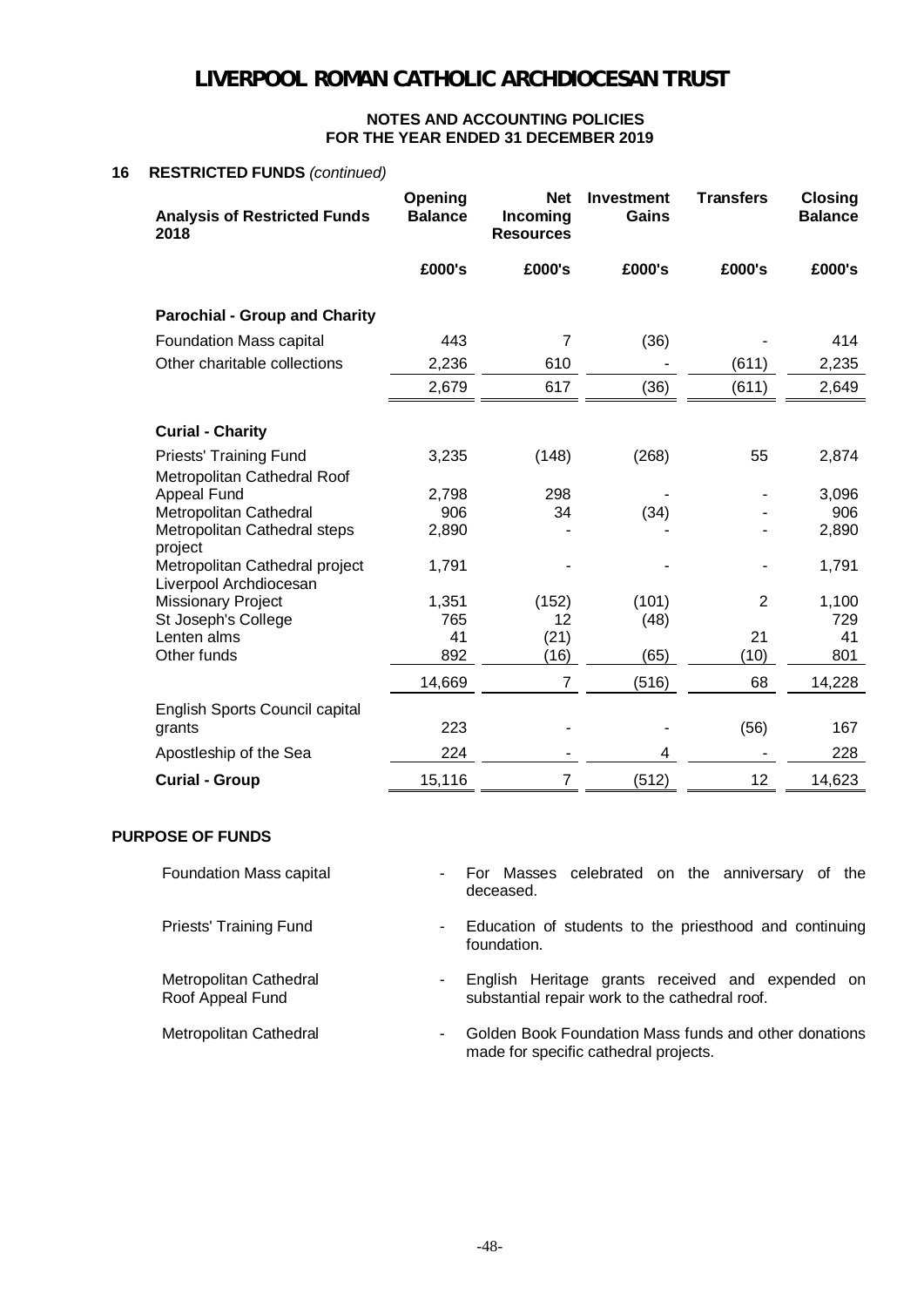### **16 RESTRICTED FUNDS** *(continued)*

### **PURPOSE OF FUNDS (continued)**

| Metropolitan Cathedral<br>steps project             |        | European objective 1 and regional development grants<br>expended on the construction of the ceremonial steps.     |
|-----------------------------------------------------|--------|-------------------------------------------------------------------------------------------------------------------|
| Metropolitan Cathedral crypt project                | $\sim$ | European objective 1 and regional development grants<br>expended on the crypt redevelopment project.              |
| Liverpool Archdiocesan<br><b>Missionary Project</b> | $\sim$ | To meet the costs of archdiocesan priests in their ministry<br>in Latin America and other associated expenditure. |
| St Joseph's College                                 | ۰      | Funds associated with priest training.                                                                            |
| Lenten alms                                         |        | To be expended on projects at the discretion of the<br>archbishop.                                                |
| English Sports Council capital grants               |        | English Sports Council grants received and expended on<br>the construction of Cardinal Heenan sports centre.      |
| Apostleship of the Sea                              | ۰.     | For the spiritual and temporal welfare of seafarers.                                                              |

### **17 DESIGNATED FUNDS**

Funds set aside by the trustees for the following purposes:

| <b>Analysis of Designated Funds</b><br>2019    | Opening<br><b>Balance</b> | <b>Net</b><br>Outgoing<br><b>Resources</b><br>£000's | <b>Property/</b><br><b>Investment</b><br>Gains | <b>Transfers</b> | <b>Closing</b><br><b>Balance</b> |
|------------------------------------------------|---------------------------|------------------------------------------------------|------------------------------------------------|------------------|----------------------------------|
|                                                | £000's                    | £000's                                               | £000's                                         | £000's           | £000's                           |
| <b>Parochial - Group and Charity</b>           |                           |                                                      |                                                |                  |                                  |
| School Projects Fund                           | 443                       | (518)                                                | 1,313                                          | 234              | 1,472                            |
| Other funds                                    | 719                       | 15                                                   |                                                | (86)             | 648                              |
|                                                | 1,162                     | (503)                                                | 1,313                                          | 148              | 2,120                            |
| <b>Curial - Group and Charity</b>              |                           |                                                      |                                                |                  |                                  |
| Central funds                                  | 46,900                    | (1, 552)                                             | 6,144                                          | (90)             | 51,402                           |
| George Andrew Retirement                       |                           |                                                      |                                                |                  |                                  |
| Fund                                           | 6,962                     | (281)                                                | 742                                            | 391              | 7,814                            |
| 2021 Fund                                      | 7,362                     | 154                                                  | 857                                            | (21)             | 8,352                            |
| Metropolitan Cathedral Roof                    |                           |                                                      |                                                |                  |                                  |
| <b>Appeal Fund</b>                             | 7,456                     |                                                      |                                                | 200              | 7,656                            |
| Metropolitan Cathedral<br>Liverpool inner-city | 5,254                     | 95                                                   | 532                                            | 16               | 5,897                            |
| parish reorganisation                          | 1,300                     | (1)                                                  |                                                | (6)              | 1,293                            |
| Sabbatical Fund                                | 1,988                     | 19                                                   | 199                                            | 18               | 2,224                            |
| <b>Listed Building Fund</b>                    | 1,999                     | (42)                                                 | 200                                            | (30)             | 2,127                            |
| Other designated funds                         | 433                       | (20)                                                 | 125                                            | 205              | 743                              |
|                                                | 79,654                    | (1,628)                                              | 8,799                                          | 683              | 87,508                           |
|                                                |                           |                                                      |                                                |                  |                                  |
| Less Other designated funds                    |                           | (335)                                                |                                                | 1                | (334)                            |
| <b>Curial - Charity</b>                        | 79,654                    | (1,963)                                              | 8,799                                          | 684              | 87,174                           |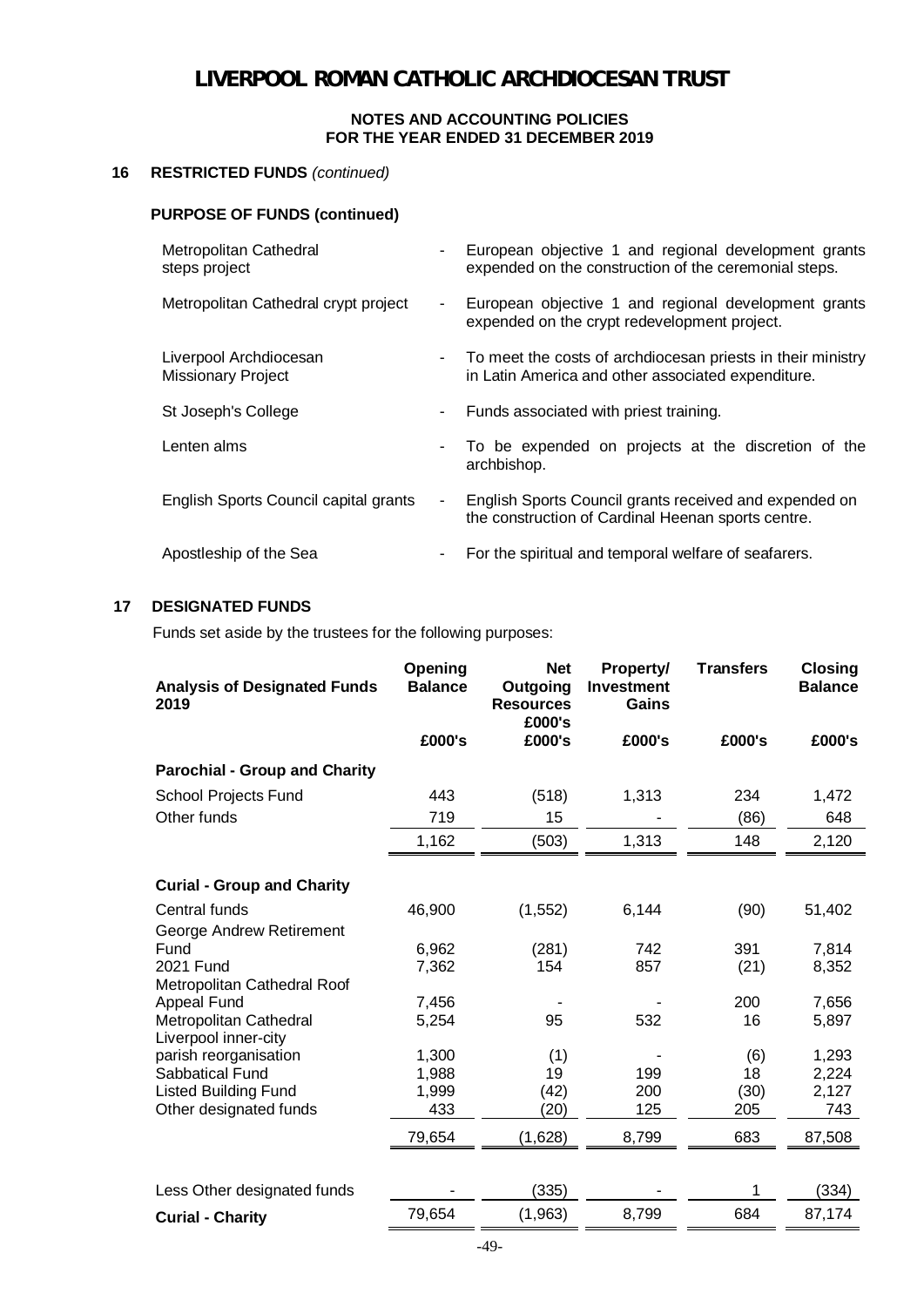#### **NOTES AND ACCOUNTING POLICIES FOR THE YEAR ENDED 31 DECEMBER 2019**

#### **17 DESIGNATED FUNDS** *(continued)*

| <b>Analysis of Designated Funds</b><br>2018    | Opening<br><b>Balance</b> | <b>Net</b><br>(Outgoing)/<br>Incoming<br><b>Resources</b> | <b>Property/</b><br>Investment<br>Gains                                                                           | <b>Transfers</b> | <b>Closing</b><br><b>Balance</b> |
|------------------------------------------------|---------------------------|-----------------------------------------------------------|-------------------------------------------------------------------------------------------------------------------|------------------|----------------------------------|
|                                                | £000's                    | £000's                                                    | £000's                                                                                                            | £000's           | £000's                           |
| <b>Parochial - Group and Charity</b>           |                           |                                                           |                                                                                                                   |                  |                                  |
| School Projects Fund                           | 1,623                     | (505)                                                     | (927)                                                                                                             | 252              | 443                              |
| Other funds                                    | 670                       | 21                                                        |                                                                                                                   | 28               | 719                              |
|                                                | 2,293                     | (484)                                                     | (927)                                                                                                             | 280              | 1,162                            |
| <b>Curial - Group</b>                          |                           |                                                           |                                                                                                                   |                  |                                  |
| Central funds                                  | 50,155                    | (888)                                                     | (2,646)                                                                                                           | 279              | 46,900                           |
| George Andrew                                  |                           |                                                           |                                                                                                                   |                  |                                  |
| <b>Retirement Fund</b>                         | 7,421                     | (366)                                                     | (495)                                                                                                             | 402              | 6,962                            |
| 2021 Fund                                      | 7,821                     | 144                                                       | (603)                                                                                                             |                  | 7,362                            |
| Metropolitan Cathedral                         |                           |                                                           |                                                                                                                   |                  |                                  |
| Roof Appeal Fund                               | 7,256                     |                                                           |                                                                                                                   | 200              | 7,456                            |
| Metropolitan Cathedral<br>Liverpool inner-city | 5,534                     | 111                                                       | (376)                                                                                                             | (15)             | 5,254                            |
| parish reorganisation                          | 1,300                     |                                                           |                                                                                                                   |                  | 1,300                            |
| Sabbatical Fund                                | 2,134                     | (6)                                                       | (140)                                                                                                             |                  | 1,988                            |
| <b>Listed Building Fund</b>                    | 2,171                     | (31)                                                      | (141)                                                                                                             |                  | 1,999                            |
| Other designated funds                         | 895                       | (197)                                                     | (87)                                                                                                              | (178)            | 433                              |
|                                                | 84,687                    | (1, 233)                                                  | (4, 488)                                                                                                          | 688              | 79,654                           |
| Less Other designated funds                    | (15)                      | 15                                                        |                                                                                                                   |                  |                                  |
| <b>Curial - Charity</b>                        | 84,672                    | (1, 218)                                                  | (4, 488)                                                                                                          | 688              | 79,654                           |
| <b>PURPOSE OF FUNDS</b>                        |                           |                                                           |                                                                                                                   |                  |                                  |
| School Projects Fund                           |                           |                                                           | Funds raised by contributions from parishes and schools<br>to support school building and refurbishment projects. |                  |                                  |
| Central funds                                  |                           | administration functions.                                 | Fund for the archdiocesan central pastoral and                                                                    |                  |                                  |
| George Andrew Retirement Fund -                |                           |                                                           | Fund to support priests in retirement.                                                                            |                  |                                  |
| 2021 Fund                                      | $\overline{\phantom{a}}$  |                                                           | Funds to support priests in retirement.                                                                           |                  |                                  |
| Metropolitan Cathedral Roof<br>Appeal Fund     |                           | work to the Cathedral roof.                               | Investment income expended on the substantial repair                                                              |                  |                                  |
| Metropolitan Cathedral                         | -                         |                                                           | Funding running costs of the Cathedral.                                                                           |                  |                                  |
| Liverpool inner-city<br>parish reorganisation  | parishes.                 |                                                           | Funds to provide for the reorganisation of the inner-city                                                         |                  |                                  |
| Sabbatical Fund                                |                           |                                                           | To provide for the costs of priests in sabbatical years.                                                          |                  |                                  |
| <b>Listed Building Fund</b>                    | $\overline{\phantom{a}}$  |                                                           | For the preservation of listed buildings.                                                                         |                  |                                  |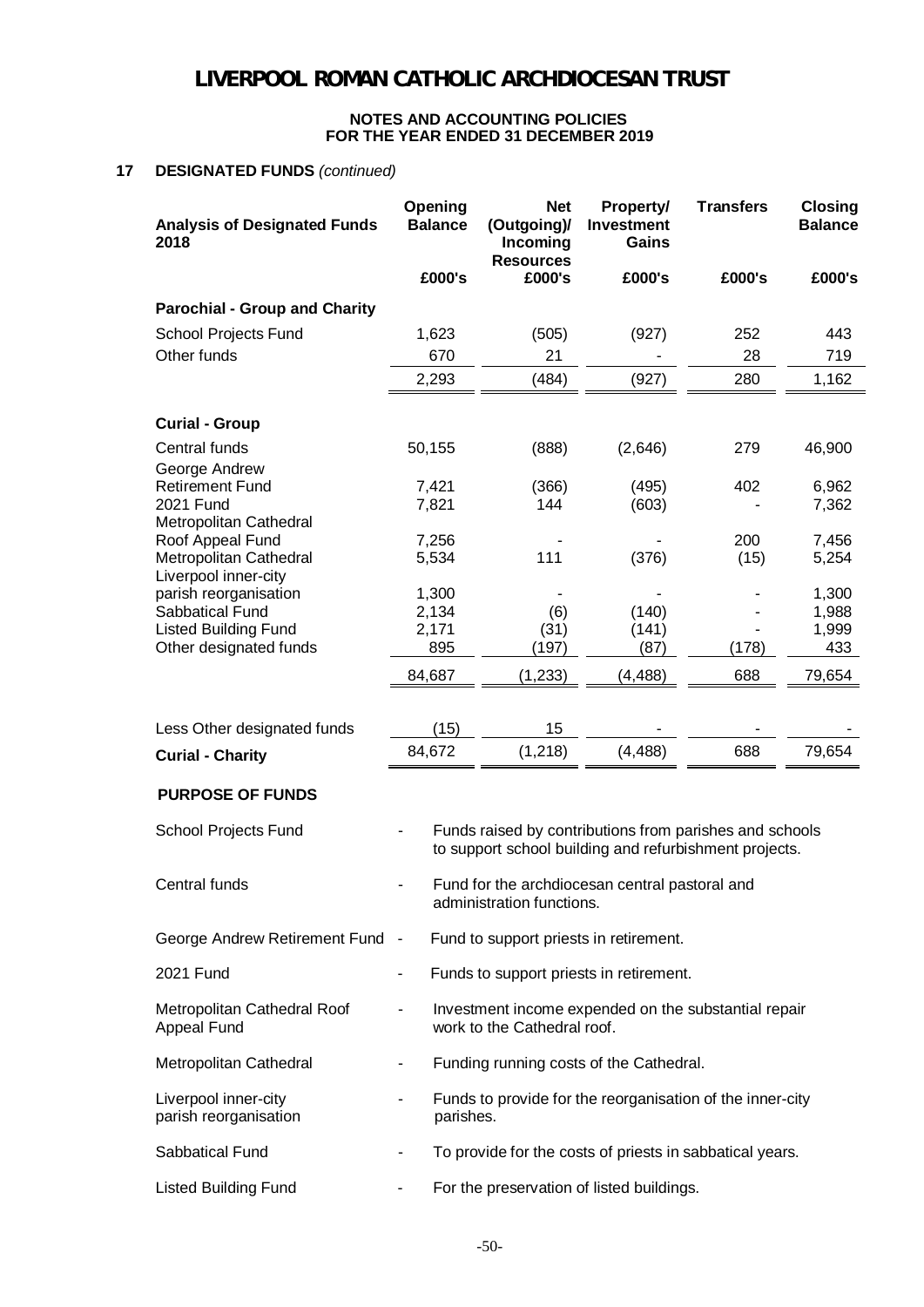### **18 ARCHDIOCESAN BANKING ARRANGEMENTS**

An offset banking arrangement exists where the total of all individual bank account balances is invested in a number of deposits over a variety of timescales.

### **19 GRANTS PAYABLE IN FURTHERANCE OF THE CHARITY'S OBJECTIVES**

The archdiocese provides full financial support for the furtherance of its activities and objectives but is not considered a grant-making organisation.

Several ecumenical grants are made annually to organisations with similar objectives to those of the archdiocese. Grants were made to three such organisations totalling £27,527 (2018 - three organisations £27,100). Other small grants are made at the discretion of the archbishop and these totalled £21,114 in 2019 (2018 - £21,351).

The archdiocese covered the tuition and living costs of a number of individuals studying for the priesthood in the year.

### **20 COMMITMENTS**

| At 31 December 2019 commitments        | Gross  | Net of<br>grant |
|----------------------------------------|--------|-----------------|
| to future expenditure were as follows: | £000's | £000's          |
| School property                        | 8.917  | 854             |
| Parochial and other property           | 2.143  | 2,095           |
|                                        | 11.060 | 2.949           |

The above capital commitments represent committed property expenditure that has been approved by the trustees on building projects at the year end.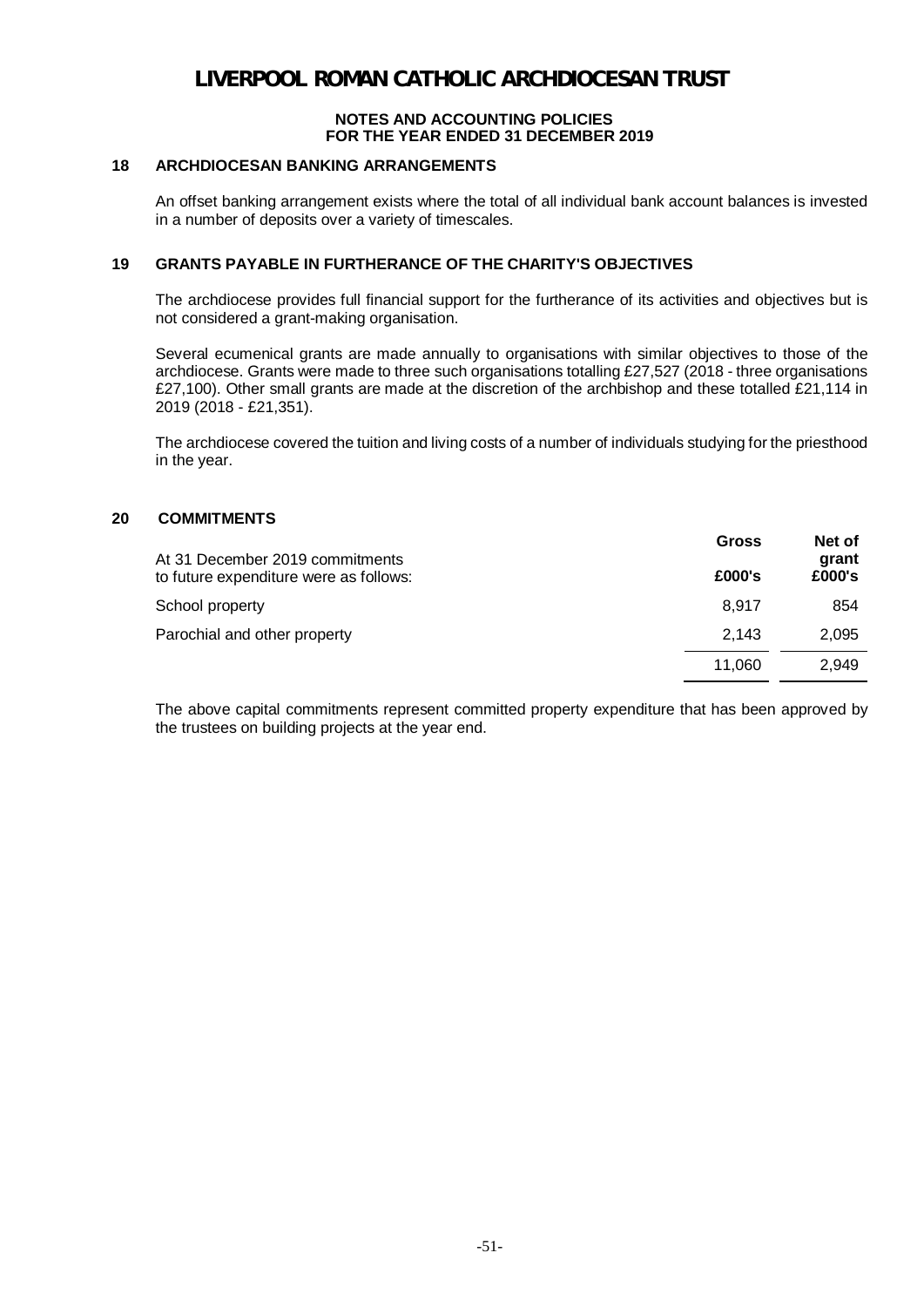#### **NOTES AND ACCOUNTING POLICIES FOR THE YEAR ENDED 31 DECEMBER 2019**

#### **21 PENSION ARRANGEMENTS**

#### **21.1 Personal Pension Schemes**

The archdiocese contributes, for eligible staff, to one of two qualifying pension schemes which are fully compliant with the requirements of auto-enrolment. The schemes are managed by an independent firm of pension administrators. The archdiocese has a policy of matching employee contributions up to 6% of pensionable salary and each member has their own individual pension account within the scheme. The archdiocese is neither liable to finance any funding shortfall nor entitled to benefit from any overfunding.

#### **21.2 The Teachers' Pension Scheme**

The Teachers' Pension Scheme (TPS or scheme) is a statutory, unfunded, defined benefit occupational scheme, governed by the Teachers' Pensions Regulations 2010 (as amended), and the Teachers' Pension Scheme Regulations 2014 (as amended). These regulations apply to teachers in schools and other educational establishments, including academies, in England and Wales that are maintained by local authorities. In addition, teachers in many independent and voluntary-aided schools and teachers and lecturers in some establishments of further and higher education may be eligible for membership. Membership is automatic for full-time teachers and lecturers and, from 1 January 2007, automatic too for teachers and lecturers in part-time employment following appointment or a change of contract. Teachers and lecturers are able to opt out of the TPS.

#### **The Teachers' Pension budgeting and valuation account**

Although members may be employed by various bodies, their retirement and other pension benefits are set out in regulations made under the Superannuation Act (1972) and Public Service Pensions Act (2013) and are paid by public funds provided by Parliament. The TPS is an unfunded scheme and members contribute on a 'pay as you go 'basis – contributions from members, along with those made by employers, are credited to the Exchequer under arrangements governed by the above Acts.

The Teachers' Pensions Regulations 2010 require an annual account, the Teachers' Pension Budgeting and Valuation Account, to be kept of receipts and expenditure (including the cost of pension increases). From 1 April 2001, the Account has been credited with a real rate of return, which is equivalent to assuming that the balance in the Account is invested in notional investments that produce that real rate of return.

#### **Valuation of the Teachers' Pension Scheme**

The latest valuation of the Teachers' Pension Scheme has now taken place, in line with directions issued by HM Treasury and using membership data as at 31 March 2016. As a result of this valuation TPS employers will pay an increased contribution rate of 23.68% from September 2019 (this includes the administration levy of 0.8%). The timing of the implementation is to align its introduction with employers' budget planning cycles. Until then, employers will pay the current rate of 16.48%.

The employer's pension costs paid to TPS in the period amounted to £43,518 (2018 - £39,189).

A copy of the valuation report and supporting documentation is on the Teachers' Pensions website.

Under the definitions set out in FRS 102, the TPS is a multi-employer pension scheme. The trust has accounted for its contributions to the scheme as if it were a defined contribution scheme. The trust has set out above the information available on the scheme.

### **Scheme Changes**

The arrangements for a reformed Teachers' Pension Scheme, in line with the recommendations made by Lord Hutton, in particular the introduction of a Career Average Revalued Earnings (CARE) scheme, were implemented from 1 April 2015.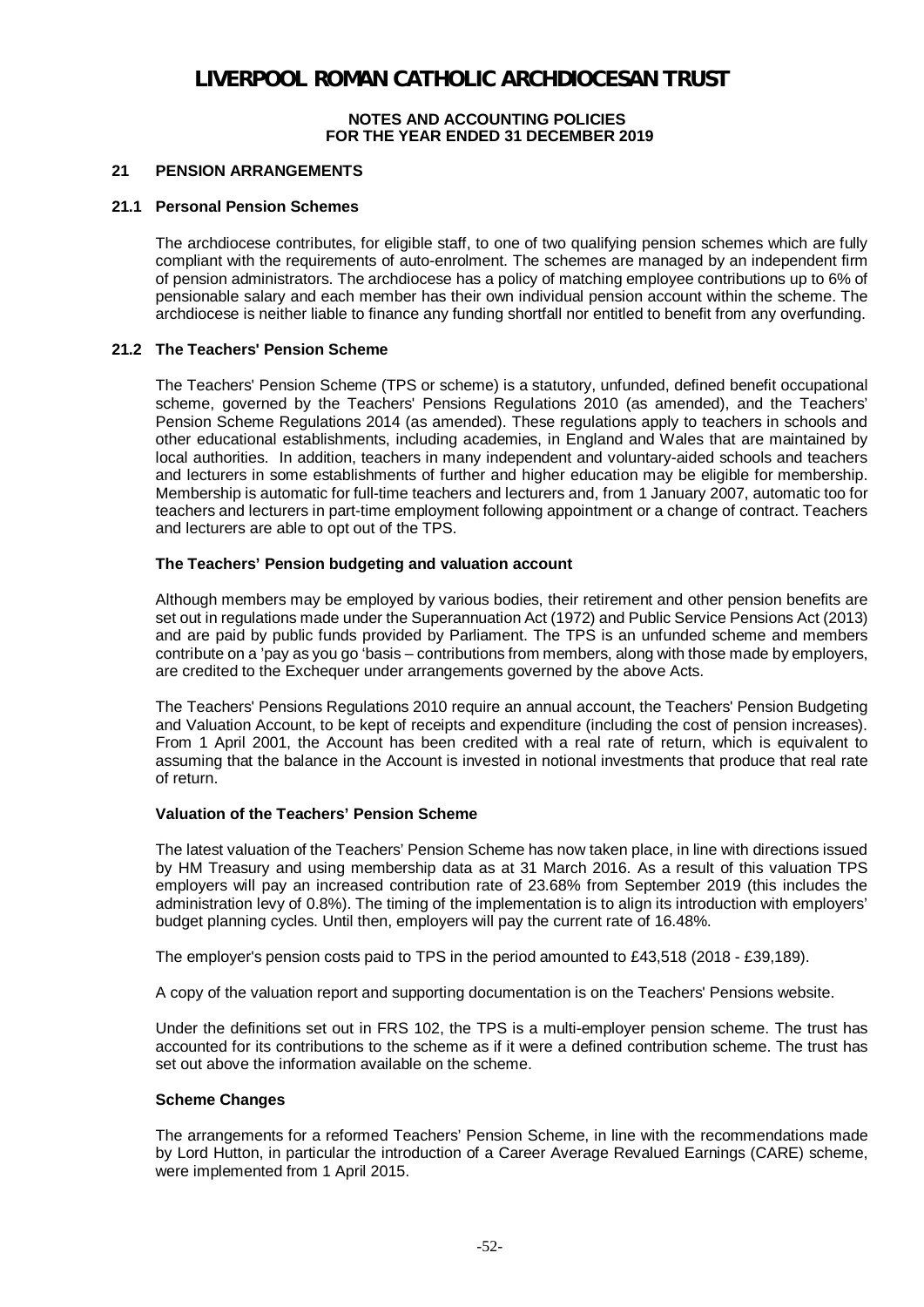#### **NOTES AND ACCOUNTING POLICIES FOR THE YEAR ENDED 31 DECEMBER 2019**

#### **The Teachers' Pension Scheme** *(continued)*

In December 2018, the Court of Appeal held that transitional protection provisions contained in the reformed judicial and firefighter pension schemes, introduced as part of public service pension reforms in 2015, gave rise to direct age discrimination and were therefore unlawful. The Supreme Court, in a decision made in June 2019, have rejected the Government's application for permission to appeal the Court of Appeal's ruling. The case will now be referred to an Employment Tribunal for a decision regarding the remedy which will need to be offered to those members of the two schemes who were subject of the age discrimination.

Since then, claims have also been lodged against the main public service schemes including the TPS. The Department has conceded those in line with the rest of the government. In July 2020 HM Treasury launched a 12-week public consultation which will provide evidence to support the delivery of an appropriate remedy for the affected schemes, including TPS.

A final remedy will be determined once the results of the consultation are established.

In December 2019, a further legal challenge was made against the TPS relating to an identified equalities issue whereby male survivors of opposite-sex marriages and civil partnerships are treated less favourably than survivors in same-sex marriages and civil partnerships. The Secretary of State for Education agreed not to defend the case. In June 2020, the Employment Tribunal recorded its findings in respect of the claimant. DfE is currently working to establish what changes are necessary to address this discrimination.

Any impact of these events will be taken into account when the next scheme valuation is implemented. This is scheduled to be implemented in April 2023, based on April 2020 data.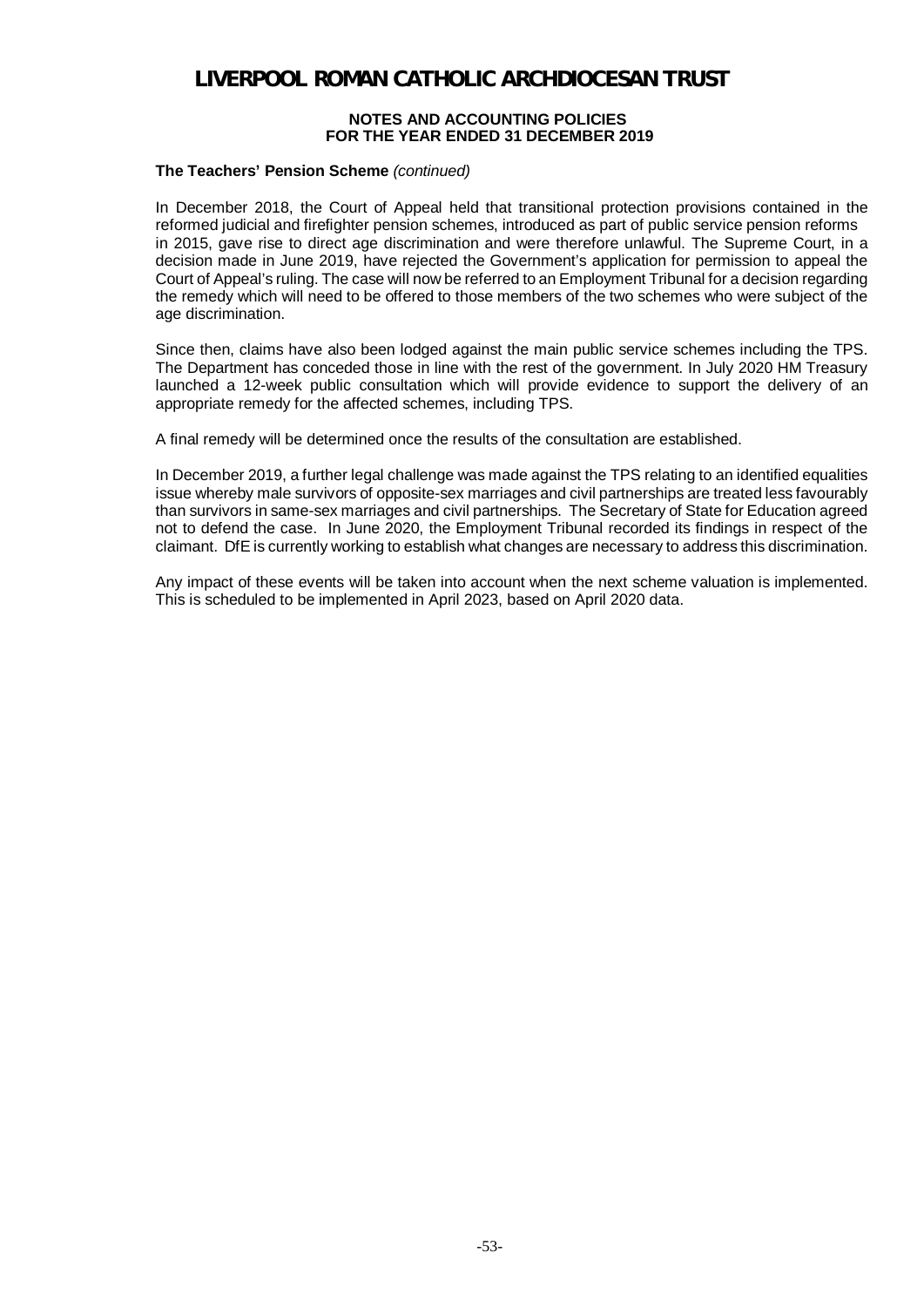#### **NOTES AND ACCOUNTING POLICIES FOR THE YEAR ENDED 31 DECEMBER 2019**

#### **22 GROUP BODIES AND RELATED PARTY TRANSACTIONS**

The Charity has interests in subsidiary and associated undertakings, which are consolidated in the financial statements. A summary of their trading results (including intercompany trading) is as follows:

| <b>Subsidiary Companies at</b><br><b>31 December 2019</b> | <b>Associated</b><br><b>Church</b><br><b>Clubs</b><br>Limited | <b>Metropolitan</b><br><b>Cathedral</b><br><b>Services</b><br>Limited | <b>Tuneside</b><br>Limited | <b>Cardinal</b><br>Heenan<br><b>Sports</b><br><b>Centre</b><br><b>Limited</b> | Archdiocesan<br>Parish<br><b>Centres</b><br><b>Management</b><br>Company<br>Limited | Archdiocesan<br><b>Property</b><br><b>Services</b><br>Limited | <b>Archdiocese</b><br>of Liverpool<br><b>Primary</b><br><b>School</b><br>Improvement<br><b>Trust</b> | <b>Archdiocese</b><br>of Liverpool<br><b>Secondary</b><br><b>School</b><br>Improvement<br>Trust |
|-----------------------------------------------------------|---------------------------------------------------------------|-----------------------------------------------------------------------|----------------------------|-------------------------------------------------------------------------------|-------------------------------------------------------------------------------------|---------------------------------------------------------------|------------------------------------------------------------------------------------------------------|-------------------------------------------------------------------------------------------------|
| % holding in ordinary<br>shares                           | 100                                                           | 100                                                                   | 100                        | 100                                                                           | Guarantee<br>Company                                                                | Charity<br>Guarantee<br>Company                               | Guarantee<br>Company                                                                                 | Guarantee<br>Company                                                                            |
|                                                           | £000's                                                        | £000's                                                                | £000's                     | £000's                                                                        | £000's                                                                              | £000's                                                        | £000's                                                                                               | £000's                                                                                          |
| Income from                                               |                                                               |                                                                       |                            |                                                                               |                                                                                     |                                                               |                                                                                                      |                                                                                                 |
| Fundraising                                               | 63                                                            | 450                                                                   | 18,147                     | 188                                                                           | 10,429                                                                              | 1,140                                                         | 231                                                                                                  | 211                                                                                             |
| Investment Income                                         |                                                               |                                                                       |                            |                                                                               |                                                                                     | 21                                                            |                                                                                                      |                                                                                                 |
| <b>Total Income</b>                                       | 63                                                            | 450                                                                   | 18,147                     | 188                                                                           | 10,429                                                                              | 1,161                                                         | 231                                                                                                  | $\overline{211}$                                                                                |
| <b>Expenditure on</b>                                     |                                                               |                                                                       |                            |                                                                               |                                                                                     |                                                               |                                                                                                      |                                                                                                 |
| Raising Funds                                             | 136                                                           | 505                                                                   | 18,441                     | 172                                                                           | 10,771                                                                              | 1,122                                                         | 278                                                                                                  | 231                                                                                             |
| <b>Total Expenditure</b>                                  | 136                                                           | 505                                                                   | 18,441                     | 172                                                                           | 10,771                                                                              | 1,122                                                         | $\overline{278}$                                                                                     | $\overline{231}$                                                                                |
|                                                           |                                                               |                                                                       |                            |                                                                               |                                                                                     |                                                               |                                                                                                      |                                                                                                 |
| Net gains on investments                                  |                                                               |                                                                       |                            |                                                                               |                                                                                     | 103                                                           |                                                                                                      |                                                                                                 |
| Net income                                                | (73)                                                          | (55)                                                                  | (294)                      | 16                                                                            | 342                                                                                 | 142                                                           | (47)                                                                                                 | (20)                                                                                            |
| <b>Total assets</b>                                       | 175                                                           | 13,284                                                                | 6,831                      | 149                                                                           | 1,887                                                                               | 999                                                           | $\overline{215}$                                                                                     | 165                                                                                             |
| <b>Total liabilities</b>                                  | (10)                                                          | (465)                                                                 | (1,266)                    | (145)                                                                         | (1, 372)                                                                            | (844)                                                         | (196)                                                                                                | (226)                                                                                           |
| <b>Total capital and reserves</b>                         | 165                                                           | 12,819                                                                | 5,565                      | 4                                                                             | 515                                                                                 | 155                                                           | 19                                                                                                   | (61)                                                                                            |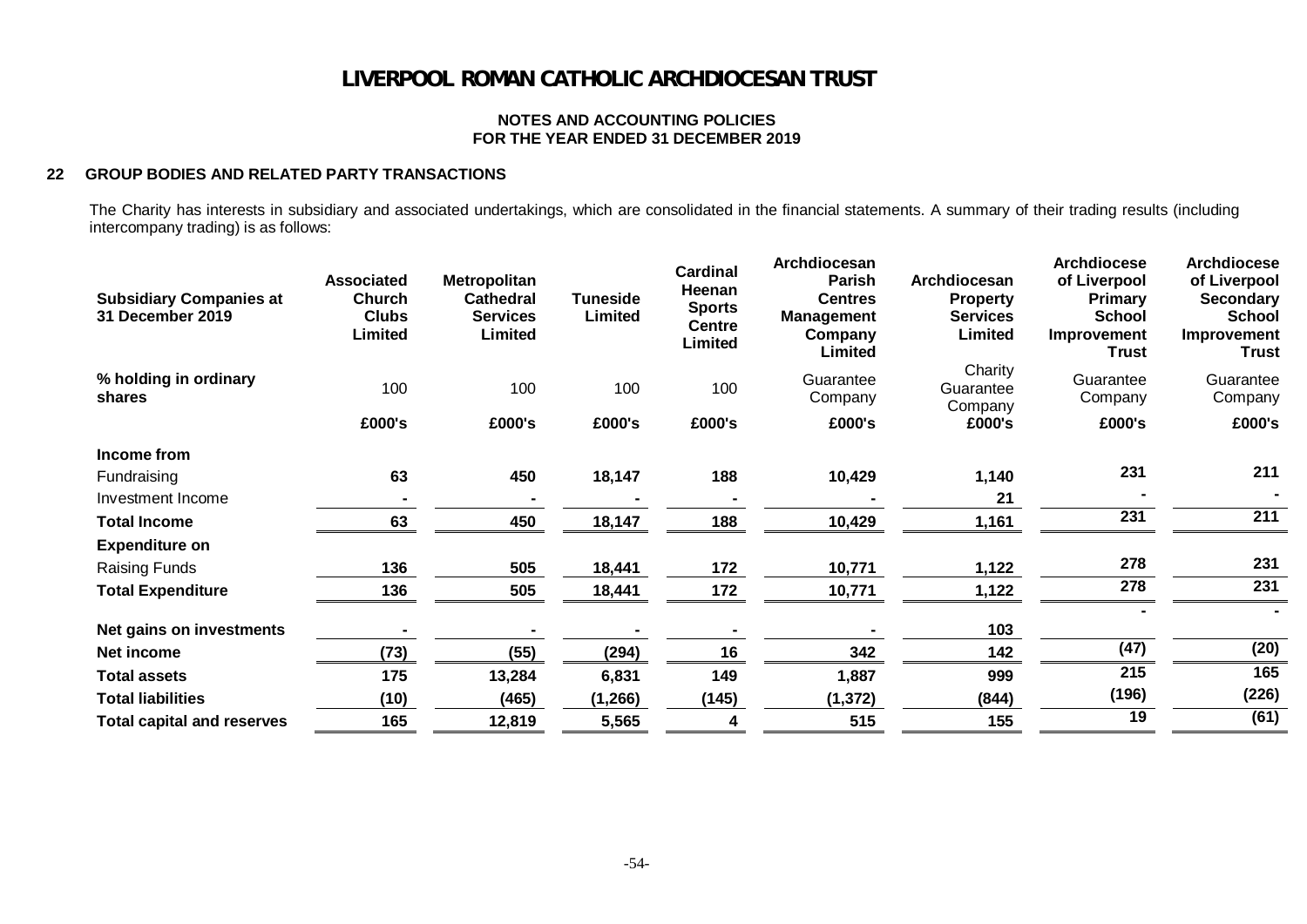#### **NOTES AND ACCOUNTING POLICIES FOR THE YEAR ENDED 31 DECEMBER 2019**

### **22 GROUP BODIES AND RELATED PARTY TRANSACTIONS** *(continued)*

| <b>Subsidiary Companies at</b><br>31 December 2018 | <b>Associated</b><br><b>Church</b><br><b>Clubs</b><br><b>Limited</b> | <b>Metropolitan</b><br><b>Cathedral</b><br><b>Services</b><br>Limited | <b>Tuneside</b><br>Limited | <b>Cardinal</b><br>Heenan<br><b>Sports</b><br><b>Centre</b><br>Limited | Archdiocesan<br>Parish<br><b>Centres</b><br><b>Management</b><br>Company<br>Limited | Archdiocesan<br><b>Property</b><br><b>Services</b><br>Limited | <b>Archdiocese</b><br>of Liverpool<br>Primary<br><b>School</b><br>Improvement<br><b>Trust</b> | <b>Archdiocese</b><br>of Liverpool<br><b>Secondary</b><br><b>School</b><br>Improvement<br><b>Trust</b> |
|----------------------------------------------------|----------------------------------------------------------------------|-----------------------------------------------------------------------|----------------------------|------------------------------------------------------------------------|-------------------------------------------------------------------------------------|---------------------------------------------------------------|-----------------------------------------------------------------------------------------------|--------------------------------------------------------------------------------------------------------|
| % holding in ordinary<br>shares                    | 100                                                                  | 100                                                                   | 100                        | 100                                                                    | Guarantee<br>Company                                                                | Charity<br>Guarantee<br>Company                               | Guarantee<br>Company                                                                          | Guarantee<br>Company                                                                                   |
|                                                    | £000's                                                               | £000's                                                                | £000's                     | £000's                                                                 | £000's                                                                              | £000's                                                        | £000's                                                                                        | £000's                                                                                                 |
| Income from                                        |                                                                      |                                                                       |                            |                                                                        |                                                                                     |                                                               |                                                                                               |                                                                                                        |
| Fundraising                                        | 165                                                                  | 477                                                                   | 17,789                     | 168                                                                    | 10,192                                                                              | 1,242                                                         | 487                                                                                           | 263                                                                                                    |
| Investment Income                                  |                                                                      |                                                                       |                            |                                                                        |                                                                                     | 20                                                            |                                                                                               |                                                                                                        |
| <b>Total Income</b>                                | 165                                                                  | 477                                                                   | 17,789                     | 168                                                                    | 10,192                                                                              | 1,262                                                         | 487                                                                                           | 263                                                                                                    |
| <b>Expenditure on</b>                              |                                                                      |                                                                       |                            |                                                                        |                                                                                     |                                                               |                                                                                               |                                                                                                        |
| <b>Raising Funds</b>                               | 164                                                                  | 830                                                                   | 18,047                     | 149                                                                    | 9,931                                                                               | 1,192                                                         | 562                                                                                           | 296                                                                                                    |
| <b>Total Expenditure</b>                           | 164                                                                  | 830                                                                   | 18,047                     | 149                                                                    | 9,931                                                                               | 1,192                                                         | 562                                                                                           | 296                                                                                                    |
| Net (losses) on<br>investments                     |                                                                      |                                                                       |                            |                                                                        |                                                                                     | (76)                                                          |                                                                                               |                                                                                                        |
| Net income                                         |                                                                      | (353)                                                                 | (258)                      | 19                                                                     | 261                                                                                 | (6)                                                           | (75)                                                                                          | (33)                                                                                                   |
| <b>Total assets</b>                                | 293                                                                  | 13,409                                                                | 7,685                      | 230                                                                    | 1,716                                                                               | 878                                                           | 363                                                                                           | 236                                                                                                    |
| <b>Total liabilities</b>                           | (55)                                                                 | (534)                                                                 | (1,826)                    | (242)                                                                  | (1, 543)                                                                            | (865)                                                         | (335)                                                                                         | (276)                                                                                                  |
| <b>Total capital and reserves</b>                  | 238                                                                  | 12,875                                                                | 5,859                      | (12)                                                                   | 173                                                                                 | 13                                                            | 28                                                                                            | (40)                                                                                                   |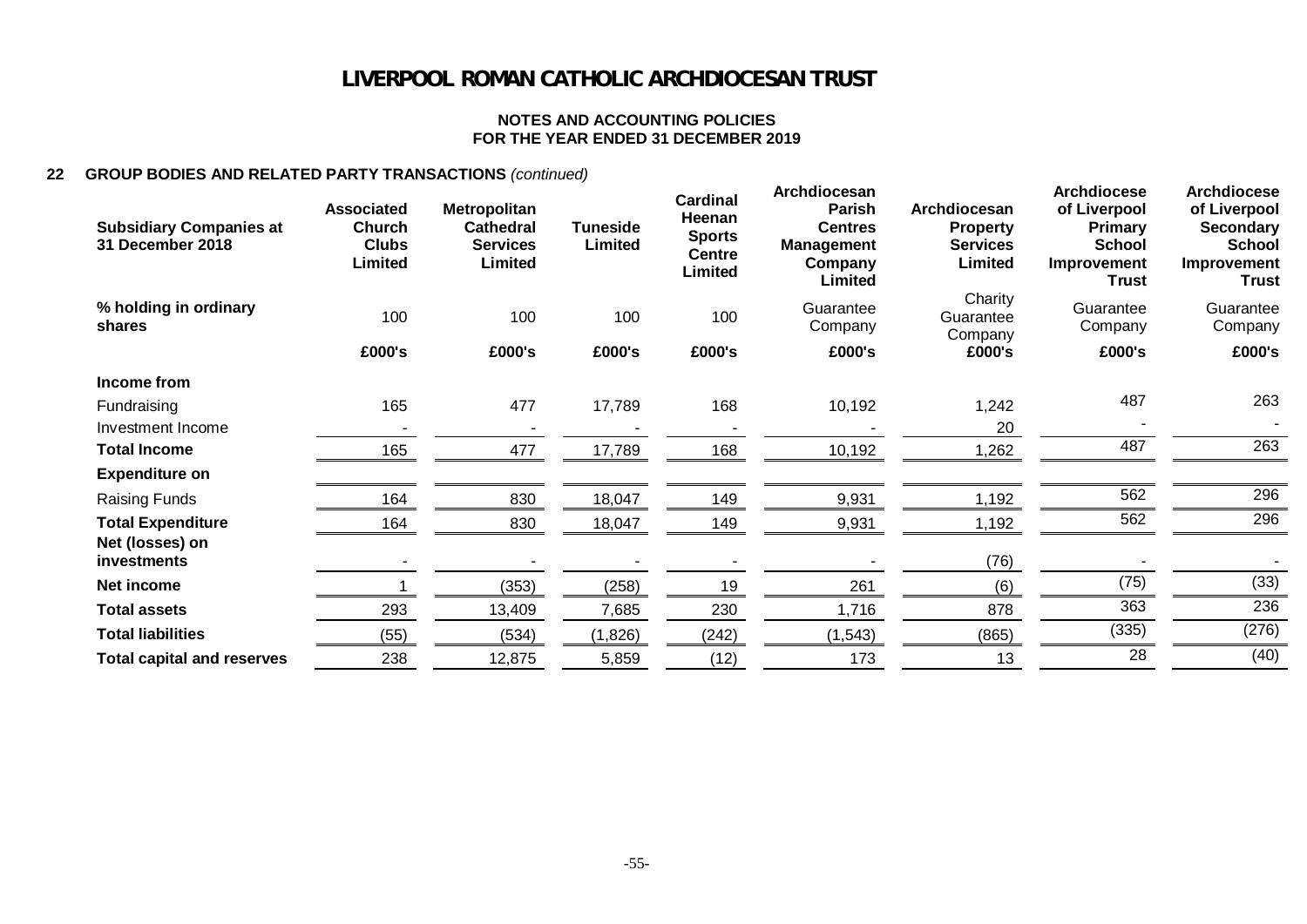#### **22 GROUP BODIES AND RELATED PARTY TRANSACTIONS** *(continued)*

Associated Church Clubs Limited (company number 02724031) coordinates the bulk purchase of stock for supply to archdiocesan parish centres and other members of the scheme operated by the company.

Metropolitan Cathedral Services Limited (company number 03115000) manages the commercial aspects of the Metropolitan Cathedral including income generation from its activities, building services and maintenance.

Tuneside Limited (company number 02316276) coordinates the building services scheme for archdiocesan buildings obligations under the Construction Industry Scheme and operates the Conference Centre.

Cardinal Heenan Sports Centre Limited's (company number 03822516) principal activity is the operation of a sports centre within the grounds of Cardinal Heenan Roman Catholic High School, Liverpool.

Archdiocesan Parish Centres Management Company Limited (company number 03422332) manages the parish centres within the archdiocese.

Archdiocesan Property Services Limited (company number 03142451 charity number 1055049) manages professional services in respect of maintenance, repair and refurbishment of archdiocesan properties.

Archdiocese of Liverpool Primary School Improvement Trust (company number 10912407) promote education standards in primary education.

Archdiocese of Liverpool Secondary School Improvement Trust (company number 10912398) promote education standards in secondary education.

The companies limited by guarantee are wholly controlled by the Charity. All the companies are incorporated in the United Kingdom.

The operations of a number of other registered charities which have common trustees are considered to be under the control of the charity and therefore their incoming resources and resources expended and net assets have been consolidated with those of the charity on these accounts.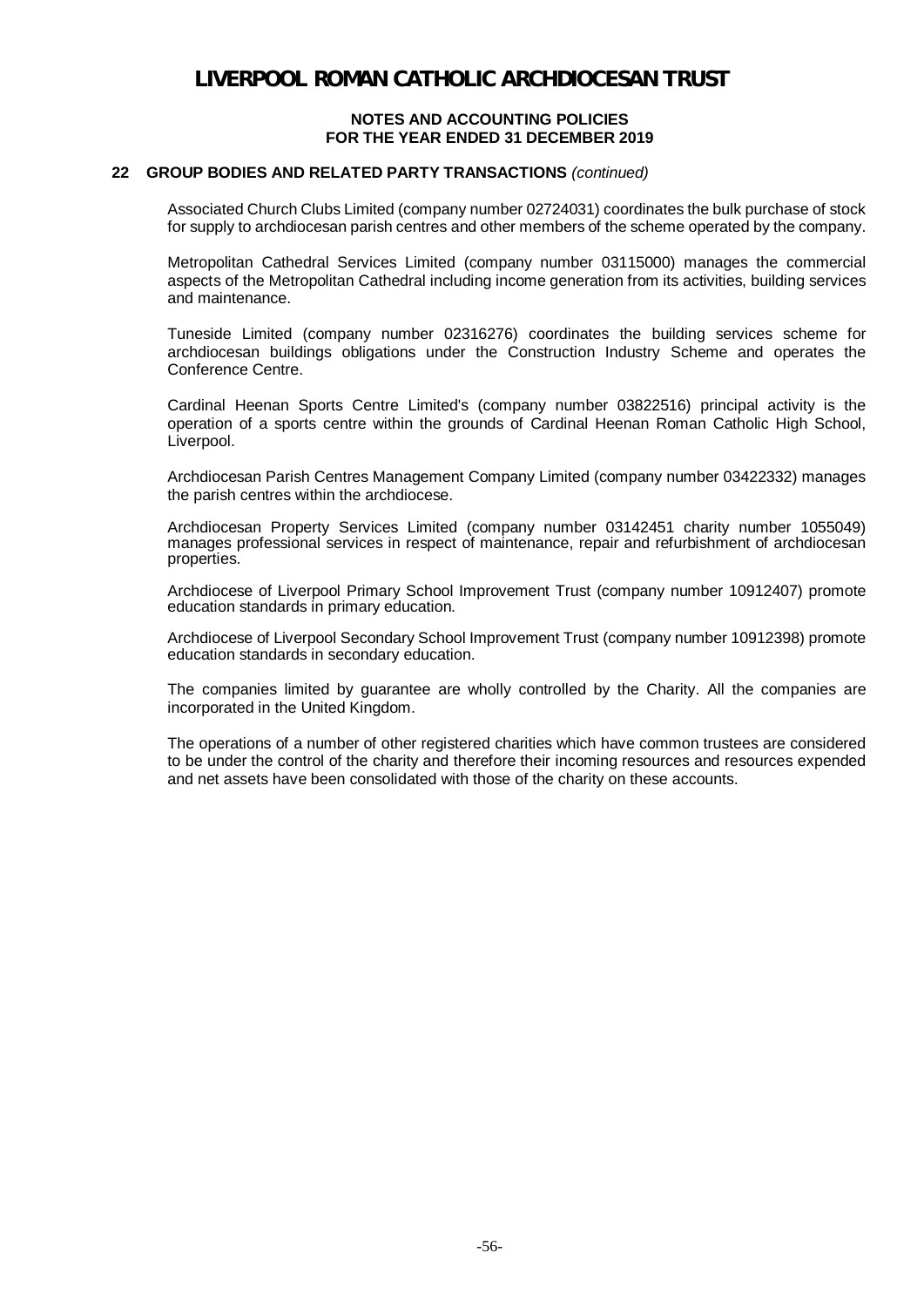### **22 GROUP BODIES AND RELATED PARTY TRANSACTIONS** *(continued)*

The charities concerned are as follows:

|                                     | Apostleship of             |                                  |
|-------------------------------------|----------------------------|----------------------------------|
| <b>Controlled charities at</b>      | the Sea                    |                                  |
| 31 December 2019                    | (Liverpool                 | Liverpool                        |
|                                     | Archdiocesan               | Archdiocesan                     |
|                                     | Council)<br>£000's         | <b>Education Trust</b><br>£000's |
| Income from                         |                            |                                  |
| Collections and donations           | 1                          |                                  |
| Investment income                   | 96                         | 63                               |
| <b>Total Income</b>                 | 97                         | 63                               |
| <b>Expenditure on</b>               |                            |                                  |
| Charitable activities               | 148                        | 1                                |
| <b>Total expenditure</b>            | 148                        | 1                                |
| Net gains on investments            | 372                        | $\blacksquare$                   |
| Net income                          | 321                        | 62                               |
| <b>Total assets</b>                 | 4,322                      | 2,105                            |
| <b>Total liabilities</b>            | (10)                       | (1)                              |
| <b>Total funds before transfers</b> | 4,312                      | 2,104                            |
| <b>Transfers</b>                    |                            |                                  |
| <b>Total funds after transfers</b>  | 4,312                      | 2,104                            |
|                                     |                            |                                  |
|                                     |                            |                                  |
|                                     | Apostleship of             |                                  |
| <b>Controlled charities at</b>      | the Sea                    |                                  |
| 31 December 2018                    | (Liverpool<br>Archdiocesan | Liverpool<br>Archdiocesan        |
|                                     | Council)                   | <b>Education Trust</b>           |
|                                     | £000's                     | £000's                           |
| Income from                         |                            |                                  |
| Collections and donations           | 13                         |                                  |
| Investment income                   | 90                         | 63                               |
| <b>Total Income</b>                 | 103                        | 63                               |
| <b>Expenditure on</b>               |                            |                                  |
| Charitable activities               | 161                        | 1                                |
| <b>Total expenditure</b>            | 161                        | 1                                |
| Net gains on investments            | (276)                      |                                  |
| <b>Revaluation gain on</b>          |                            |                                  |
| investment property                 | 45                         | 650                              |
| Net (loss) / income                 | (289)                      | 712                              |
| <b>Total assets</b>                 | 3,999                      | 2,043                            |
| <b>Total liabilities</b>            | (7)                        | (1)                              |
| <b>Total funds before transfers</b> | 3,992                      | 2,042                            |
| <b>Transfers</b>                    |                            |                                  |
| <b>Total funds after transfers</b>  | 3,992                      | 2,042                            |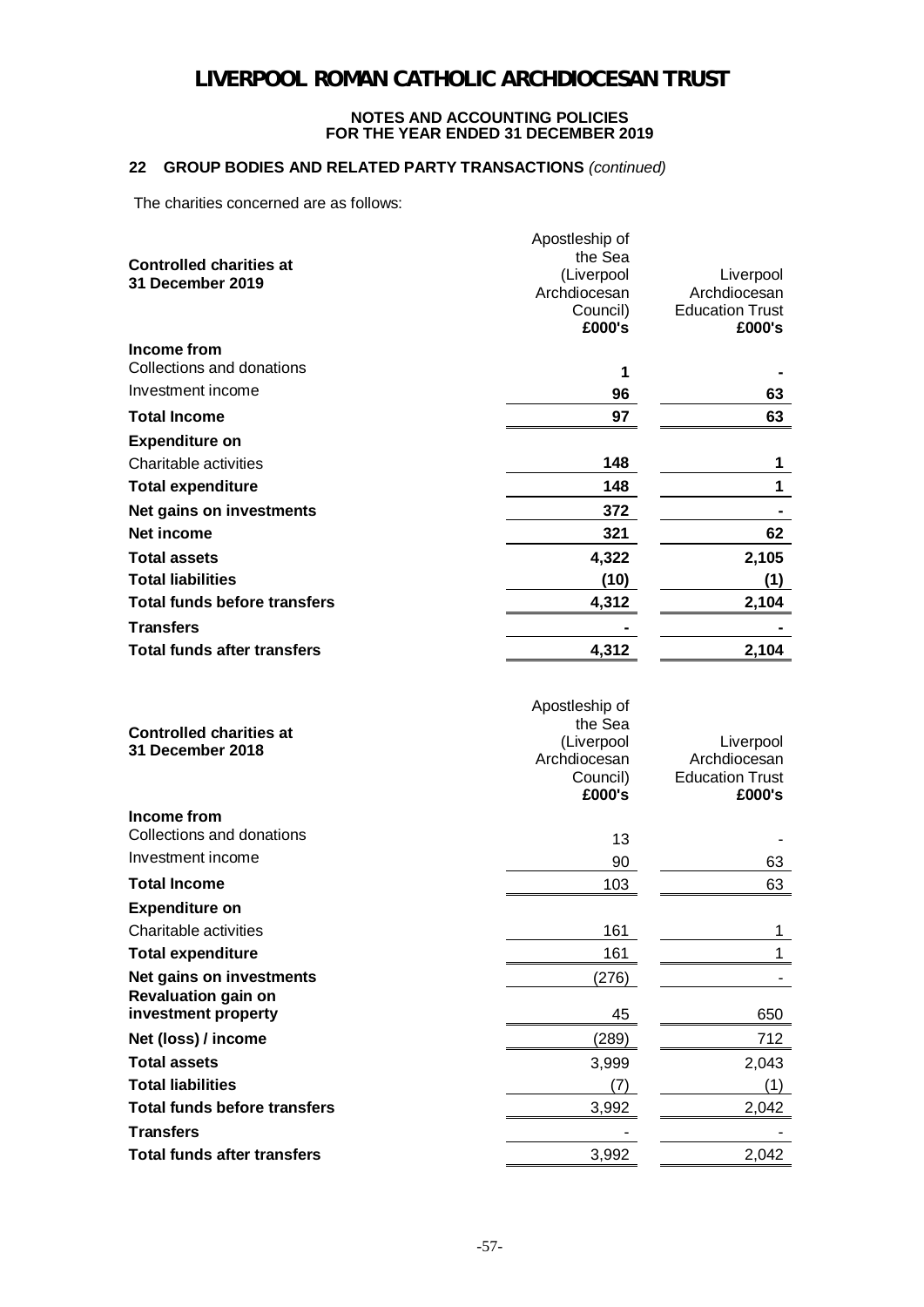#### **22 GROUP BODIES AND RELATED PARTY TRANSACTIONS** *(continued)*

The charitable purpose of the Apostleship of the Sea (Liverpool Archdiocesan Council) (charity number 224664) is the spiritual and temporal welfare of seafarers.

Liverpool Archdiocesan Education Trust (charity number 505264) acquires and holds property for education purposes.

 In accordance with FRS 102, the related party transactions entered into by the charity are detailed below. All transactions that arose were in the normal course of activity.

The charity recharged salary costs of £6,729 (2018: £17,405) to Associated Church Clubs Limited, a subsidiary of the charity. A balance of £174,253 (2018: £230,865) was owed to the company at the year end.

The charity recharged salary costs of £192,928 (2018: £144,553) to Archdiocesan Parish Centres Management Company Limited, a subsidiary of the charity. A balance of £1,684,072 was owed from the company at the year end. (2018: £271,425 Owed to the Company)

The charity recharged salary costs of £286,600 (2018: £285,843) to Archdiocesan Property Services Limited, a subsidiary of the charity. A balance of £750,755 (2018: £785,314) was owed from the company at the year end.

The charity recharged salary costs of £46,031 (2018: £43,587) to Metropolitan Cathedral Services Limited, a subsidiary of the charity. A balance of £462,698 (2018: £418,501) was owed from the company at the year end.

The charity recharged salary costs of £236,995 (2018: £241,255) to Tuneside Limited, a subsidiary of the charity. A balance of £12,655,308 (2018: £6,355,220) was owed to the company at the year end.

A balance of £549,291 (2018: £666,335) was owed to Apostleship of the Sea (Liverpool Archdiocesan Council) at the year end.

A balance of £1,004,557 (2018: £942,572) was owed to Liverpool Archdiocesan Education Trust at the year end.

| <b>Associated companies</b>                      | %<br>holding<br>in<br>ordinary<br>shares | <b>Activity</b>             |
|--------------------------------------------------|------------------------------------------|-----------------------------|
| Inter-Diocesan Fuel<br><b>Management Limited</b> | 11                                       | Fuel and power distribution |
| <b>Catholic National Mutual Limited</b>          | 6                                        | Insurance                   |

In the year £2,683,694 (2018 - £2,081,247) of fuel was purchased from Inter-Diocesan Fuel Management Limited by the group.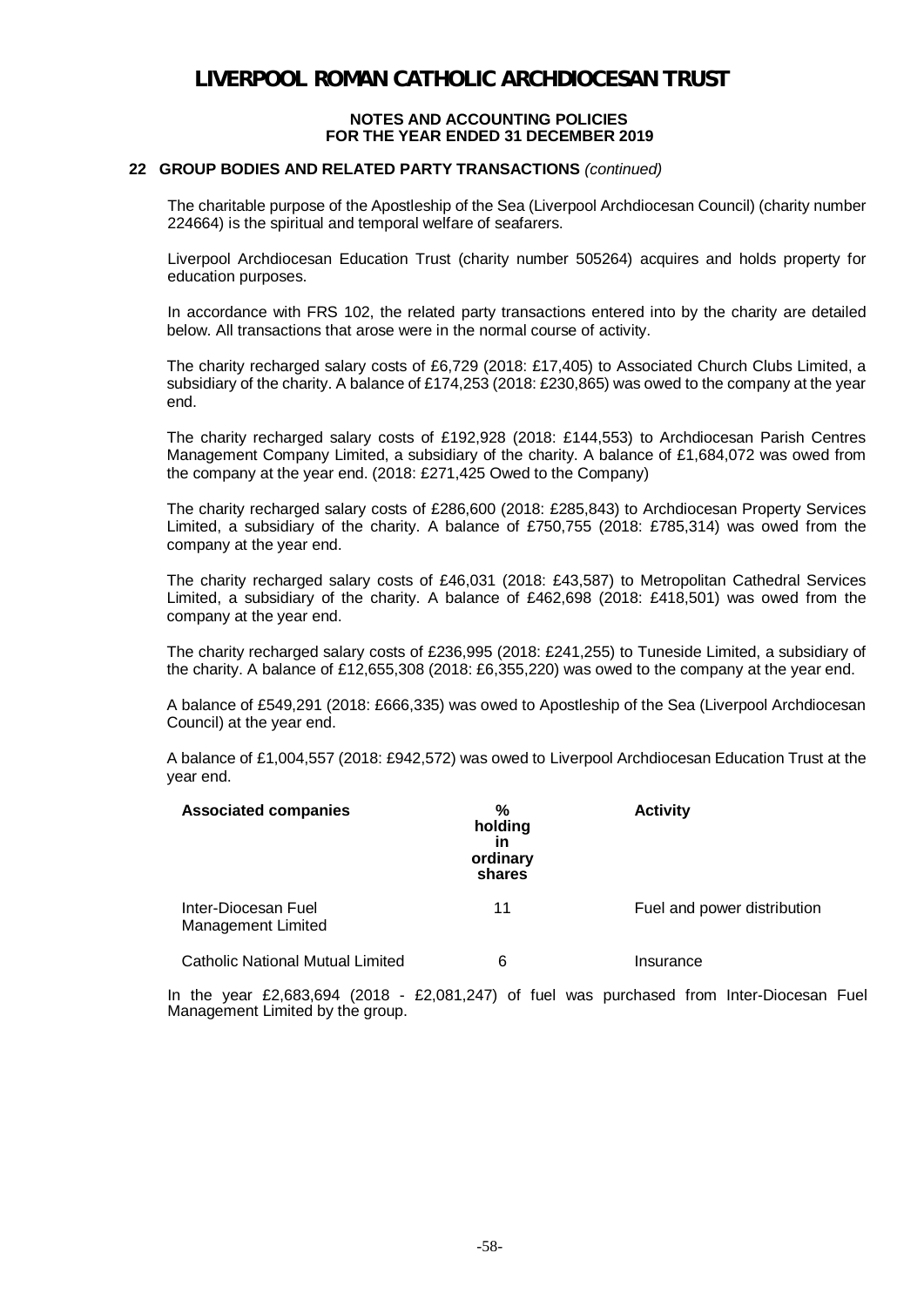### **23 CONNECTED CHARITIES**

Charities with common trustees with the archdiocese and associated subsidiary undertakings are as follows: **Charity Number**

|                                                          | <b>Charity Number</b> |
|----------------------------------------------------------|-----------------------|
| <b>Nugent Care</b>                                       | 222930                |
| Churches Together in the Merseyside Region               | 519061                |
| <b>Charles Plater Trust</b>                              | 309719                |
| Christ's and Notre Dame College, Liverpool               | 526463                |
| Stonyhurst                                               | 1127929               |
| The Christian Heritage Centre at Stonyhurst              | 1149129               |
| Liverpool Archdiocesan Lourdes Pilgrimage Association    | 1091132               |
| The Friends of Liverpool Metropolitan Cathedral          | 513469                |
| Speke Advice Service (CAB) Limited                       | 1101379               |
| <b>Broughton Catholic Charitable Society</b>             | 222817                |
| Caritas Social Action                                    | 1101431               |
| St Mary's College Crosby Trust Limited                   | 1110311               |
| <b>Catholic Education Service</b>                        | 313147                |
| Catholic Trust for England for & Wales                   | 1097482               |
| St Cuthbert's College Ushaw                              | 527408                |
| The Catholic Children's Society (Shrewsbury Diocese) Inc | 509793                |
|                                                          |                       |

The following transactions occurred with these connected charities;

Individual parishes have collections throughout the year where donations are collected on behalf of the Nugent Care and paid directly to the charity. The archdiocese made a further payment to the charity of £75,379 (2018 - £58,815) for the provision of other services.

The archdiocese made a grant totalling £9,805 (2018 - £9,805) to Churches Together in the Merseyside Region.

The archdiocese also made a grant totalling £3,039 (2018 - £3,039) to Churches Together in the Lancashire Region, an associated charity.

No other transactions occurred with connected charities.

### **24 SCHOOL BUILDING PROJECTS**

The charity assists archdiocesan voluntary aided schools with the administration of funding for school building projects. The archdiocese acts as the agent of school governing bodies in receiving funding from the Department for Education (DfE), local authorities and other funding sources and settling and matching it with the contractors' costs and professional fees. This activity of the archdiocese is not reflected in the Statement of Financial Activities as the transactions are those of the school governing bodies rather than the archdiocese.

Total receipts from the DfE amounted to £12.7M (2018 - £9.8M). Total expenditure on school building projects during the year was £ 17.83M (2018 - £15.03M). The balance due at the year-end which included deferred and accrued income on individual projects amounted to £ 0.68M (2018 - £1.64M owed). Individual school balances generated from devolved capital contributions from the DfE and held on behalf of archdiocesan schools amounted to £8.10M (2018 - £6.42M).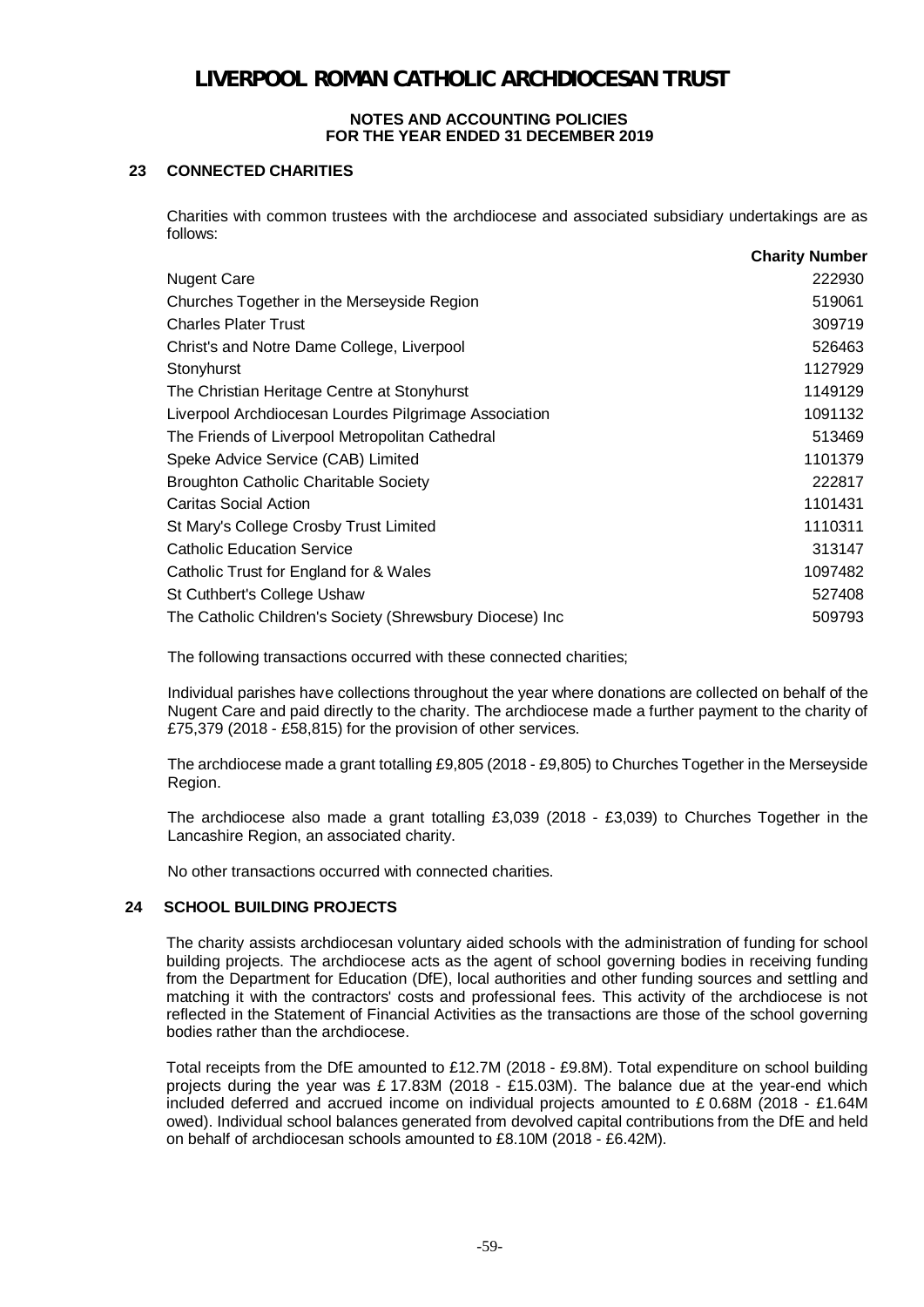| <b>TRANSFERS</b>                                  |                          | <b>PAROCHIAL</b>               |                          |                |                     | <b>CURIAL</b>                |        |              |                |
|---------------------------------------------------|--------------------------|--------------------------------|--------------------------|----------------|---------------------|------------------------------|--------|--------------|----------------|
| For the year ended 31 December 2019               |                          | <b>Unrestricted Designated</b> | <b>Restricted</b>        | <b>Total</b>   | <b>Unrestricted</b> | <b>Designated Restricted</b> |        | <b>Total</b> | Total<br>2019  |
|                                                   | £000's                   | £000's                         | £000's                   | £000's         | £000's              | £000's                       | £000's | £000's       | £000's         |
| <b>INTRA-DIOCESAN TRANSFERS</b>                   |                          |                                |                          |                |                     |                              |        |              |                |
| Assessment Fund grants                            | 615                      | (865)                          | $\overline{\phantom{a}}$ | (250)          | 50                  | 200                          |        | 250          |                |
| <b>Assessment Fund levies</b>                     | (780)                    | 780                            |                          |                |                     |                              |        |              | $\blacksquare$ |
| <b>Contributions to George Andrew Fund</b>        | (385)                    |                                | $\overline{\phantom{a}}$ | (385)          | (5)                 | 390                          |        | 385          |                |
| School levy contributions                         | (238)                    | 243                            |                          | 5              | (5)                 |                              |        | (5)          |                |
| Parish contributions to restricted<br>collections | 913                      |                                | (1,052)                  | (139)          |                     | 74                           | 65     | 139          |                |
| Interest transferred to/from central<br>funds     | $\overline{\phantom{a}}$ | (10)                           | $\overline{\phantom{a}}$ | (10)           | $\sim$              | 10                           |        | 10           |                |
| Other                                             |                          |                                |                          | $\blacksquare$ | 118                 | 10                           | (65)   | 63           | 63             |
|                                                   | 125                      | 148                            | (1,052)                  | (779)          | 158                 | 684                          |        | 842          | 63             |
| <b>INTRA-GROUP TRANSFER</b>                       |                          |                                |                          |                |                     |                              |        |              |                |
| Other                                             |                          |                                |                          |                | (6)                 | (1)                          | (56)   | (63)         | (63)           |
| <b>TOTAL</b>                                      | 125                      | 148                            | (1,052)                  | (779)          | 152                 | 683                          | (56)   | 779          |                |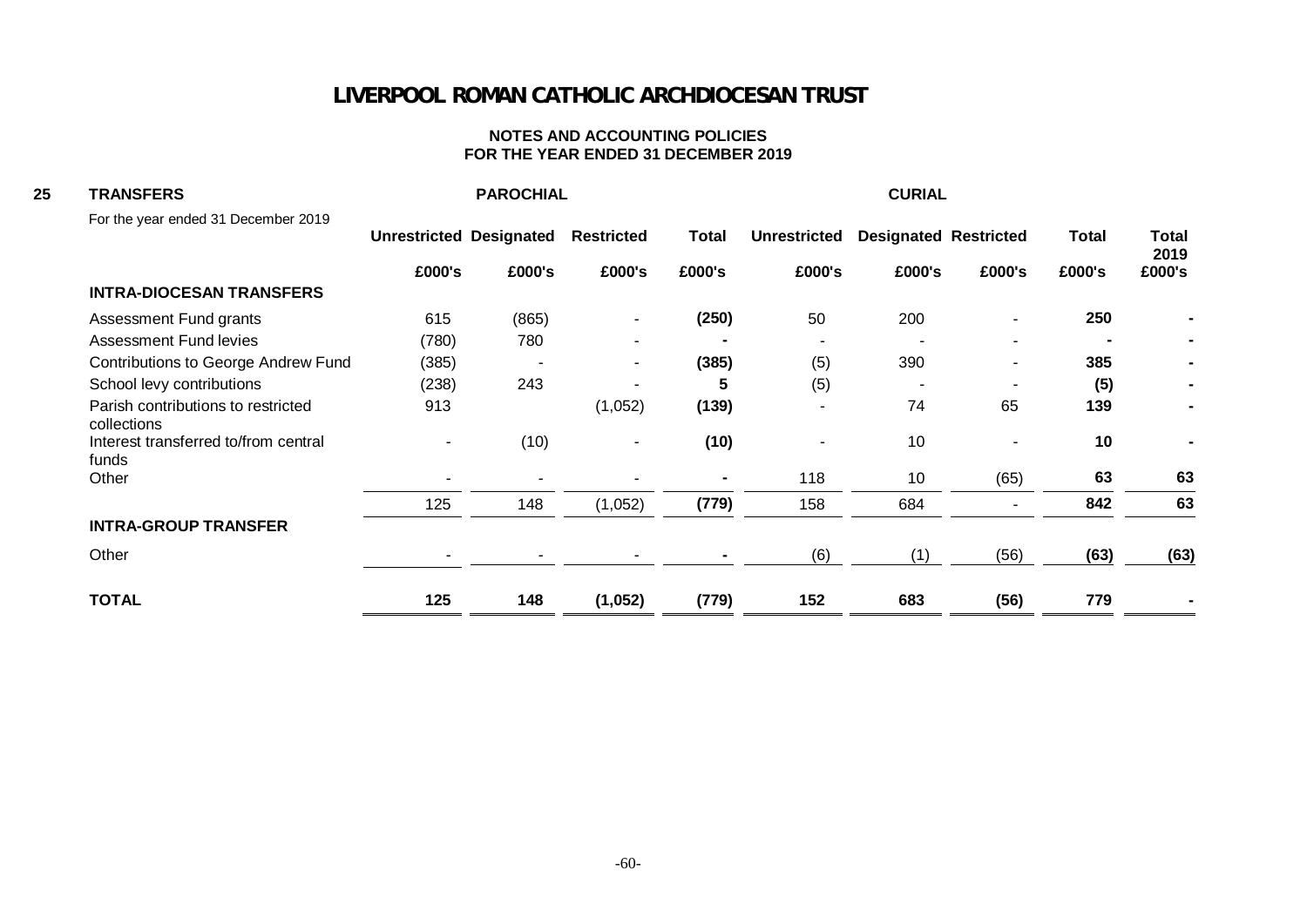| 25<br><b>TRANSFERS</b> (continued)                |        | <b>PAROCHIAL</b>               |                          |              |                     | <b>CURIAL</b>                |        |              |                      |
|---------------------------------------------------|--------|--------------------------------|--------------------------|--------------|---------------------|------------------------------|--------|--------------|----------------------|
| For the year ended 31 December 2018               |        | <b>Unrestricted Designated</b> | <b>Restricted</b>        | <b>Total</b> | <b>Unrestricted</b> | <b>Designated Restricted</b> |        | <b>Total</b> | <b>Total</b><br>2018 |
|                                                   | £000's | £000's                         | £000's                   | £000's       | £000's              | £000's                       | £000's | £000's       | £000's               |
| <b>INTRA-DIOCESAN TRANSFERS</b>                   |        |                                |                          |              |                     |                              |        |              |                      |
| Assessment Fund grants                            | 494    | (744)                          | $\overline{\phantom{a}}$ | (250)        | 50                  | 200                          |        | 250          |                      |
| <b>Assessment Fund levies</b>                     | (773)  | 773                            |                          |              |                     |                              |        |              |                      |
| <b>Contributions to George Andrew Fund</b>        | (397)  |                                | $\sim$                   | (397)        | (5)                 | 402                          |        | 397          |                      |
| School levy contributions                         | (246)  | 251                            |                          | 5            | (6)                 |                              |        | (6)          | (1)                  |
| Parish contributions to restricted<br>collections | 436    | ٠                              | (599)                    | (163)        | $\sim$              | 86                           | 78     | 164          |                      |
| Interest transferred to/from central<br>funds     |        |                                |                          |              |                     |                              |        |              |                      |
| Other                                             |        |                                |                          |              |                     |                              | (10)   | (10)         | (10)                 |
|                                                   | (486)  | 280                            | (599)                    | (805)        | 39                  | 688                          | 68     | 795          | (10)                 |
| <b>INTRA-GROUP TRANSFER</b>                       |        |                                |                          |              |                     |                              |        |              |                      |
| Other                                             |        |                                | (12)                     | (12)         | 78                  |                              | (56)   | 22           | 10                   |
| <b>TOTAL</b>                                      | (486)  | 280                            | (611)                    | (817)        | 117                 | 688                          | 12     | 817          |                      |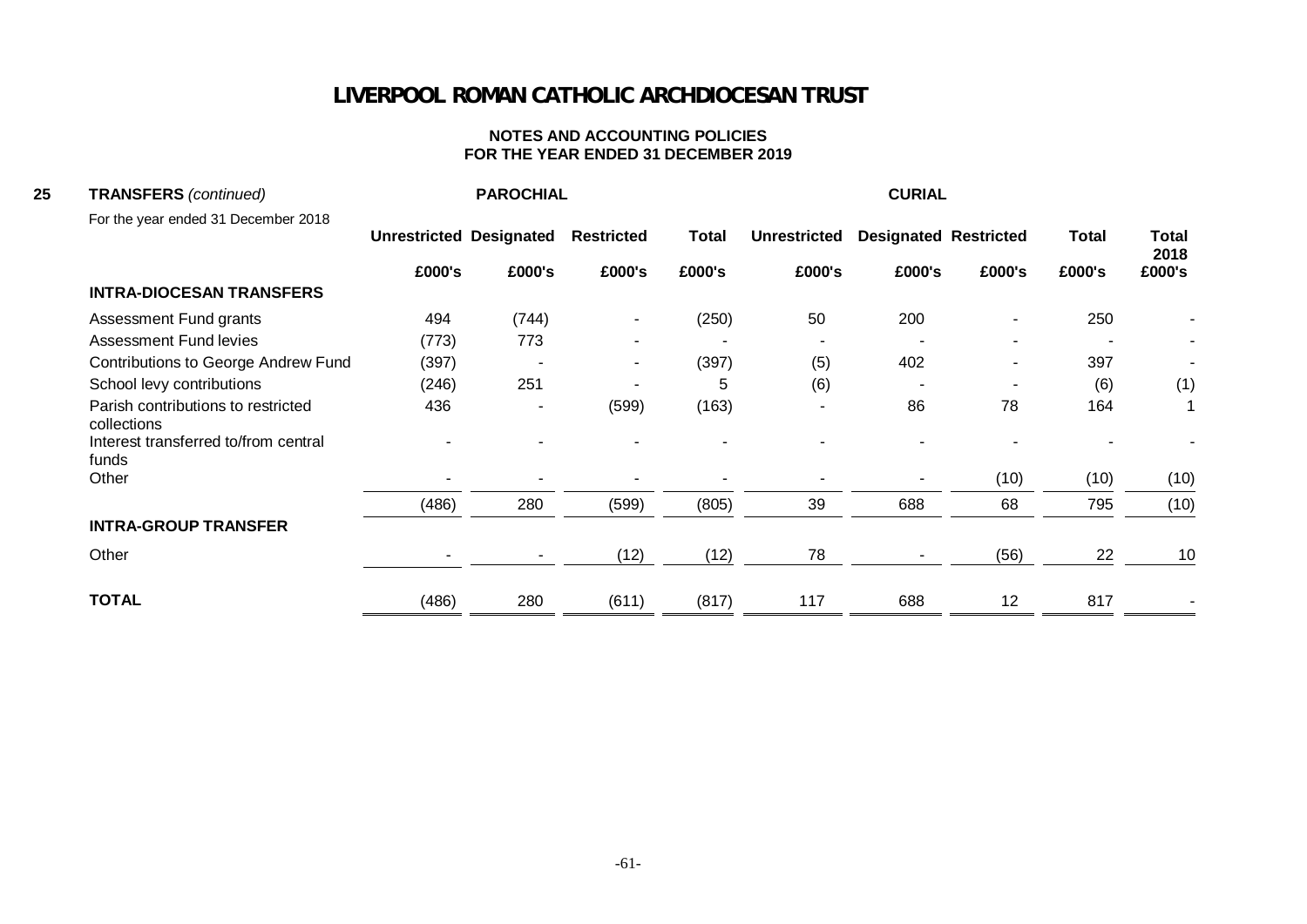#### **NOTES AND ACCOUNTING POLICIES FOR THE YEAR ENDED 31 DECEMBER 2019**

### **26 ANALYSIS OF NET ASSETS**

| Group                                       | <b>Tangible</b><br><b>Fixed</b><br><b>Assets</b> | <b>Investments</b> | <b>Current</b><br><b>Assets</b><br>less<br><b>Creditors</b> | <b>Total</b><br>2019 |
|---------------------------------------------|--------------------------------------------------|--------------------|-------------------------------------------------------------|----------------------|
|                                             | £000's                                           | £000's             | £000's                                                      | £000's               |
| <b>Restricted Funds</b>                     |                                                  |                    |                                                             |                      |
| Parochial                                   |                                                  | 449                | 1,442                                                       | 1,891                |
| Curial                                      |                                                  | 6,305              | 8,726                                                       | 15,031               |
|                                             |                                                  | 6,754              | 10,168                                                      | 16,922               |
| <b>Designated Funds</b>                     |                                                  |                    |                                                             |                      |
| Parochial                                   |                                                  | 11,352             | (9,232)                                                     | 2,120                |
| Curial                                      | 12,559                                           | 62,156             | 12,793                                                      | 87,508               |
|                                             | 12,559                                           | 73,508             | 3,561                                                       | 89,628               |
| <b>Unrestricted General</b><br><b>Funds</b> |                                                  |                    |                                                             |                      |
| Parochial                                   | 26,357                                           | 44,417             | 12,791                                                      | 83,565               |
| Curial                                      | 21,606                                           | 7,130              | (15, 559)                                                   | 13,177               |
|                                             | 47,963                                           | 51,547             | (2,768)                                                     | 96,742               |
| <b>Total</b>                                | 60,522                                           | 131,809            | 10,961                                                      | 203,292              |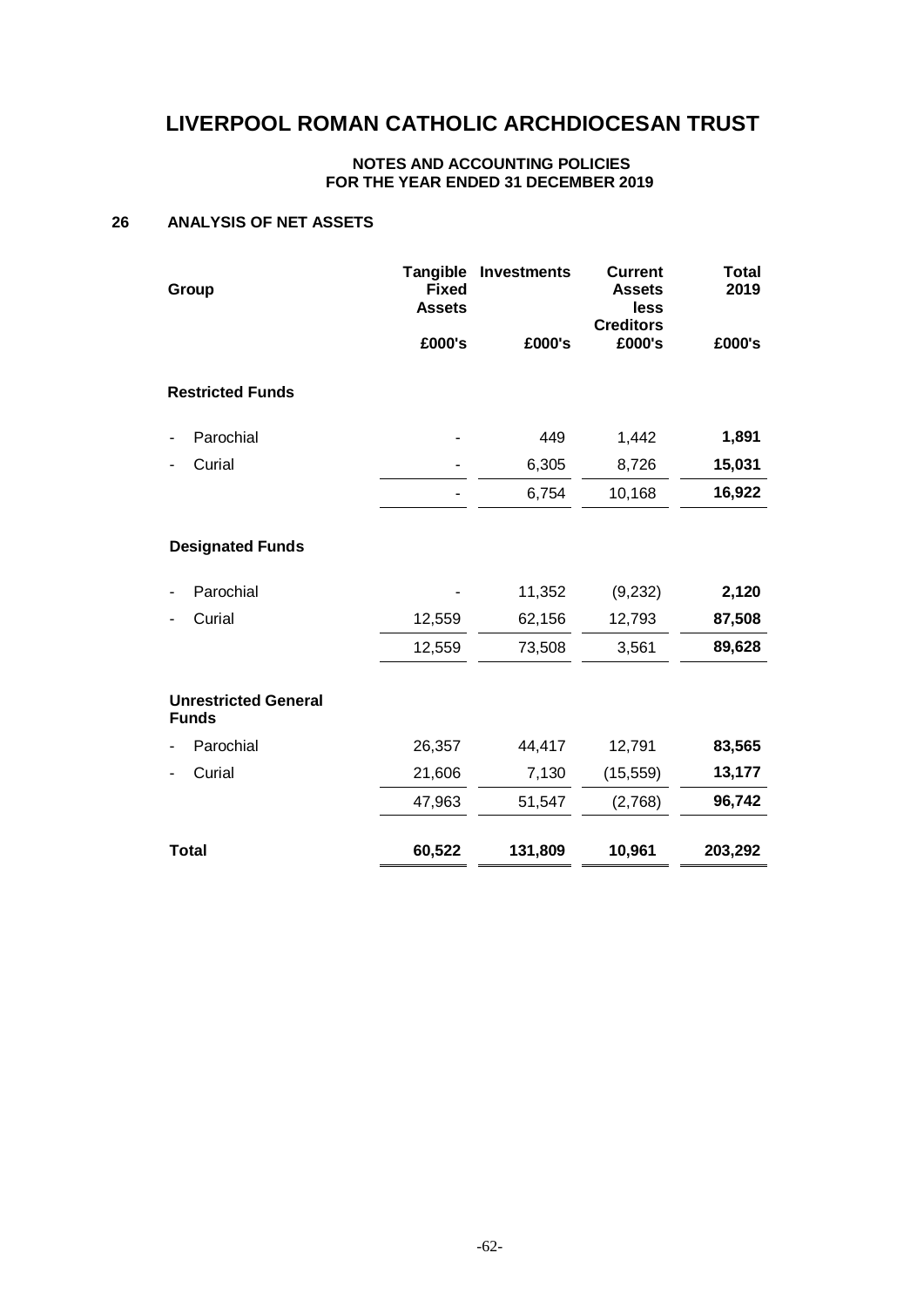### **NOTES AND ACCOUNTING POLICIES FOR THE YEAR ENDED 31 DECEMBER 2019**

#### **26 ANALYSIS OF NET ASSETS** *(continued)*

| Group 2018                                  | <b>Tangible</b><br><b>Fixed</b><br><b>Assets</b> | <b>Investments</b> | <b>Current</b><br><b>Assets</b><br>less<br><b>Creditors</b> | <b>Total</b><br>2018 |
|---------------------------------------------|--------------------------------------------------|--------------------|-------------------------------------------------------------|----------------------|
|                                             | £000's                                           | £000's             | £000's                                                      | £000's               |
| <b>Restricted Funds</b>                     |                                                  |                    |                                                             |                      |
| Parochial                                   |                                                  | 390                | 2,259                                                       | 2,649                |
| Curial                                      |                                                  | 5,560              | 9,063                                                       | 14,623               |
|                                             |                                                  | 5,950              | 11,322                                                      | 17,272               |
| <b>Designated Funds</b><br>Parochial        |                                                  | 10,067             | (8,905)                                                     | 1,162                |
| Curial                                      | 11,154                                           | 55,576             | 12,924                                                      | 79,654               |
|                                             | 11,154                                           | 65,643             | 4,019                                                       | 80,816               |
| <b>Unrestricted General</b><br><b>Funds</b> |                                                  |                    |                                                             |                      |
| Parochial                                   | 26,363                                           | 39,103             | 11,265                                                      | 76,731               |
| Curial                                      | 21,371                                           | 6,253              | (15, 168)                                                   | 12,456               |
|                                             | 47,734                                           | 45,356             | (3,903)                                                     | 89,187               |
| <b>Total</b>                                | 58,888                                           | 116,949            | 11,438                                                      | 187,275              |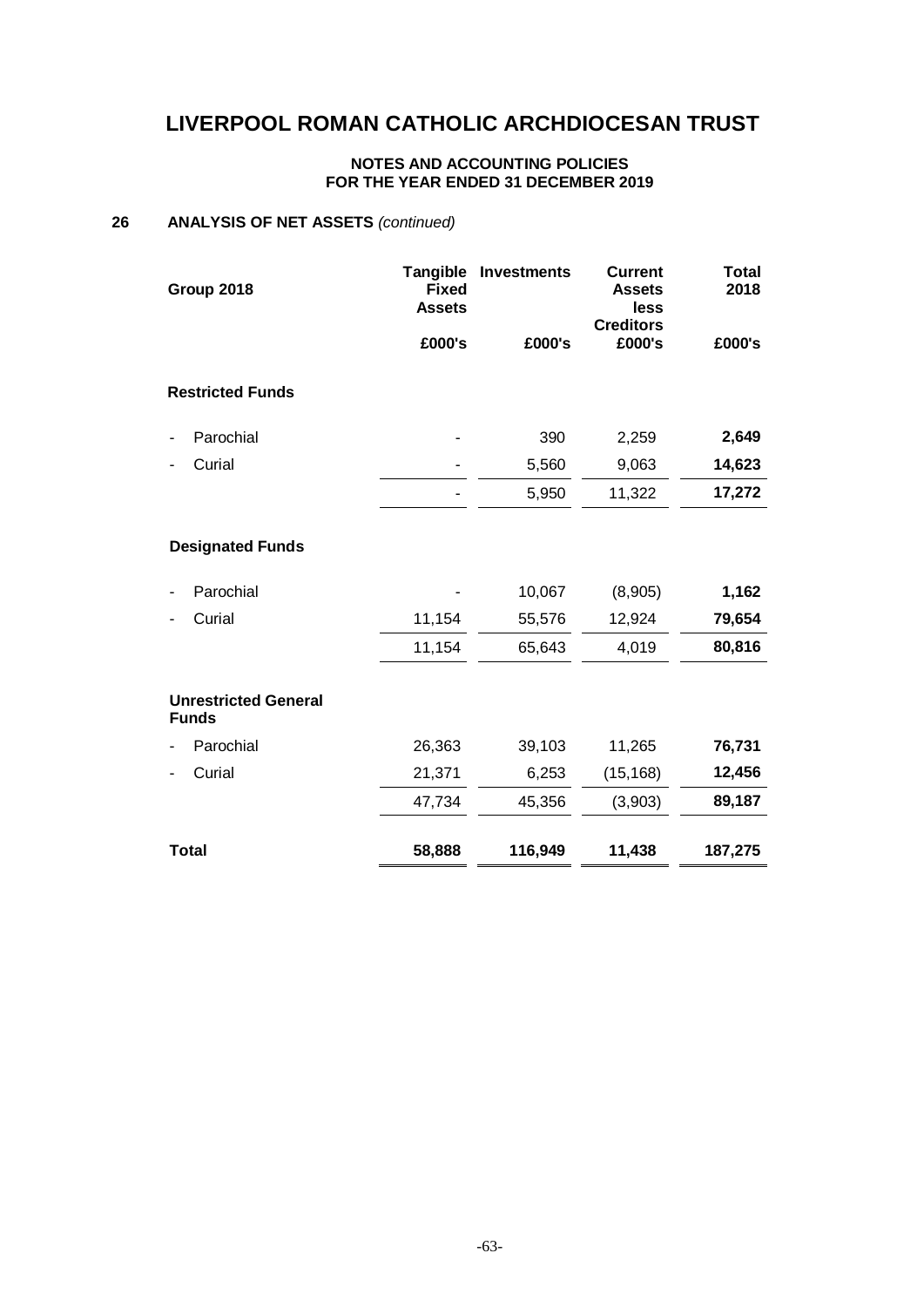### **NOTES AND ACCOUNTING POLICIES FOR THE YEAR ENDED 31 DECEMBER 2019**

#### **26 ANALYSIS OF NET ASSETS** *(continued)*

| <b>Charity</b>                              | <b>Tangible</b><br><b>Fixed</b><br><b>Assets</b> | <b>Investments</b> | <b>Current</b><br><b>Assets</b><br>less | <b>Total</b><br>2019 |
|---------------------------------------------|--------------------------------------------------|--------------------|-----------------------------------------|----------------------|
|                                             | £000's                                           | £000's             | <b>Creditors</b><br>£000's              | £000's               |
| <b>Restricted Funds</b>                     |                                                  |                    |                                         |                      |
| Parochial<br>$\blacksquare$                 |                                                  | 449                | 1,442                                   | 1,891                |
| Curial<br>$\blacksquare$                    |                                                  | 6,305              | 8,392                                   | 14,697               |
|                                             |                                                  | 6,754              | 9,834                                   | 16,588               |
| <b>Designated Funds</b>                     |                                                  |                    |                                         |                      |
| Parochial                                   |                                                  | 11,352             | (9,232)                                 | 2,120                |
| Curial<br>٠                                 | 12,559                                           | 84,714             | (10,099)                                | 87,174               |
|                                             | 12,559                                           | 96,066             | (19, 331)                               | 89,294               |
| <b>Unrestricted General</b><br><b>Funds</b> |                                                  |                    |                                         |                      |
| Parochial                                   | 26,357                                           | 44,417             | 12,791                                  | 83,565               |
| Curial<br>٠                                 | 4,916                                            | 2,871              | 2,950                                   | 10,737               |
|                                             | 31,273                                           | 47,288             | 15,741                                  | 94,302               |
| <b>Total</b>                                | 43,832                                           | 150,108            | 6,244                                   | 200,184              |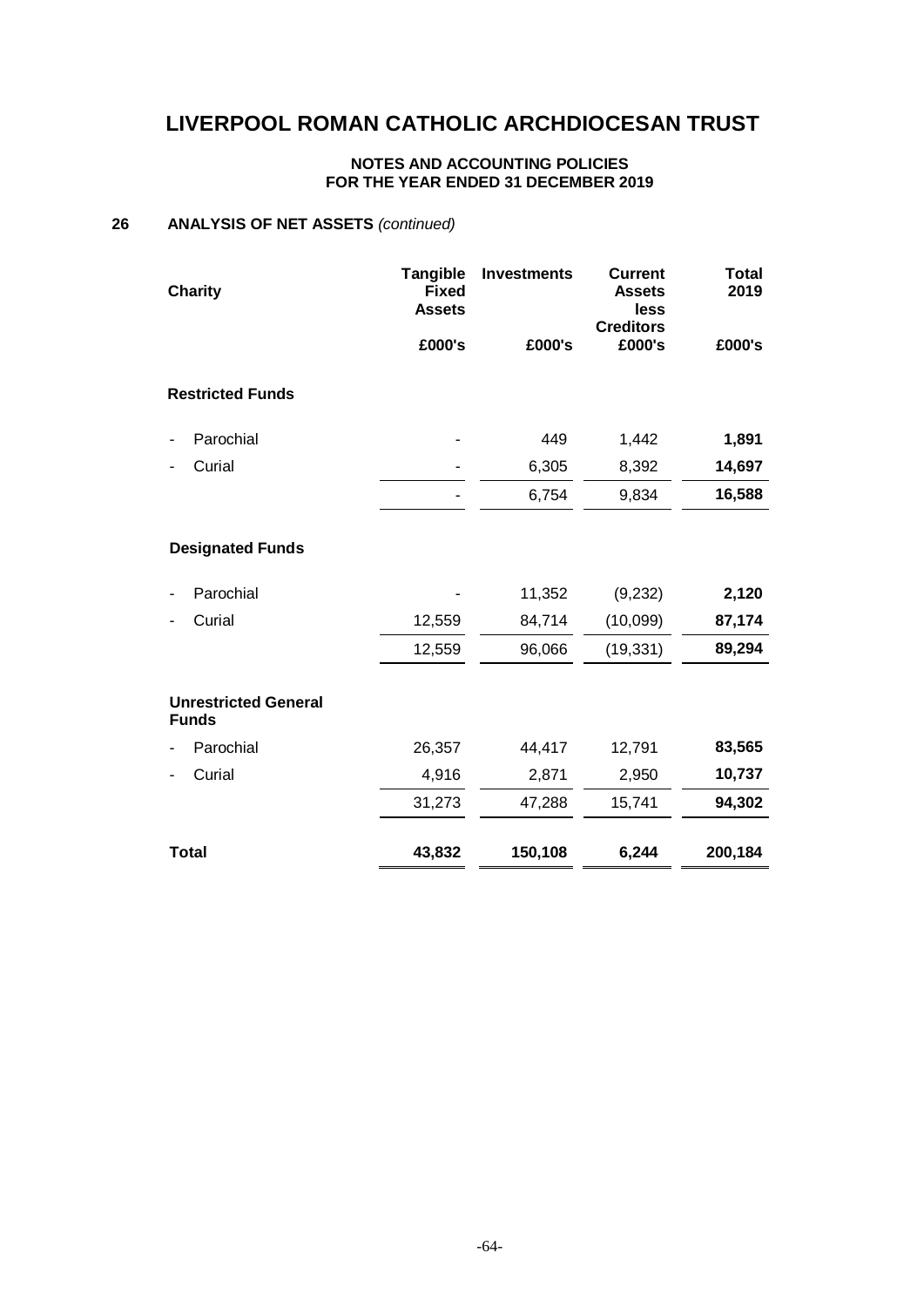#### **NOTES AND ACCOUNTING POLICIES FOR THE YEAR ENDED 31 DECEMBER 2019**

### **26 ANALYSIS OF NET ASSETS** *(continued)*

| Charity 2018                                | <b>Tangible</b><br><b>Fixed</b><br><b>Assets</b> | <b>Investments</b> | <b>Current</b><br><b>Assets</b><br>less | <b>Total</b><br>2018 |
|---------------------------------------------|--------------------------------------------------|--------------------|-----------------------------------------|----------------------|
|                                             | £000's                                           | £000's             | <b>Creditors</b><br>£000's              | £000's               |
| <b>Restricted Funds</b>                     |                                                  |                    |                                         |                      |
| Parochial<br>$\overline{\phantom{a}}$       |                                                  | 390                | 2,259                                   | 2,649                |
| Curial                                      |                                                  | 5,560              | 8,668                                   | 14,228               |
|                                             |                                                  | 5,950              | 10,927                                  | 16,877               |
| <b>Designated Funds</b>                     |                                                  |                    |                                         |                      |
| Parochial                                   |                                                  | 10,067             | (8,905)                                 | 1,162                |
| Curial                                      | 11,154                                           | 55,576             | 12,924                                  | 79,654               |
|                                             | 11,154                                           | 65,643             | 4,019                                   | 80,816               |
| <b>Unrestricted General</b><br><b>Funds</b> |                                                  |                    |                                         |                      |
| Parochial                                   | 26,363                                           | 39,103             | 11,265                                  | 76,731               |
| Curial<br>٠                                 | 4,709                                            | 2,540              | 3,162                                   | 10,411               |
|                                             | 31,072                                           | 41,643             | 14,427                                  | 87,142               |
| <b>Total</b>                                | 42,226                                           | 113,236            | 29,373                                  | 184,835              |